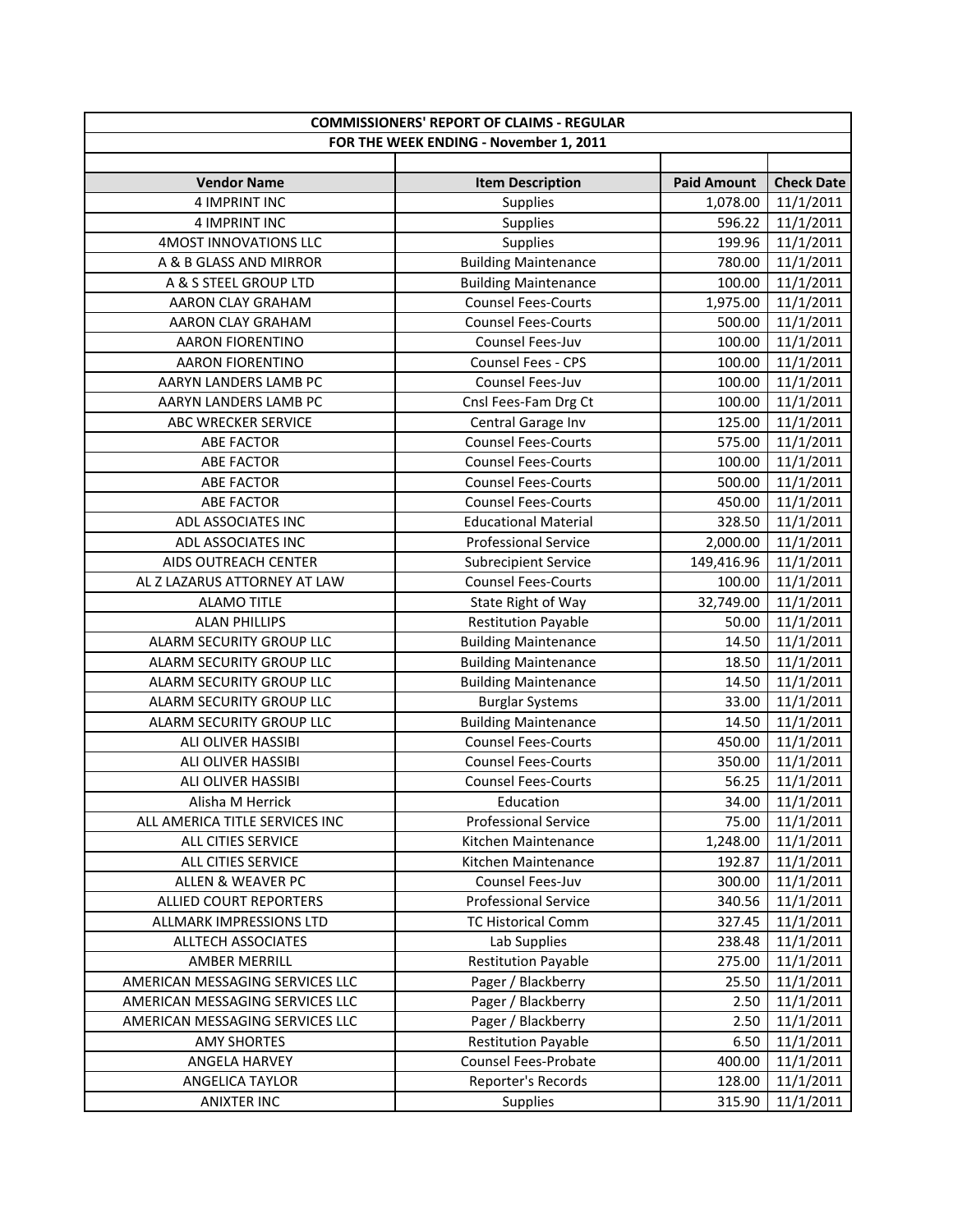| <b>ANN LAWLER</b>                     | <b>Counsel Fees-Courts</b>  | 400.00    | 11/1/2011 |
|---------------------------------------|-----------------------------|-----------|-----------|
| <b>ANTHONY GREEN</b>                  | Cnsl Fees-Juv Det&Tr        | 1,050.00  | 11/1/2011 |
| APAC TEXAS INC                        | Asphalt-Rock/Hot Mix        | 12,126.33 | 11/1/2011 |
| <b>APPLIED BIOSYSTEMS</b>             | Lab Supplies                | 931.66    | 11/1/2011 |
| APPLIED BIOSYSTEMS                    | Lab Supplies                | 1,211.67  | 11/1/2011 |
| <b>APRIL SHUMATE</b>                  | Relative Assistance         | 300.00    | 11/1/2011 |
| ARAMARK UNIFORM SERVICES INC          | <b>Graphics Inventory</b>   | 6.00      | 11/1/2011 |
| ARAMARK UNIFORM SERVICES INC          | <b>Custodian Services</b>   | 36.50     | 11/1/2011 |
| ARAMARK UNIFORM SERVICES INC          | <b>Custodian Services</b>   | 21.00     | 11/1/2011 |
| ARAMARK UNIFORM SERVICES INC          | <b>Custodian Services</b>   | 4.50      | 11/1/2011 |
| ARAMARK UNIFORM SERVICES INC          | <b>Building Maintenance</b> | 22.75     | 11/1/2011 |
| ARAMARK UNIFORM SERVICES INC          | <b>Building Maintenance</b> | 20.95     | 11/1/2011 |
| ARC/ AUSTIN RIBBON & COMPUTER         | <b>Computer Supplies</b>    | 18.96     | 11/1/2011 |
| ARC/ AUSTIN RIBBON & COMPUTER         | <b>Computer Supplies</b>    | 133.46    | 11/1/2011 |
| ARC/ AUSTIN RIBBON & COMPUTER         | <b>Computer Supplies</b>    | 329.00    | 11/1/2011 |
| ARC/ AUSTIN RIBBON & COMPUTER         | Capital Outlay-Low V        | 4,660.48  | 11/1/2011 |
| ARC/ AUSTIN RIBBON & COMPUTER         | Capital Outlay-Low V        | 3,193.98  | 11/1/2011 |
| ARC/ AUSTIN RIBBON & COMPUTER         | <b>Computer Supplies</b>    | 357.00    | 11/1/2011 |
| ARCHIVE SUPPLIES INC                  | <b>Graphics Inventory</b>   | 1,956.00  | 11/1/2011 |
| ARCHIVE SUPPLIES INC                  | <b>Graphics Inventory</b>   | 19.75     | 11/1/2011 |
| <b>ARCHIVE SUPPLIES INC</b>           | Photo Processing Inv        | 103.80    | 11/1/2011 |
| ARROW BOLT & SUPPLY CO                | Parts and Supplies          | 171.33    | 11/1/2011 |
| ARROW BOLT & SUPPLY CO                | Central Garage Inv          | 299.51    | 11/1/2011 |
| ARTHUR WEINMAN ARCHITECTS             | <b>Professional Service</b> | 2,025.00  | 11/1/2011 |
| ARTHUR WEINMAN ARCHITECTS             | <b>Professional Service</b> | 1,710.00  | 11/1/2011 |
| ASH GROVE TEXAS LP                    | <b>Cement and Concrete</b>  | 772.97    | 11/1/2011 |
| ASH GROVE TEXAS LP                    | <b>Cement and Concrete</b>  | 5,000.00  | 11/1/2011 |
| ASSOCIATED TIME INSTRUMENTS CO INC    | Supplies                    | 34.20     | 11/1/2011 |
| ASSOCIATED TIME INSTRUMENTS CO INC    | Supplies                    | 34.20     | 11/1/2011 |
| ASSOCIATED TIME INSTRUMENTS CO INC    | <b>Equipment Maint</b>      | 131.48    | 11/1/2011 |
| <b>ATMOS ENERGY CORP</b>              | Gas                         | 10.15     | 11/1/2011 |
| <b>ATMOS ENERGY CORP</b>              | Gas                         | 7.97      | 11/1/2011 |
| <b>ATMOS ENERGY CORP</b>              | Gas                         | 18.01     | 11/1/2011 |
| <b>ATMOS ENERGY CORP</b>              | Gas                         | 18.12     | 11/1/2011 |
| <b>ATTICUS J GILL</b>                 | <b>Counsel Fees-Courts</b>  | 225.00    | 11/1/2011 |
| <b>AUDIMATION SERVICES INC</b>        | Software Maintenance        | 2,575.00  | 11/1/2011 |
| <b>AUDIMATION SERVICES INC</b>        | Education                   | 900.00    | 11/1/2011 |
| AUTO-SAN                              | <b>Building Maintenance</b> | 708.00    | 11/1/2011 |
| AVIS RENT A CAR SYSTEM LLC            | Education                   | 197.47    | 11/1/2011 |
| AVIS RENT A CAR SYSTEM LLC            | Education                   | 214.32    | 11/1/2011 |
| AVIS RENT A CAR SYSTEM LLC            | Travel                      | 70.68     | 11/1/2011 |
| AVIS RENT A CAR SYSTEM LLC            | Travel                      | 213.39    | 11/1/2011 |
| AVIS RENT A CAR SYSTEM LLC            | Travel                      | 82.60     | 11/1/2011 |
| <b>BAILEY &amp; GALYEN</b>            | <b>Counsel Fees-Courts</b>  | 500.00    | 11/1/2011 |
| BAKER AND DAMERON LLC                 | <b>Counsel Fees-Courts</b>  | 100.00    | 11/1/2011 |
| BAKER AND DAMERON LLC                 | <b>Counsel Fees-Courts</b>  | 300.00    | 11/1/2011 |
| BAKER AND DAMERON LLC                 | <b>Counsel Fees-Courts</b>  | 100.00    | 11/1/2011 |
| BAKER AND DAMERON LLC                 | <b>Counsel Fees-Courts</b>  | 400.00    | 11/1/2011 |
| <b>BALANCE FORENSIC &amp; GENERAL</b> | Psych Exam/Testimony        | 400.00    | 11/1/2011 |
| <b>BANE MACHINERY INC</b>             | <b>Equipment Rentals</b>    | 11,600.00 | 11/1/2011 |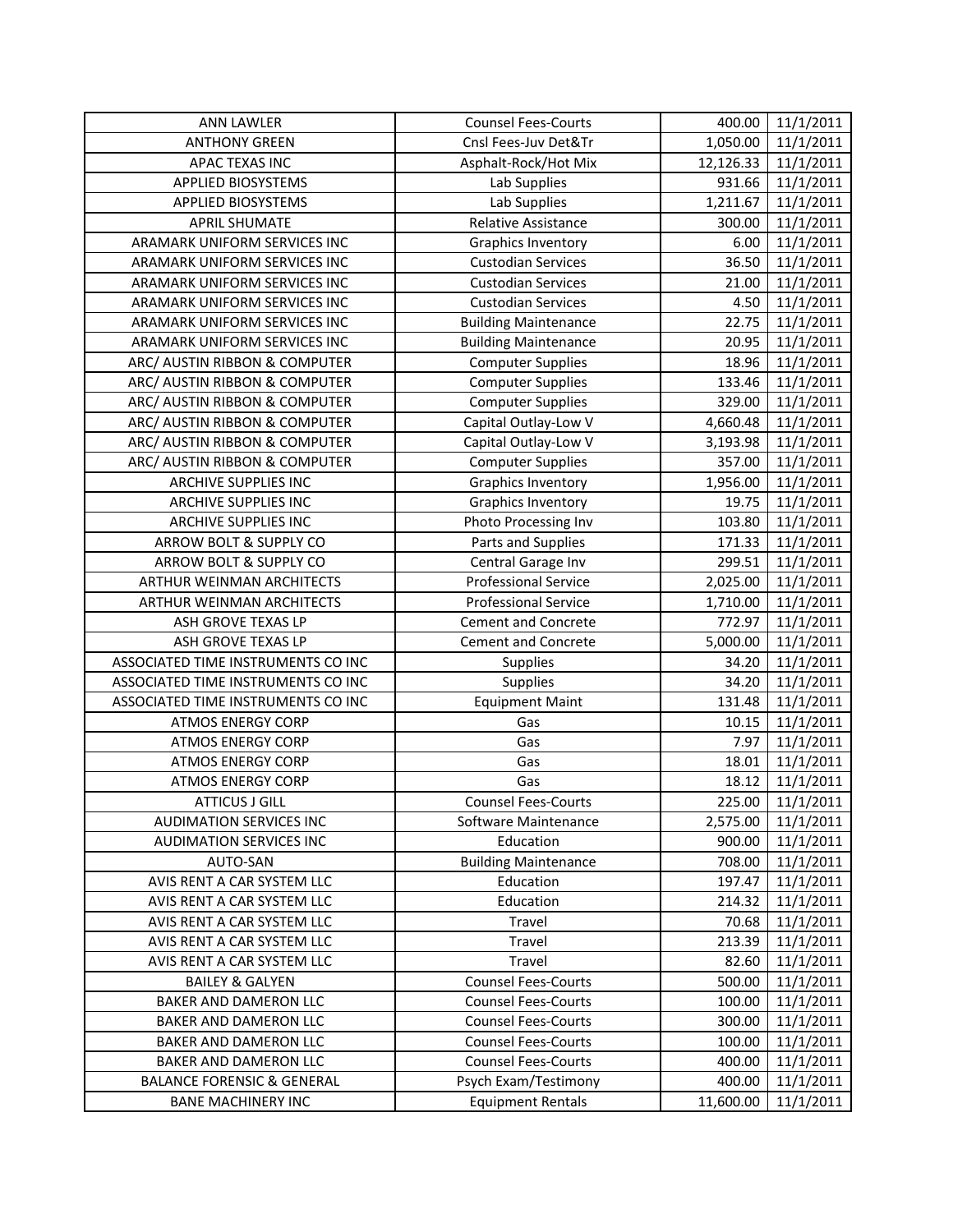| <b>BARNES PROX LAW PLLC</b>          | Counsel Fees - CPS          | 100.00    | 11/1/2011 |
|--------------------------------------|-----------------------------|-----------|-----------|
| <b>BARRY ALFORD</b>                  | <b>Counsel Fees-Courts</b>  | 1,275.00  | 11/1/2011 |
| <b>BARRY ALFORD</b>                  | <b>Counsel Fees-Courts</b>  | 400.00    | 11/1/2011 |
| <b>Barton D Miller</b>               | Travel                      | 215.84    | 11/1/2011 |
| <b>BASECOM INC</b>                   | <b>Building Maintenance</b> | 509.34    | 11/1/2011 |
| <b>BASECOM INC</b>                   | <b>Building Maintenance</b> | 417.44    | 11/1/2011 |
| <b>BASECOM INC</b>                   | <b>Building Maintenance</b> | 527.19    | 11/1/2011 |
| BEARDEN INVESTIGATIVE AGENCY         | Investigative               | 1,272.13  | 11/1/2011 |
| <b>BELINDA CARMIKLE</b>              | <b>Restitution Payable</b>  | 25.00     | 11/1/2011 |
| BENNETT BENNER PETTIT INC            | <b>Professional Service</b> | 4,524.00  | 11/1/2011 |
| BENNETT BENNER PETTIT INC            | <b>Professional Service</b> | 79,189.28 | 11/1/2011 |
| BENNETT BENNER PETTIT INC            | <b>Professional Service</b> | 253.54    | 11/1/2011 |
| Bennie J Medlin                      | Travel                      | 216.46    | 11/1/2011 |
| <b>BESAM US INC</b>                  | <b>Building Maintenance</b> | 402.13    | 11/1/2011 |
| BES-BUSINESS EQUIPMENT SOLUTIONS LL  | <b>Equipment Maint</b>      | 6,095.00  | 11/1/2011 |
| BES-BUSINESS EQUIPMENT SOLUTIONS LL  | <b>Equipment Maint</b>      | 2,000.00  | 11/1/2011 |
| BES-BUSINESS EQUIPMENT SOLUTIONS LL  | <b>Equipment Maint</b>      | 4,995.00  | 11/1/2011 |
| <b>BEST BUY GOV LLC</b>              | Recreation                  | 195.62    | 11/1/2011 |
| <b>BIG COUNTRY AIDS RESOURCES</b>    | <b>Subrecipient Service</b> | 1,114.90  | 11/1/2011 |
| <b>BIG COUNTRY AIDS RESOURCES</b>    | <b>Subrecipient Service</b> | 4,244.66  | 11/1/2011 |
| <b>BIG COUNTRY AIDS RESOURCES</b>    | <b>Subrecipient Service</b> | 11,093.40 | 11/1/2011 |
| <b>BLAKE BURNS</b>                   | <b>Counsel Fees-Courts</b>  | 600.00    | 11/1/2011 |
| <b>BLAKE BURNS</b>                   | <b>Counsel Fees-Courts</b>  | 260.00    | 11/1/2011 |
| <b>BRADFORD SHAW</b>                 | <b>Counsel Fees-Courts</b>  | 450.00    | 11/1/2011 |
| <b>BRADFORD SHAW</b>                 | <b>Counsel Fees-Courts</b>  | 350.00    | 11/1/2011 |
| <b>BRADFORD SHAW</b>                 | <b>Counsel Fees-Courts</b>  | 100.00    | 11/1/2011 |
| <b>BRADFORD SHAW</b>                 | Counsel Fees-Juv            | 200.00    | 11/1/2011 |
| <b>BRADFORD SHAW</b>                 | Counsel Fees - CPS          | 300.00    | 11/1/2011 |
| <b>BRADLEY RATLIFF</b>               | <b>Restitution Payable</b>  | 30.00     | 11/1/2011 |
| <b>BRANDY DOLLGENER</b>              | <b>Relative Assistance</b>  | 300.00    | 11/1/2011 |
| <b>BRENDA ANDERSON</b>               | Trust - Constable 8         | 3,000.00  | 11/1/2011 |
| <b>BRENDA ANDERSON</b>               | Constable 8 Fees            | (80.00)   | 11/1/2011 |
| <b>BRENDA HANSEN</b>                 | <b>Counsel Fees-Courts</b>  | 950.00    | 11/1/2011 |
| <b>BRENDA HANSEN</b>                 | <b>Counsel Fees-Courts</b>  | 950.00    | 11/1/2011 |
| <b>BRENDA R VONJOE</b>               | <b>Counsel Fees-Courts</b>  | 400.00    | 11/1/2011 |
| <b>BRENDA R VONJOE</b>               | <b>Counsel Fees-Courts</b>  | 225.00    | 11/1/2011 |
| <b>BRETT BOONE</b>                   | Court Costs                 | 200.00    | 11/1/2011 |
| <b>BRIAN J WILLETT</b>               | <b>Counsel Fees-Courts</b>  | 125.00    | 11/1/2011 |
| <b>BRIAN J WILLETT</b>               | <b>Counsel Fees-Courts</b>  | 125.00    | 11/1/2011 |
| <b>BRIAN K WALKER</b>                | <b>Counsel Fees-Courts</b>  | 1,100.00  | 11/1/2011 |
| <b>BRIAN SALVANT</b>                 | <b>Counsel Fees-Courts</b>  | 2,450.00  | 11/1/2011 |
| <b>BRIAN SALVANT</b>                 | <b>Counsel Fees-Courts</b>  | 650.00    | 11/1/2011 |
| <b>BRIAN SALVANT</b>                 | <b>Counsel Fees-Courts</b>  | 650.00    | 11/1/2011 |
| <b>BRIAN SALVANT</b>                 | <b>Counsel Fees-Courts</b>  | 1,750.00  | 11/1/2011 |
| <b>BRISTOW CONTRACTING</b>           | Non-Track Const/Bldg        | 18,798.10 | 11/1/2011 |
| <b>BROADDUS &amp; ASSOCIATES INC</b> | <b>Professional Service</b> | 15,050.00 | 11/1/2011 |
| <b>BROADDUS &amp; ASSOCIATES INC</b> | <b>Professional Service</b> | 3,761.00  | 11/1/2011 |
| <b>BROOKE BAKER</b>                  | Counsel Fees - CPS          | 100.00    | 11/1/2011 |
| <b>BRUCE ASHWORTH</b>                | <b>Counsel Fees-Courts</b>  | 300.00    | 11/1/2011 |
| <b>BRUCE ASHWORTH</b>                | <b>Counsel Fees-Courts</b>  | 200.00    | 11/1/2011 |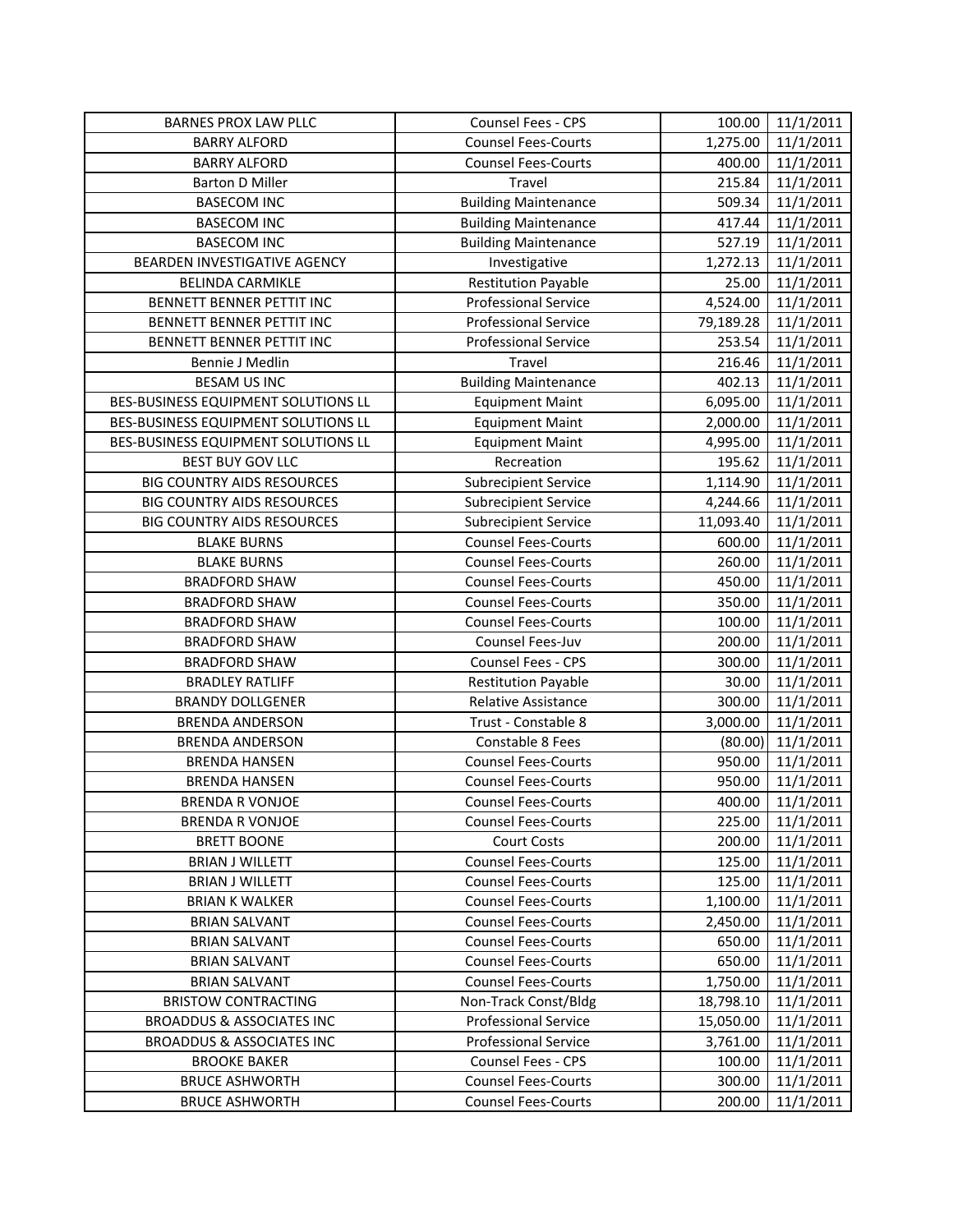| <b>BUSH RUDNICKI SHELTON PC</b>                                  | <b>Counsel Fees-Courts</b>            | 510.00               | 11/1/2011              |
|------------------------------------------------------------------|---------------------------------------|----------------------|------------------------|
| CAD SUPPLIES SPECIALTY                                           | <b>Voting Supplies</b>                | 144.00               | 11/1/2011              |
| <b>CANAS &amp; FLORES</b>                                        | <b>Counsel Fees-Courts</b>            | 375.00               | 11/1/2011              |
| <b>CANAS &amp; FLORES</b>                                        | <b>Counsel Fees-Courts</b>            | 300.00               | 11/1/2011              |
| <b>CANAS &amp; FLORES</b>                                        | <b>Counsel Fees-Courts</b>            | 575.00               | 11/1/2011              |
| <b>CANAS &amp; FLORES</b>                                        | <b>Counsel Fees-Courts</b>            | 400.00               | 11/1/2011              |
| <b>CANAS &amp; FLORES</b>                                        | <b>Counsel Fees-Courts</b>            | 950.00               | 11/1/2011              |
| CARLA JOAN SHERRILL                                              | <b>Restitution Payable</b>            | 160.00               | 11/1/2011              |
| <b>CAROL A BIRDWELL</b>                                          | <b>Counsel Fees-Courts</b>            | 150.00               | 11/1/2011              |
| CAROL A BIRDWELL                                                 | Counsel Fees - CPS                    | 758.00               | 11/1/2011              |
| <b>CARQUEST AUTO PARTS</b>                                       | Parts and Supplies                    | 31.22                | 11/1/2011              |
| <b>CARQUEST AUTO PARTS</b>                                       | Parts and Supplies                    | 51.83                | 11/1/2011              |
| <b>CASEY COLE</b>                                                | <b>Counsel Fees-Courts</b>            | 800.00               | 11/1/2011              |
| <b>CASS ROBERT CALLAWAY</b>                                      | <b>Counsel Fees-Courts</b>            | 600.00               | 11/1/2011              |
| <b>CASS ROBERT CALLAWAY</b>                                      | <b>Counsel Fees-Courts</b>            | 1,200.00             | 11/1/2011              |
| <b>CATHERINE COX</b>                                             | <b>Restitution Payable</b>            | 60.00                | 11/1/2011              |
| <b>CATHERINE DUNNAVANT</b>                                       | <b>Counsel Fees-Courts</b>            | 650.00               | 11/1/2011              |
| <b>CATHERINE DUNNAVANT</b>                                       | Counsel Fees-Courts                   | 400.00               | 11/1/2011              |
| CATHERINE DUNNAVANT                                              | <b>Counsel Fees-Courts</b>            | 400.00               | 11/1/2011              |
| CATHERINE DUNNAVANT                                              | <b>Counsel Fees-Courts</b>            | 575.00               | 11/1/2011              |
| <b>CDW GOVERNMENT INC</b>                                        | <b>Supplies</b>                       | 1,231.20             | 11/1/2011              |
| <b>CDW GOVERNMENT INC</b>                                        | Capital Outlay-Compu                  | 16,195.04            | 11/1/2011              |
| <b>CDW GOVERNMENT INC</b>                                        | Capital Outlay-Low V                  | 8,165.10             | 11/1/2011              |
| CENTER FOR THERAPEUTIC CHANGE LTD                                | O/P Group Counseling                  | 868.50               | 11/1/2011              |
| CEN-TEX UNIFORM SALES INC                                        | Clothing                              | 87.75                | 11/1/2011              |
| CEN-TEX UNIFORM SALES INC                                        | Clothing                              | 87.75                | 11/1/2011              |
| CEN-TEX UNIFORM SALES INC                                        | Safety/Tact Supplies                  | 436.63               | 11/1/2011              |
| <b>CERILLIANT CORPORATION</b>                                    | Lab Supplies                          | 1,282.37             | 11/1/2011              |
| CFA SOFTWARE                                                     | <b>Computer Maintenance</b>           | 595.00               | 11/1/2011              |
| <b>CHADWELL GROUP LP</b>                                         | <b>Professional Service</b>           | 75.00                | 11/1/2011              |
| <b>CHADWELL GROUP LP</b>                                         | <b>Professional Service</b>           | 960.00               | 11/1/2011              |
| <b>CHARLES MESNARD</b>                                           | <b>Restitution Payable</b>            | 40.00                | 11/1/2011              |
| <b>CHARLES ROACH</b>                                             | <b>Counsel Fees-Courts</b>            | 850.00               | 11/1/2011              |
| <b>CHARLOTTE STAPLES</b>                                         |                                       |                      |                        |
|                                                                  | Counsel Fees - CPS                    | 100.00               | 11/1/2011              |
| <b>CHARM SCIENCES</b>                                            | Lab Supplies                          | 153.64               | 11/1/2011              |
| CHARM-TEX                                                        | <b>Bedding and Clothing</b>           | 1,322.50             | 11/1/2011              |
| CHEAPER THAN DIRT INC                                            | Safety/Tact Supplies                  | 342.66               | 11/1/2011              |
| <b>CHECKPOINT SERVICES INC</b>                                   | Capital Outlay-Low V                  | 9,500.16             | 11/1/2011              |
| CHEMICAL LIME LTD                                                | <b>Cement and Concrete</b>            | 5,147.77             | 11/1/2011              |
| <b>CHESTER PHILLIPS</b>                                          | <b>Restitution Payable</b>            | 9.00                 | 11/1/2011              |
| <b>CHRIS'S TRIM SHOP</b>                                         | Central Garage Inv                    | 220.00               | 11/1/2011              |
| Christie S Loveless                                              | Education                             | 543.02               | 11/1/2011              |
| CHRISTINA GARZA                                                  | <b>Restitution Payable</b>            | 25.00                | 11/1/2011              |
| CHRISTINA JOANNE WHIPPLE                                         | <b>Counsel Fees-Courts</b>            | 750.00               | 11/1/2011              |
| CHRISTINA JOANNE WHIPPLE                                         | <b>Counsel Fees-Courts</b>            | 200.00               | 11/1/2011              |
| CHRISTINA JOANNE WHIPPLE                                         | Counsel Fees - CPS                    | 100.00               | 11/1/2011              |
| <b>CHRISTOPHER LEO CASTANON</b>                                  | <b>Counsel Fees-Courts</b>            | 200.00               | 11/1/2011              |
| <b>CHRISTOPHER POOLE</b>                                         | <b>Witness Travel</b>                 | 27.75                | 11/1/2011              |
| <b>CINTAS FIRST AID &amp; SAFETY</b><br><b>CITY OF ARLINGTON</b> | Supplies<br><b>City Participation</b> | 85.10<br>(10,050.96) | 11/1/2011<br>11/1/2011 |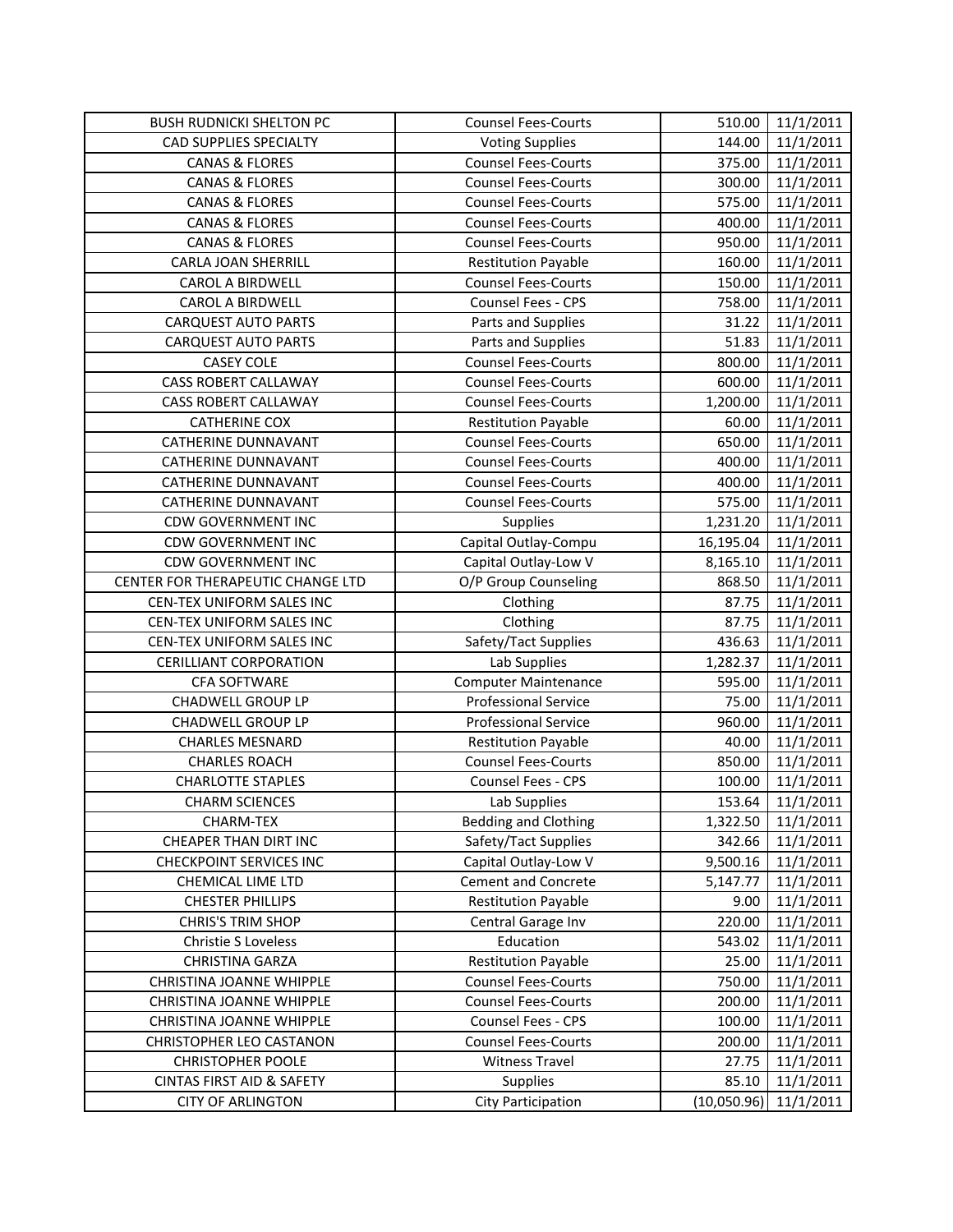| <b>CITY OF ARLINGTON</b>                | Contract Labor              | 50,995.59    | 11/1/2011              |
|-----------------------------------------|-----------------------------|--------------|------------------------|
| <b>CITY OF ARLINGTON</b>                | Rent                        | 3,598.33     | 11/1/2011              |
| <b>CITY OF EULESS</b>                   | <b>City Participation</b>   |              | $(4,994.75)$ 11/1/2011 |
| <b>CITY OF EULESS</b>                   | Contract Labor              | 24,973.73    | 11/1/2011              |
| <b>CITY OF FORT WORTH</b>               | City Participation          | (10, 405.47) | 11/1/2011              |
| <b>CITY OF FORT WORTH</b>               | Contract Labor              | 63,695.50    | 11/1/2011              |
| CITY OF FT WORTH ANIMAL CONTROL         | <b>Health Ctr Contracts</b> | 6,110.00     | 11/1/2011              |
| <b>CITY OF HALTOM CITY</b>              | City Participation          | (3,373.74)   | 11/1/2011              |
| <b>CITY OF HALTOM CITY</b>              | Contract Labor              | 16,868.70    | 11/1/2011              |
| <b>CITY OF HURST</b>                    | <b>Restitution Payable</b>  | 115.00       | 11/1/2011              |
| <b>CITY OF HURST</b>                    | <b>City Participation</b>   | (4, 794.49)  | 11/1/2011              |
| <b>CITY OF HURST</b>                    | Contract Labor              | 24,391.15    | 11/1/2011              |
| <b>CITY OF SAGINAW</b>                  | City Participation          | (3,818.37)   | 11/1/2011              |
| <b>CITY OF SAGINAW</b>                  | Contract Labor              | 19,613.87    | 11/1/2011              |
| <b>CLASSIC PARTS &amp; SERVICES INC</b> | Parts and Supplies          | 35.00        | 11/1/2011              |
| <b>CLEMENTE DE LA CRUZ</b>              | <b>Counsel Fees-Courts</b>  | 137.50       | 11/1/2011              |
| <b>CLIFFORD D MACKENZIE</b>             | Counsel Fees - CPS          | 100.00       | 11/1/2011              |
| <b>CLIFFORD GINN</b>                    | Psych Exam/Testimony        | 200.00       | 11/1/2011              |
| <b>CLIFFORD GINN</b>                    | Investigative               | 500.00       | 11/1/2011              |
| COBY WOOTEN ATTORNEY AT LAW PC          | <b>Counsel Fees-Courts</b>  | 850.00       | 11/1/2011              |
| <b>CODY L COFER</b>                     | <b>Counsel Fees-Courts</b>  | 450.00       | 11/1/2011              |
| <b>CODY L COFER</b>                     | <b>Counsel Fees-Courts</b>  | 650.00       | 11/1/2011              |
| <b>CODY L COFER</b>                     | Counsel Fees-Juv            | 762.50       | 11/1/2011              |
| <b>COLE JENNINGS BRYAN</b>              | <b>Counsel Fees-Courts</b>  | 975.00       | 11/1/2011              |
| <b>COLLABORATIVE TESTING SRV INC</b>    | Lab Accreditation           | 480.00       | 11/1/2011              |
| <b>COLLABORATIVE TESTING SRV INC</b>    | Lab Accreditation           | 3,900.00     | 11/1/2011              |
| <b>COLLIN COUNTY SHERIFF</b>            | <b>Court Costs</b>          | 150.00       | 11/1/2011              |
| <b>COMMERCIAL RECORDER</b>              | Advertis/Leg Notice         | 17.75        | 11/1/2011              |
| <b>COMMERCIAL RECORDER</b>              | Advertis/Leg Notice         | 101.20       | 11/1/2011              |
| <b>COMMERCIAL RECORDER</b>              | <b>Estray Livestock</b>     | 26.50        | 11/1/2011              |
| <b>COMMUNICATION CONCEPTS</b>           | <b>Equipment Maint</b>      | 386.86       | 11/1/2011              |
| <b>COMMUNICATION CONCEPTS</b>           | Furn&Office Eq (Mod)        | 5,900.00     | 11/1/2011              |
| <b>CONCHO SUPPLY INC</b>                | Central Garage Inv          | 243.68       | 11/1/2011              |
| <b>CONCHO SUPPLY INC</b>                | Central Garage Inv          | (145.63)     | 11/1/2011              |
| <b>CONCHO SUPPLY INC</b>                | Parts and Supplies          | 79.90        | 11/1/2011              |
| <b>CONCHO SUPPLY INC</b>                | Central Garage Inv          | 571.11       | 11/1/2011              |
| <b>CONNIE HARRIS GILFEATHER</b>         | <b>Professional Service</b> | 681.12       | 11/1/2011              |
| CONVENTION MEDIA SOLUTIONS              | Law Books                   | 1,520.00     | 11/1/2011              |
| <b>CORNERSTONE ASSISTANCE NETWORK</b>   | <b>Subrecipient Service</b> | 6,791.65     | 11/1/2011              |
| <b>COURTNEY MILLER</b>                  | <b>Counsel Fees-Courts</b>  | 550.00       | 11/1/2011              |
| <b>COURTYARD BY MARRIOTT BLACKSTONE</b> | <b>Witness Travel</b>       | 169.13       | 11/1/2011              |
| COURTYARD BY MARRIOTT BLACKSTONE        | <b>Witness Travel</b>       | 319.70       | 11/1/2011              |
| CRAFCO TEXAS INC                        | Asphalt-Liquid              | 5,108.40     | 11/1/2011              |
| <b>CRASH DYNAMICS</b>                   | <b>Expert Witness Serv</b>  | 2,730.00     | 11/1/2011              |
| CTJ MAINTENANCE INC                     | <b>Custodian Services</b>   | 250.00       | 11/1/2011              |
| CTJ MAINTENANCE INC                     | <b>Custodian Services</b>   | 2,925.00     | 11/1/2011              |
| <b>CTJ MAINTENANCE INC</b>              | <b>Custodian Services</b>   | 1,410.00     | 11/1/2011              |
| <b>CTJ MAINTENANCE INC</b>              | <b>Custodian Services</b>   | 540.35       | 11/1/2011              |
| <b>CTJ MAINTENANCE INC</b>              | <b>Custodian Services</b>   | 9,301.50     | 11/1/2011              |
| <b>CTJ MAINTENANCE INC</b>              | <b>Custodian Services</b>   | 6,812.10     | 11/1/2011              |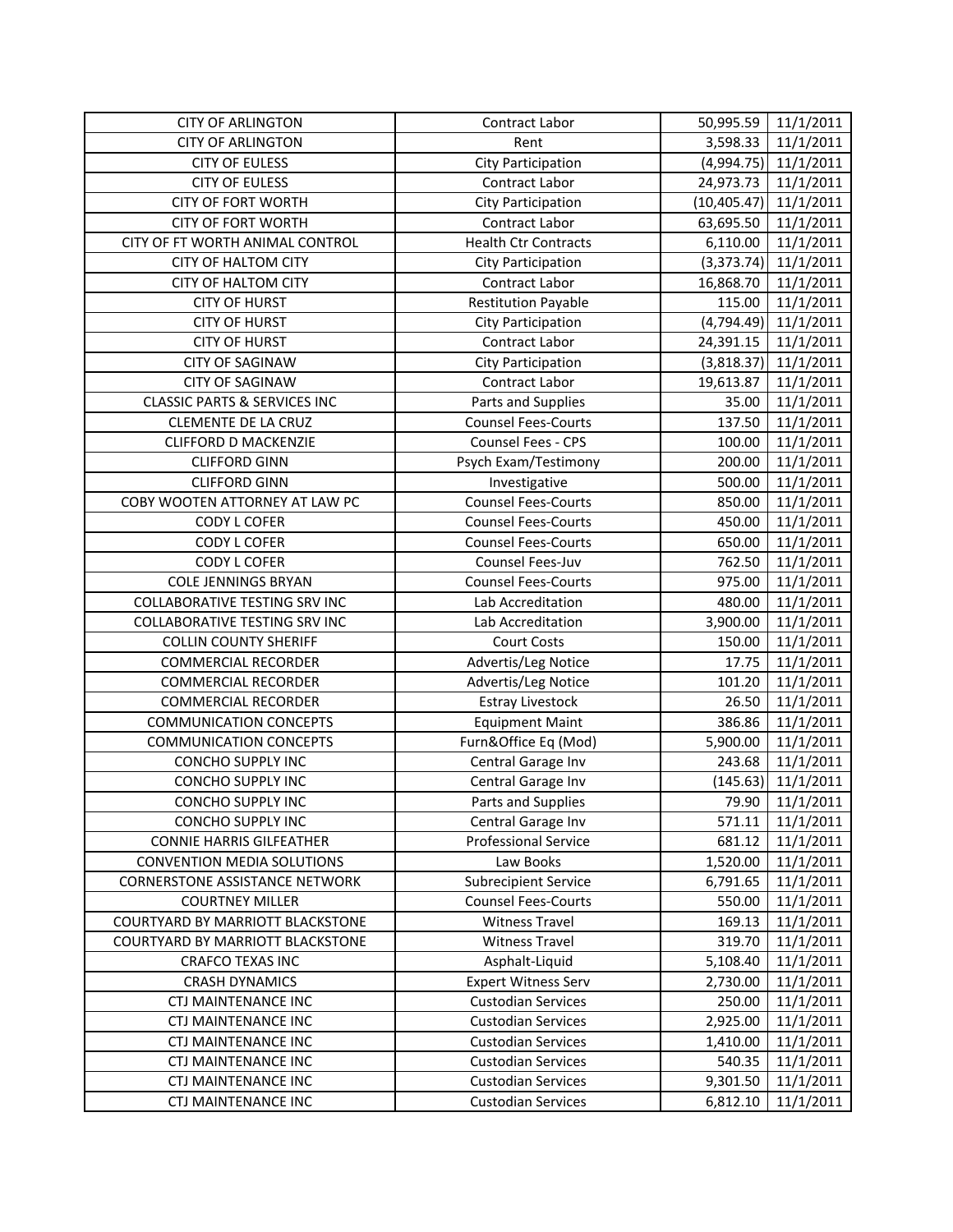| <b>CTJ MAINTENANCE INC</b>          | <b>Custodian Services</b>   | 20,723.40 | 11/1/2011 |
|-------------------------------------|-----------------------------|-----------|-----------|
| <b>CTJ MAINTENANCE INC</b>          | <b>Custodian Services</b>   | 1,214.52  | 11/1/2011 |
| <b>CTJ MAINTENANCE INC</b>          | <b>Custodian Services</b>   | 2,554.68  | 11/1/2011 |
| <b>CTJ MAINTENANCE INC</b>          | <b>Custodian Services</b>   | 1,000.00  | 11/1/2011 |
| <b>CTJ MAINTENANCE INC</b>          | <b>Custodian Services</b>   | 2,589.58  | 11/1/2011 |
| <b>CTJ MAINTENANCE INC</b>          | <b>Custodian Services</b>   | 1,968.36  | 11/1/2011 |
| CTJ MAINTENANCE INC                 | <b>Custodian Services</b>   | 1,800.84  | 11/1/2011 |
| CTJ MAINTENANCE INC                 | <b>Custodian Services</b>   | 822.15    | 11/1/2011 |
| CTJ MAINTENANCE INC                 | <b>Custodian Services</b>   | 9,004.50  | 11/1/2011 |
| <b>CTJ MAINTENANCE INC</b>          | <b>Custodian Services</b>   | 22,941.90 | 11/1/2011 |
| CTJ MAINTENANCE INC                 | <b>Custodian Services</b>   | 5,676.75  | 11/1/2011 |
| <b>CTJ MAINTENANCE INC</b>          | <b>Custodian Services</b>   | 17,734.95 | 11/1/2011 |
| <b>CTJ MAINTENANCE INC</b>          | <b>Custodian Services</b>   | 1,957.50  | 11/1/2011 |
| CTJ MAINTENANCE INC                 | <b>Custodian Services</b>   | 1,957.50  | 11/1/2011 |
| <b>CTJ MAINTENANCE INC</b>          | <b>Custodian Services</b>   | 2,192.40  | 11/1/2011 |
| CTJ MAINTENANCE INC                 | Contract Labor              | 2,035.16  | 11/1/2011 |
| <b>CTJ MAINTENANCE INC</b>          | Contract Labor              | 2,059.68  | 11/1/2011 |
| <b>CTJ MAINTENANCE INC</b>          | Contract Labor              | 1,881.00  | 11/1/2011 |
| <b>CTJ MAINTENANCE INC</b>          | Contract Labor              | 3,769.95  | 11/1/2011 |
| <b>CTJ MAINTENANCE INC</b>          | Contract Labor              | 4,070.32  | 11/1/2011 |
| <b>CTJ MAINTENANCE INC</b>          | Contract Labor              | 2,047.42  | 11/1/2011 |
| <b>CUEVAS DISTRIBUTION INC</b>      | Lab Supplies                | 383.50    | 11/1/2011 |
| <b>CUEVAS DISTRIBUTION INC</b>      | Safety/Tact Supplies        | 1,640.00  | 11/1/2011 |
| <b>CURTIS FORTINBERRY</b>           | <b>Counsel Fees-Courts</b>  | 400.00    | 11/1/2011 |
| <b>CURTIS FORTINBERRY</b>           | <b>Counsel Fees-Courts</b>  | 300.00    | 11/1/2011 |
| <b>CURTIS FORTINBERRY</b>           | <b>Counsel Fees-Courts</b>  | 4,500.00  | 11/1/2011 |
| D ROBIN MCCARTY                     | <b>Counsel Fees-Courts</b>  | 550.00    | 11/1/2011 |
|                                     |                             |           |           |
| <b>DALE HEISCH</b>                  | <b>Counsel Fees-Courts</b>  | 200.00    | 11/1/2011 |
| <b>DALLAS COUNTY</b>                | <b>Expert Witness Serv</b>  | 1,281.00  | 11/1/2011 |
| <b>DALLAS COUNTY SHERIFF</b>        | <b>Court Costs</b>          | 75.00     | 11/1/2011 |
| DALLAS/FORT WORTH MINORITY BUSINESS | <b>Meeting Expenses</b>     | 800.00    | 11/1/2011 |
| DANA A DUFFEY                       | Counsel Fees-Juv            | 200.00    | 11/1/2011 |
| <b>DANA A DUFFEY</b>                | Counsel Fees - CPS          | 770.00    | 11/1/2011 |
| DANA FRANK LARUE                    | Cap Murder-Othr Cost        | 4,667.59  | 11/1/2011 |
| DANETTE DEE ALVARADO                | Counsel Fees-Juv            | 200.00    | 11/1/2011 |
| DANIEL HERNANDEZ                    | <b>Counsel Fees-Courts</b>  | 300.00    | 11/1/2011 |
| DANNY D PITZER                      | <b>Counsel Fees-Courts</b>  | 400.00    | 11/1/2011 |
| DANNY D PITZER                      | <b>Counsel Fees-Courts</b>  | 300.00    | 11/1/2011 |
| DARCY NILES DENO                    | Counsel Fees - CPS          | 100.00    | 11/1/2011 |
| DARCY NILES DENO                    | Cnsl Fees-Fam Drg Ct        | 100.00    | 11/1/2011 |
| DARCY NILES DENO                    | Counsel Fees-Probate        | 400.00    | 11/1/2011 |
| DARCY NILES DENO                    | <b>Counsel Fees-Probate</b> | 750.00    | 11/1/2011 |
| DARRELL AND ALICE WINN              | Clothing                    | 205.80    | 11/1/2011 |
| <b>DAVID BAYS</b>                   | <b>Counsel Fees-Courts</b>  | 550.00    | 11/1/2011 |
| DAVID GILLHAM                       | <b>Restitution Payable</b>  | 20.00     | 11/1/2011 |
| <b>DAVID HOPKINS</b>                | <b>Restitution Payable</b>  | 49.70     | 11/1/2011 |
| David M Franco                      | Transportation              | 21.18     | 11/1/2011 |
| DAVID MARLOW                        | Investigative               | 1,251.25  | 11/1/2011 |
| DAVID PEARSON, IV                   | <b>Counsel Fees-Courts</b>  | 300.00    | 11/1/2011 |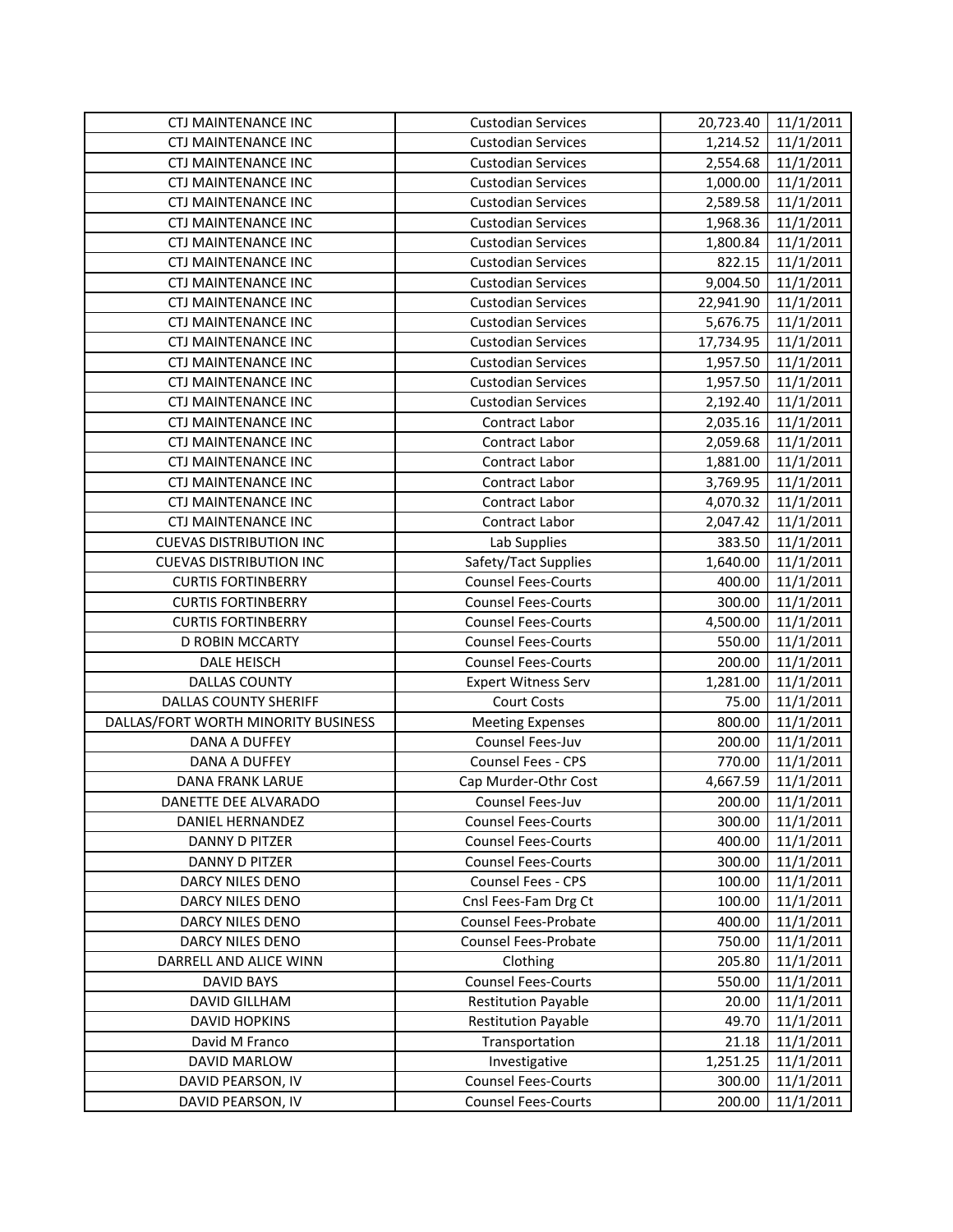| DAVID PEARSON, IV               | Cnsl Fees-Crim Appls       | 2,030.00 | 11/1/2011 |
|---------------------------------|----------------------------|----------|-----------|
| DAVID PEARSON, IV               | <b>Litigation Expense</b>  | 2.80     | 11/1/2011 |
| DAVID PEARSON, IV               | <b>Litigation Expense</b>  | 3.80     | 11/1/2011 |
| DAVID PEARSON, IV               | Crim Appeal-OthrCost       | 82.33    | 11/1/2011 |
| DAVID W WYNNE                   | <b>Counsel Fees-Courts</b> | 400.00   | 11/1/2011 |
| DBC FAMILY LAW                  | <b>Counsel Fees-Courts</b> | 200.00   | 11/1/2011 |
| DBC FAMILY LAW                  | Counsel Fees - CPS         | 100.00   | 11/1/2011 |
| <b>DEBBIE ROSEN</b>             | <b>Restitution Payable</b> | 1,000.00 | 11/1/2011 |
| DEMCO                           | <b>Supplies</b>            | 29.91    | 11/1/2011 |
| <b>DENNIS KIRKLAND</b>          | <b>Restitution Payable</b> | 6.50     | 11/1/2011 |
| <b>DEREK BROWN</b>              | <b>Counsel Fees-Courts</b> | 1,130.00 | 11/1/2011 |
| <b>DEREK BROWN</b>              | <b>Counsel Fees-Courts</b> | 550.00   | 11/1/2011 |
| <b>DEREK BROWN</b>              | <b>Counsel Fees-Courts</b> | 100.00   | 11/1/2011 |
| DIAGNOSTIC HYBRIDS, INC.        | Lab Supplies               | 412.06   | 11/1/2011 |
| DIGITAL ALLY INC                | <b>Computer Supplies</b>   | 607.50   | 11/1/2011 |
| <b>DINAH STALLINGS</b>          | <b>Counsel Fees-Courts</b> | 166.66   | 11/1/2011 |
| <b>DINAH STALLINGS</b>          | <b>Counsel Fees-Courts</b> | 333.34   | 11/1/2011 |
| <b>DIRECTV INC</b>              | Subscriptions              | 60.98    | 11/1/2011 |
| DIVERSIFIED OFFICE PRODUCTS INC | Supplies                   | 210.00   | 11/1/2011 |
| DIVERSIFIED OFFICE PRODUCTS INC | <b>Equipment Maint</b>     | 70.00    | 11/1/2011 |
| DIVERSIFIED OFFICE PRODUCTS INC | <b>Equipment Maint</b>     | 350.00   | 11/1/2011 |
| DIVERSIFIED OFFICE PRODUCTS INC | <b>Equipment Maint</b>     | 150.00   | 11/1/2011 |
| DIVERSIFIED OFFICE PRODUCTS INC | <b>Equipment Maint</b>     | 150.00   | 11/1/2011 |
| DIVERSIFIED OFFICE PRODUCTS INC | <b>Equipment Maint</b>     | 300.00   | 11/1/2011 |
| DIVERSIFIED OFFICE PRODUCTS INC | <b>Equipment Maint</b>     | 300.00   | 11/1/2011 |
| DIVERSIFIED OFFICE PRODUCTS INC | <b>Equipment Maint</b>     | 70.00    | 11/1/2011 |
| DIVERSIFIED OFFICE PRODUCTS INC | <b>Equipment Maint</b>     | 70.00    | 11/1/2011 |
| DIVERSIFIED OFFICE PRODUCTS INC | <b>Equipment Maint</b>     | 70.00    | 11/1/2011 |
| DIVERSIFIED OFFICE PRODUCTS INC | <b>Equipment Maint</b>     | 70.00    | 11/1/2011 |
| DIVERSIFIED OFFICE PRODUCTS INC | <b>Equipment Maint</b>     | 70.00    | 11/1/2011 |
| DIVERSIFIED OFFICE PRODUCTS INC | <b>Equipment Maint</b>     | 70.00    | 11/1/2011 |
| DIVERSIFIED OFFICE PRODUCTS INC | <b>Equipment Maint</b>     | 300.00   | 11/1/2011 |
| DIVERSIFIED OFFICE PRODUCTS INC | <b>Equipment Maint</b>     | 900.00   | 11/1/2011 |
| DIVERSIFIED OFFICE PRODUCTS INC | <b>Equipment Maint</b>     | 140.00   | 11/1/2011 |
| DIVERSIFIED OFFICE PRODUCTS INC | <b>Equipment Maint</b>     | 70.00    | 11/1/2011 |
| DIVERSIFIED OFFICE PRODUCTS INC | <b>Equipment Maint</b>     | 630.00   | 11/1/2011 |
| DIVERSIFIED OFFICE PRODUCTS INC | <b>Equipment Maint</b>     | 350.00   | 11/1/2011 |
| DIVERSIFIED OFFICE PRODUCTS INC | <b>Equipment Maint</b>     | 150.00   | 11/1/2011 |
| DIVERSIFIED OFFICE PRODUCTS INC | <b>Equipment Maint</b>     | 150.00   | 11/1/2011 |
| DIVERSIFIED OFFICE PRODUCTS INC | <b>Equipment Maint</b>     | 150.00   | 11/1/2011 |
| DIVERSIFIED OFFICE PRODUCTS INC | <b>Equipment Maint</b>     | 450.00   | 11/1/2011 |
| DIVERSIFIED OFFICE PRODUCTS INC | <b>Equipment Maint</b>     | 300.00   | 11/1/2011 |
| DIVERSIFIED OFFICE PRODUCTS INC | <b>Equipment Maint</b>     | 150.00   | 11/1/2011 |
| DIVERSIFIED OFFICE PRODUCTS INC | <b>Equipment Maint</b>     | 150.00   | 11/1/2011 |
| DIVERSIFIED OFFICE PRODUCTS INC | <b>Equipment Maint</b>     | 300.00   | 11/1/2011 |
| DIVERSIFIED OFFICE PRODUCTS INC | <b>Equipment Maint</b>     | 150.00   | 11/1/2011 |
| DIVERSIFIED OFFICE PRODUCTS INC | <b>Equipment Maint</b>     | 150.00   | 11/1/2011 |
| DIVERSIFIED OFFICE PRODUCTS INC | <b>Equipment Maint</b>     | 450.00   | 11/1/2011 |
| DIVERSIFIED OFFICE PRODUCTS INC | <b>Equipment Maint</b>     | 150.00   | 11/1/2011 |
| DIVERSIFIED OFFICE PRODUCTS INC | <b>Equipment Maint</b>     | 150.00   | 11/1/2011 |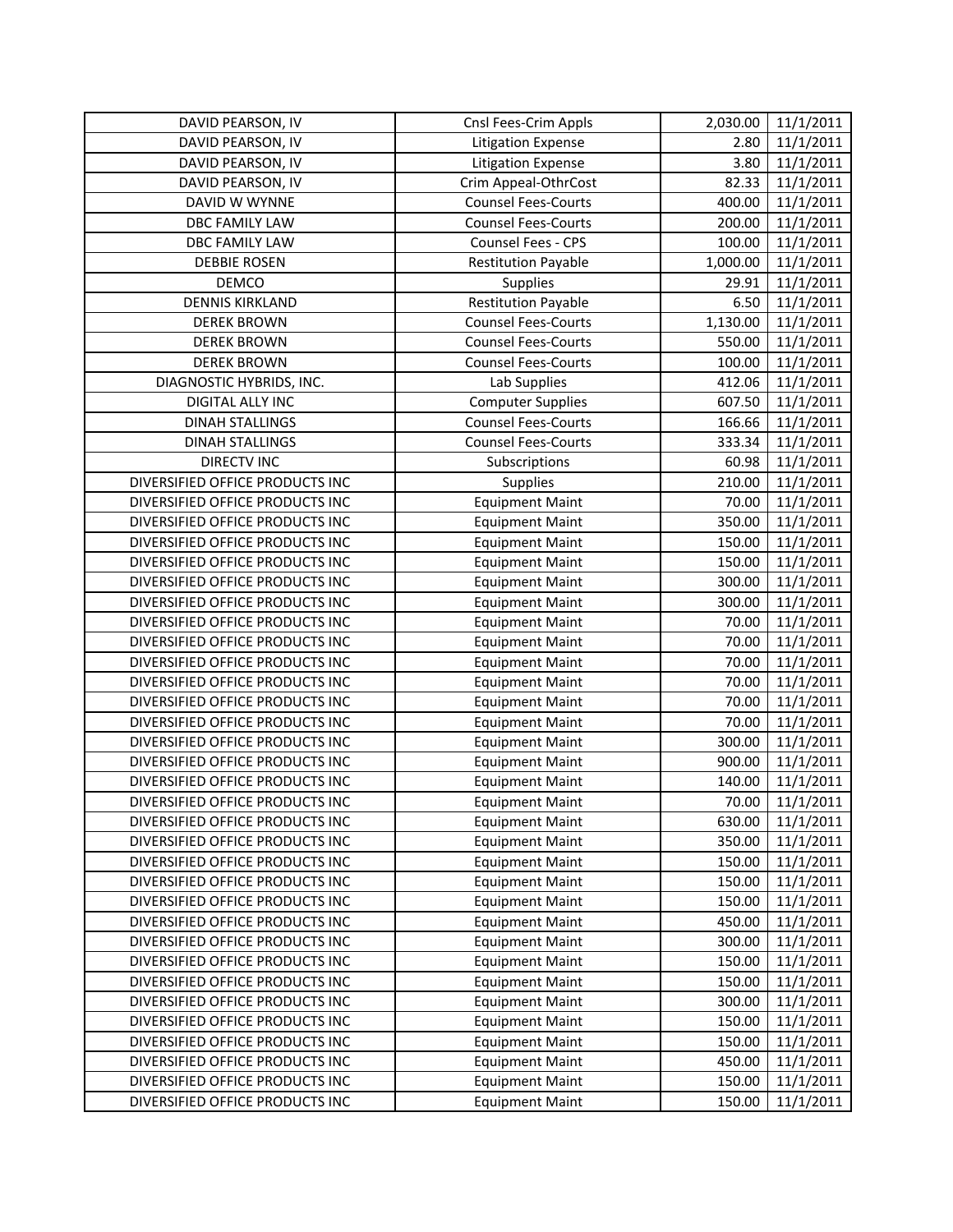| DIVERSIFIED OFFICE PRODUCTS INC   | <b>Equipment Maint</b>      | 70.00     | 11/1/2011 |
|-----------------------------------|-----------------------------|-----------|-----------|
| DIVERSIFIED OFFICE PRODUCTS INC   | <b>Equipment Maint</b>      | 70.00     | 11/1/2011 |
| DIVERSIFIED OFFICE PRODUCTS INC   | <b>Equipment Maint</b>      | 70.00     | 11/1/2011 |
| DIVERSIFIED OFFICE PRODUCTS INC   | Office Equip Maint          | 150.00    | 11/1/2011 |
| DOLORES STEWART & ASSOCIATES INC  | <b>Professional Service</b> | 170.36    | 11/1/2011 |
| DOLORES STEWART & ASSOCIATES INC  | <b>Professional Service</b> | 170.28    | 11/1/2011 |
| <b>DOMINO'S PIZZA</b>             | <b>Jury Costs</b>           | 80.15     | 11/1/2011 |
| <b>DON GANDY</b>                  | <b>Counsel Fees-Courts</b>  | 500.00    | 11/1/2011 |
| <b>DON GANDY</b>                  | <b>Counsel Fees-Courts</b>  | 1,300.00  | 11/1/2011 |
| DON M DAWES                       | <b>Counsel Fees-Courts</b>  | 250.00    | 11/1/2011 |
| DON M DAWES                       | <b>Counsel Fees-Courts</b>  | 200.00    | 11/1/2011 |
| DON M DAWES                       | <b>Counsel Fees-Courts</b>  | 200.00    | 11/1/2011 |
| DON M DAWES                       | <b>Counsel Fees-Courts</b>  | 100.00    | 11/1/2011 |
| <b>DONNA BUCKNER</b>              | Relative Assistance         | 300.00    | 11/1/2011 |
| <b>DONNA PHILLIPS</b>             | <b>Counsel Fees-Courts</b>  | 1,100.00  | 11/1/2011 |
| DOUBLE D CONTRACTING LLC          | Rehab/Preserve Act          | 1,200.00  | 11/1/2011 |
| DOUBLE D CONTRACTING LLC          | Rehab/Preserve Act          | 24,485.00 | 11/1/2011 |
| DOUBLE EAGLE MECHANICAL SERVICE   | <b>Building Maintenance</b> | 198.00    | 11/1/2011 |
| DOUBLE EAGLE MECHANICAL SERVICE   | <b>Building Maintenance</b> | 300.00    | 11/1/2011 |
| DOUBLE EAGLE MECHANICAL SERVICE   | A/C Maint Contract          | 3,800.00  | 11/1/2011 |
| DOUBLE EAGLE MECHANICAL SERVICE   | A/C Maint Contract          | 750.00    | 11/1/2011 |
| DOUBLE EAGLE MECHANICAL SERVICE   | A/C Maint Contract          | 3,700.00  | 11/1/2011 |
| <b>DOUGLAS WILLIAMS</b>           | <b>Restitution Payable</b>  | 15.00     | 11/1/2011 |
| <b>DRURY INN</b>                  | Travel                      | 298.98    | 11/1/2011 |
| <b>DRURY INN</b>                  | Travel                      | 248.40    | 11/1/2011 |
| DSHS-DEPARTMENT OF STATE HEALTH   | <b>Professional Service</b> | 3,521.76  | 11/1/2011 |
| DURHAM SCHOOL SERVICES LP         | Transportation              | 14,022.54 | 11/1/2011 |
| DYNAMIC SCREEN PRINTING INC       | Field Equip&Supplies        | 657.25    | 11/1/2011 |
| E Z SEAL, LLC                     | Asphalt-Liquid              | 1,634.60  | 11/1/2011 |
| <b>EARL E BATES JR</b>            | <b>Counsel Fees-Courts</b>  | 700.00    | 11/1/2011 |
| <b>EDWARD G JONES</b>             | <b>Counsel Fees-Courts</b>  | 10,332.00 | 11/1/2011 |
| <b>EDWARD G JONES</b>             | <b>Counsel Fees-Courts</b>  | 600.00    | 11/1/2011 |
| <b>EDWARD G JONES</b>             | <b>Counsel Fees-Courts</b>  | 200.00    | 11/1/2011 |
| <b>EDWIN YOUNGBLOOD</b>           | Counsel Fees-Juv            | 200.00    | 11/1/2011 |
| <b>EDWIN YOUNGBLOOD</b>           | <b>Counsel Fees - CPS</b>   | 200.00    | 11/1/2011 |
| <b>EDWIN YOUNGBLOOD</b>           | Cnsl Fees-Juv Det&Tr        | 100.00    | 11/1/2011 |
| ELECTRONIC TECHNOLOGIES CORP USA  | <b>Building Maintenance</b> | 1,567.51  | 11/1/2011 |
| ELECTRONIC TECHNOLOGIES CORP USA  | <b>Equipment Maint</b>      | 7,499.91  | 11/1/2011 |
| ELEMENTS OF ARCHITECTURE INC      | <b>Professional Service</b> | 1,146.00  | 11/1/2011 |
| ELEMENTS OF ARCHITECTURE INC      | <b>Professional Service</b> | 12,549.14 | 11/1/2011 |
| ELIZABETH RIVERA                  | <b>Counsel Fees-Courts</b>  | 300.00    | 11/1/2011 |
| <b>ELOISE CARDENAS</b>            | Clothing                    | 148.55    | 11/1/2011 |
| ELOY SEPULVEDA                    | <b>Counsel Fees-Courts</b>  | 925.00    | 11/1/2011 |
| ELOY SEPULVEDA                    | <b>Counsel Fees-Courts</b>  | 200.00    | 11/1/2011 |
| <b>EMC CORPORATION</b>            | <b>Computer Maintenance</b> | 10,337.09 | 11/1/2011 |
| <b>ENCON SYSTEMS INC</b>          | <b>Supplies</b>             | 246.60    | 11/1/2011 |
| ENVIRONMENTAL RESOURCE ASSOCIATES | Lab Supplies                | 373.33    | 11/1/2011 |
| <b>ERGO GENESIS</b>               | Non-Track Equipment         | 2,084.98  | 11/1/2011 |
| <b>ERGO GENESIS</b>               | Non-Track Equipment         | 1,192.73  | 11/1/2011 |
| <b>ERGO GENESIS</b>               | Non-Track Equipment         | 1,072.71  | 11/1/2011 |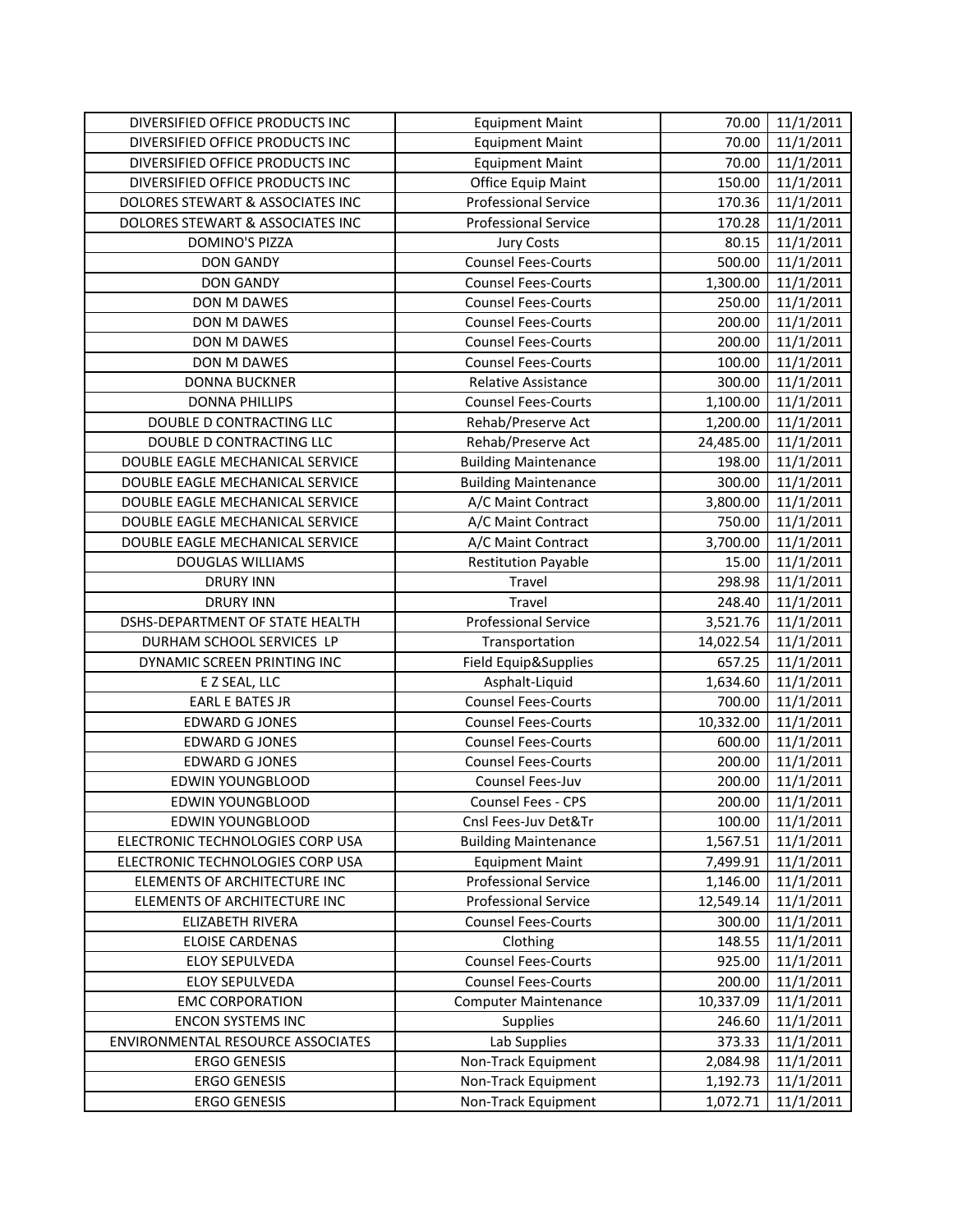| ERGON ASPHALT & EMULSIONS INC       | Asphalt-Liquid                                   | 2,072.07  | 11/1/2011              |
|-------------------------------------|--------------------------------------------------|-----------|------------------------|
| ERGON ASPHALT & EMULSIONS INC       | <b>Base Stab Materials</b>                       | 296.61    | 11/1/2011              |
| ERGON ASPHALT & EMULSIONS INC       | Asphalt-Liquid                                   | 1,053.42  | 11/1/2011              |
| <b>ERIC CUMMINGS</b>                | <b>Counsel Fees-Courts</b>                       | 1,210.00  | 11/1/2011              |
| <b>ERIC CUMMINGS</b>                | <b>Counsel Fees-Courts</b>                       | 450.00    | 11/1/2011              |
| <b>ERIC CUMMINGS</b>                | <b>Counsel Fees-Courts</b>                       | 1,120.00  | 11/1/2011              |
| <b>ERIC CUMMINGS</b>                | <b>Counsel Fees-Courts</b>                       | 100.00    | 11/1/2011              |
| <b>ERIC D BEAL</b>                  | Counsel Fees - CPS                               | 100.00    | 11/1/2011              |
| ERISA BENEFITS CONSULTING INC       | <b>Professional Service</b>                      | 200.00    | 11/1/2011              |
| ERNEST KIRK AND ADELIA KIRK         | Clothing                                         | 216.59    | 11/1/2011              |
| <b>ESSIE CRAWFORD</b>               | Relative Assistance                              | 300.00    | 11/1/2011              |
| <b>EVCO PARTNERS LP</b>             | Supplies                                         | 117.72    | 11/1/2011              |
| <b>EVCO PARTNERS LP</b>             | Sheriff Inventory                                | 78.96     | 11/1/2011              |
| <b>EVCO PARTNERS LP</b>             | Supplies                                         | 93.40     | 11/1/2011              |
| <b>EVCO PARTNERS LP</b>             | Parts and Supplies                               | 4,418.52  | 11/1/2011              |
| <b>EVCO PARTNERS LP</b>             | <b>Building Maintenance</b>                      | 95.20     | 11/1/2011              |
| <b>EVCO PARTNERS LP</b>             | <b>Building Maintenance</b>                      | 196.51    | 11/1/2011              |
| <b>EVCO PARTNERS LP</b>             | Parts and Supplies                               | 80.10     | 11/1/2011              |
| <b>EVCO PARTNERS LP</b>             | Parts and Supplies                               | 61.38     | 11/1/2011              |
| <b>EVCO PARTNERS LP</b>             | Parts and Supplies                               | 167.26    | 11/1/2011              |
| <b>EVCO PARTNERS LP</b>             | Field Equip&Supplies                             | 345.56    | 11/1/2011              |
| <b>EVCO PARTNERS LP</b>             | <b>Building Maintenance</b>                      | 38.94     | 11/1/2011              |
| <b>EWERS TECHNOLOGY LLC</b>         | Software Maintenance                             | 1,145.00  | 11/1/2011              |
| EZ ELECTRICAL CONTRACTORS LLC       | <b>Building Maintenance</b>                      | 309.69    | 11/1/2011              |
| FARMER & ASSOCIATES, INC.           | <b>Professional Service</b>                      | 165.00    | 11/1/2011              |
|                                     |                                                  |           |                        |
| <b>FARMERS MARKET</b>               | Food                                             | 513.00    | 11/1/2011              |
| FASCLAMPITT                         | <b>Graphics Inventory</b>                        | 110.00    | 11/1/2011              |
| <b>FAYE R HARDEN</b>                | <b>Counsel Fees-Courts</b>                       | 350.00    | 11/1/2011              |
| <b>FEDEX</b>                        | Postage                                          | 564.70    | 11/1/2011              |
| <b>FEDEX</b>                        | Postage                                          | 568.63    | 11/1/2011              |
| <b>FEDEX</b>                        | Postage                                          | 21.30     | 11/1/2011              |
| <b>FEDEX</b>                        | Postage                                          | 28.91     | 11/1/2011              |
| FELIPE O CALZADA                    | <b>Counsel Fees-Courts</b>                       | 325.00    | 11/1/2011              |
| FELIPE O CALZADA                    | Counsel Fees-Juv                                 | 800.00    | 11/1/2011              |
| FERTITTA HOSPITALITY                | Education                                        | 391.00    | 11/1/2011              |
| FIKES INFECTION CONTROL INC         | Kitchen Maintenance                              | 650.00    | 11/1/2011              |
| FINLEY & COOK PLLC                  | Software Maintenance                             | 4,133.60  | 11/1/2011              |
| <b>FISHER SCIENTIFIC</b>            | Lab Supplies                                     | 34.31     | 11/1/2011              |
| <b>FISHER SCIENTIFIC</b>            | Lab Supplies                                     | 99.99     | 11/1/2011              |
| <b>FISHER SCIENTIFIC</b>            | Lab Supplies                                     | 827.51    | 11/1/2011              |
| FIVE STAR CORRECTIONAL SERVICES INC | Food Contr/Prisoners                             | 81,767.48 | 11/1/2011              |
| FIVE STAR CORRECTIONAL SERVICES INC | Food Contr/Employees                             | 2,486.22  | 11/1/2011              |
| FIVE STAR STERILIZER SERVICES       | Lab Supplies                                     | 280.25    | 11/1/2011              |
| FORT WORTH ELECTRIC                 | <b>Building Maintenance</b>                      | 740.33    | 11/1/2011              |
| FORT WORTH EXECUTIVE ROUNDTABLE     | <b>Meeting Expenses</b>                          | 100.00    | 11/1/2011              |
| FORT WORTH STAR TELEGRAM ADVERT     | Advertis/Leg Notice                              | 216.00    | 11/1/2011              |
| FORT WORTH STAR TELEGRAM ADVERT     | Advertis/Leg Notice                              | 216.00    | 11/1/2011              |
| FORT WORTH STAR TELEGRAM ADVERT     | Advertis/Leg Notice                              | 5,065.20  | 11/1/2011              |
| <b>FRANCES B JANEZIC</b>            | Reporter's Records<br><b>Counsel Fees-Courts</b> | 236.00    | 11/1/2011<br>11/1/2011 |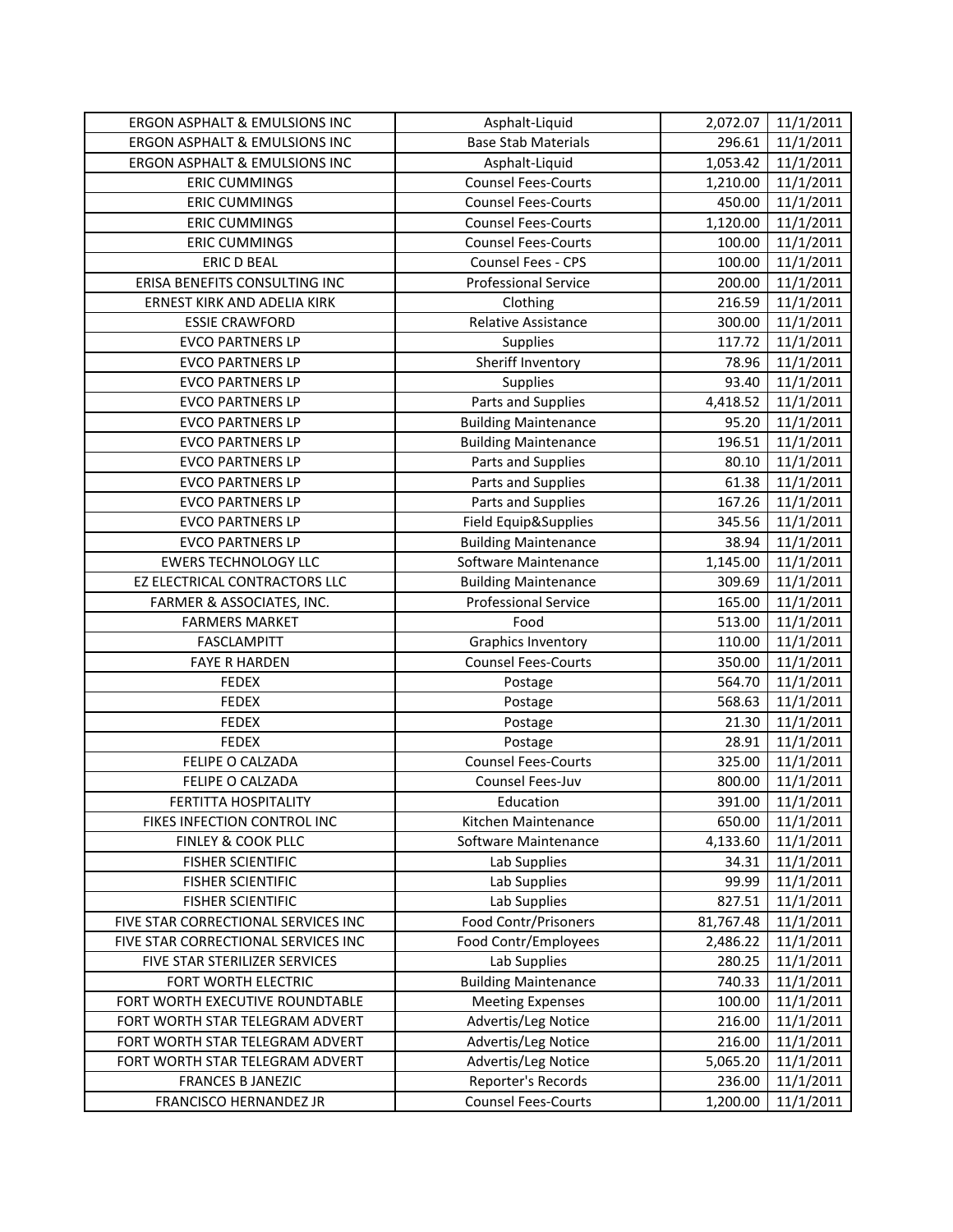| FRANCISCO HERNANDEZ JR                 | <b>Counsel Fees-Courts</b>  | 1,100.00  | 11/1/2011 |
|----------------------------------------|-----------------------------|-----------|-----------|
| FRANCISCO HERNANDEZ JR                 | <b>Counsel Fees-Courts</b>  | 200.00    | 11/1/2011 |
| FRANCISCO HERNANDEZ, SR.               | <b>Interpreter Fees</b>     | 100.00    | 11/1/2011 |
| <b>FRANK ADLER</b>                     | Counsel Fees-Juv            | 2,610.00  | 11/1/2011 |
| <b>FRANK ADLER</b>                     | Counsel Fees - CPS          | 100.00    | 11/1/2011 |
| FRED CUMMINGS                          | <b>Counsel Fees-Courts</b>  | 3,590.00  | 11/1/2011 |
| FREER MECHANICAL CONTRACTORS           | <b>Building Maintenance</b> | 893.80    | 11/1/2011 |
| <b>FRONING &amp; ASSOCIATES</b>        | <b>Professional Service</b> | 510.84    | 11/1/2011 |
| <b>FUGRO CONSULTANTS INC</b>           | <b>Professional Service</b> | 8,069.00  | 11/1/2011 |
| FULGHAM LAW FIRM PC                    | <b>Counsel Fees-Courts</b>  | 400.00    | 11/1/2011 |
| FULGHAM LAW FIRM PC                    | <b>Counsel Fees-Courts</b>  | 400.00    | 11/1/2011 |
| <b>G ALAN STEELE</b>                   | <b>Counsel Fees-Courts</b>  | 550.00    | 11/1/2011 |
| <b>G ALAN STEELE</b>                   | <b>Counsel Fees-Courts</b>  | 100.00    | 11/1/2011 |
| <b>G ANDREW PLATT</b>                  | <b>Counsel Fees-Courts</b>  | 300.00    | 11/1/2011 |
| <b>G ANDREW PLATT</b>                  | <b>Counsel Fees-Courts</b>  | 100.00    | 11/1/2011 |
| <b>G ANDREW PLATT</b>                  | <b>Counsel Fees-Courts</b>  | 250.00    | 11/1/2011 |
| <b>G ANDREW PLATT</b>                  | <b>Counsel Fees-Courts</b>  | 1,260.00  | 11/1/2011 |
| <b>GAYLE C ISBELL</b>                  | Counsel Fees-Juv            | 100.00    | 11/1/2011 |
| <b>GEORGE MACKEY</b>                   | <b>Counsel Fees-Courts</b>  | 350.00    | 11/1/2011 |
| <b>GEORGE MACKEY</b>                   | <b>Counsel Fees-Courts</b>  | 100.00    | 11/1/2011 |
| <b>GEORGE R TRIMBER LAW OFFICE</b>     | <b>Counsel Fees-Courts</b>  | 725.00    | 11/1/2011 |
| <b>GEORGE R TRIMBER LAW OFFICE</b>     | <b>Counsel Fees-Courts</b>  | 500.00    | 11/1/2011 |
| <b>GES</b>                             | <b>Building Maintenance</b> | 960.82    | 11/1/2011 |
| <b>GES</b>                             | <b>Building Maintenance</b> | 124.00    | 11/1/2011 |
| <b>GES</b>                             | A/C Maint Contract          | 146.16    | 11/1/2011 |
| <b>GES</b>                             | <b>Building Maintenance</b> | 616.40    | 11/1/2011 |
| <b>Gloria McCarty</b>                  | Education                   | 180.00    | 11/1/2011 |
| <b>GLYNIS MCGINTY</b>                  | <b>Counsel Fees-Courts</b>  | 300.00    | 11/1/2011 |
| <b>GLYNIS MCGINTY</b>                  | <b>Counsel Fees-Courts</b>  | 2,200.00  | 11/1/2011 |
| <b>GLYNIS MCGINTY</b>                  | <b>Counsel Fees-Courts</b>  | 250.00    | 11/1/2011 |
| GOMEZ FLOOR COVERING INC               | Non-Track Const/Bldg        | 5,643.75  | 11/1/2011 |
| GOVERNMENTJOBS.COM INC                 | Software Maintenance        | 17,000.00 | 11/1/2011 |
| <b>GRAND PRAIRIE POLICE DEPARTMENT</b> | Due to Other Govts          | 4.00      | 11/1/2011 |
| <b>GREEN EQUIPMENT COMPANY</b>         | <b>Building Maintenance</b> | 1,000.00  | 11/1/2011 |
| <b>GREG GRAY</b>                       | <b>Counsel Fees-Courts</b>  | 600.00    | 11/1/2011 |
| <b>GST PUBLIC SAFETY SUPPLY</b>        | Clothing                    | 236.85    | 11/1/2011 |
| <b>GST PUBLIC SAFETY SUPPLY</b>        | Clothing                    | 14,966.81 | 11/1/2011 |
| <b>GST PUBLIC SAFETY SUPPLY</b>        | Clothing                    | 299.40    | 11/1/2011 |
| <b>GULF STATES DISTRIBUTORS</b>        | Range Supplies              | 1,636.00  | 11/1/2011 |
| <b>GW OUTFITTERS LP</b>                | Supplies                    | 99.00     | 11/1/2011 |
| <b>GW OUTFITTERS LP</b>                | Supplies                    | 297.00    | 11/1/2011 |
| <b>GW OUTFITTERS LP</b>                | <b>Supplies</b>             | 297.00    | 11/1/2011 |
| <b>GW OUTFITTERS LP</b>                | Supplies                    | 99.00     | 11/1/2011 |
| <b>GW OUTFITTERS LP</b>                | <b>Supplies</b>             | 49.50     | 11/1/2011 |
| <b>GW OUTFITTERS LP</b>                | Supplies                    | 99.00     | 11/1/2011 |
| H C BLAKEWELL INC                      | Vehicle Maintenance         | 10.99     | 11/1/2011 |
| H D SMITH WHOLESALE CO                 | <b>Medical Supplies</b>     | 2.12      | 11/1/2011 |
| HALO BRANDED SOLUTIONS INC             | Clothing                    | 117.00    | 11/1/2011 |
| HAMIDA A ABDAL-KHALLAQ INC             | <b>Counsel Fees-Courts</b>  | 800.00    | 11/1/2011 |
| HAMIDA A ABDAL-KHALLAQ INC             | <b>Counsel Fees-Courts</b>  | 350.00    | 11/1/2011 |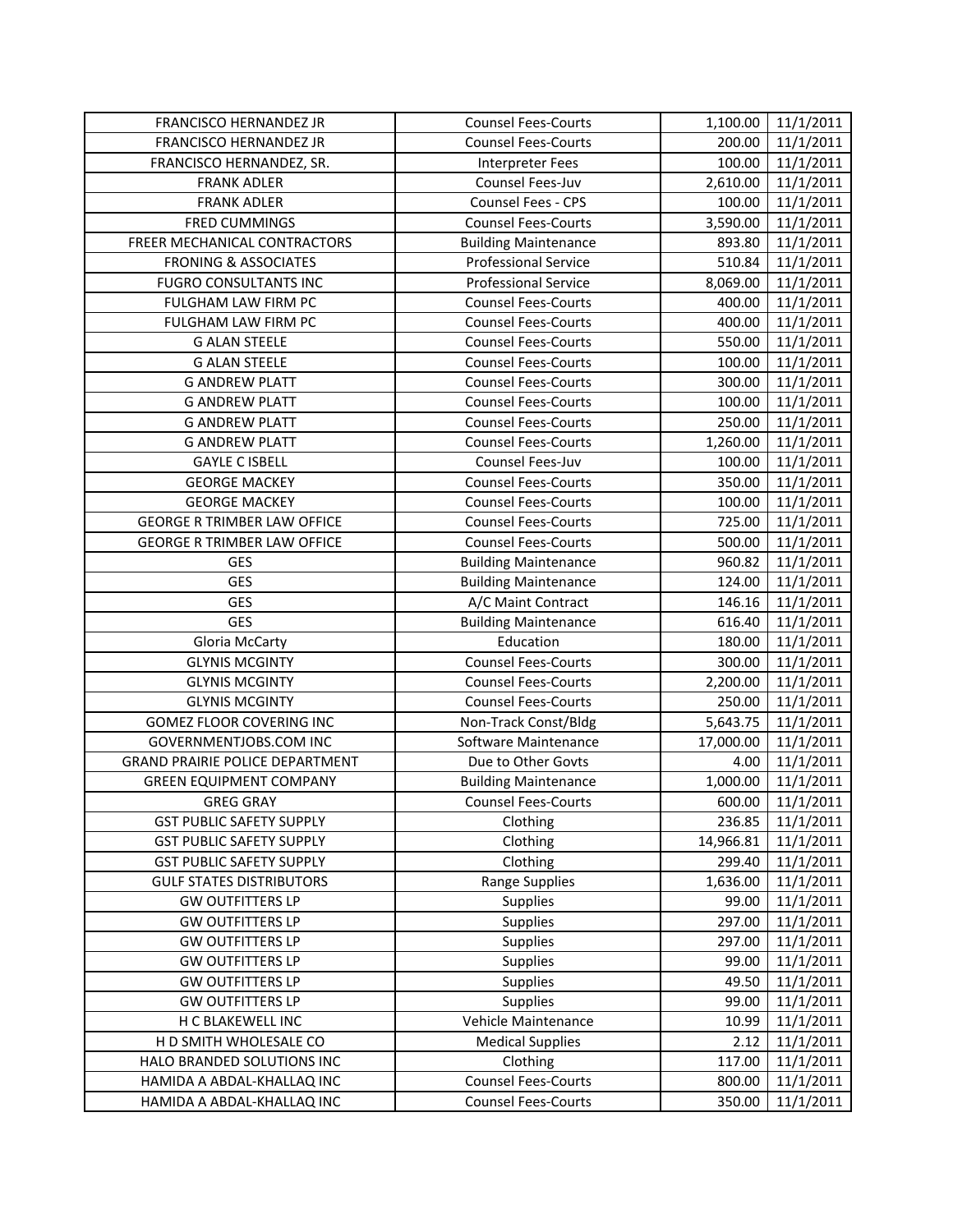| HAROLD V JOHNSON                        | <b>Counsel Fees-Courts</b>  | 375.00     | 11/1/2011             |
|-----------------------------------------|-----------------------------|------------|-----------------------|
| HARRY HARRIS, III                       | <b>Counsel Fees-Courts</b>  | 500.00     | 11/1/2011             |
| HEALTHSMART BENEFIT SOLUTIONS INC       | Vision                      | 20,048.53  | 11/1/2011             |
| HEALTHSMART BENEFIT SOLUTIONS INC       | Vision                      | 2,424.77   | 11/1/2011             |
| <b>HEART OF A CHAMPION</b>              | <b>Professional Service</b> | 8,812.50   | 11/1/2011             |
| <b>HEATHER YVONNE OGIER</b>             | Counsel Fees-Juv            | 300.00     | 11/1/2011             |
| HEATHER YVONNE OGIER                    | Cnsl Fees-Fam Drg Ct        | 200.00     | 11/1/2011             |
| <b>HELBING'S MOBIL SERVICE</b>          | Central Garage Inv          | 79.50      | 11/1/2011             |
| HELPING OPEN PEOPLES EYES, INC.         | O/P Group Counseling        | 3,319.50   | 11/1/2011             |
| <b>HENRY MEYER</b>                      | Sherif Bd Collateral        | 10,000.00  | 11/1/2011             |
| <b>HENRY SCHEIN</b>                     | <b>Medical Supplies</b>     | 114.00     | 11/1/2011             |
| HIGGINBOTHAM & ASSOCIATES               | Casualty Insurance          | 345,192.00 | 11/1/2011             |
| <b>HIRAM BODON</b>                      | <b>Counsel Fees-Courts</b>  | 200.00     | 11/1/2011             |
| HIRED HANDS INC                         | <b>Professional Service</b> | 200.00     | 11/1/2011             |
| HIRED HANDS INC                         | <b>Interpreter Fees</b>     | 472.50     | 11/1/2011             |
| <b>HOBART SERVICE</b>                   | Kitchen Maintenance         | 263.45     | 11/1/2011             |
| <b>HOLIDAY INN EXPRESS &amp; SUITES</b> | Education                   | 480.25     | 11/1/2011             |
| HOSHIZAKI SOUTH CENTRAL D.C. INC        | Capital Outlay Low V        | 2,925.00   | 11/1/2011             |
| HOSHIZAKI SOUTH CENTRAL D.C. INC        | Health Promo Pgrm           | 350.00     | 11/1/2011             |
| HPI INTERNATIONAL INC                   | Sheriff Inventory           | 825.00     | 11/1/2011             |
| <b>I2 INC</b>                           | Education                   | 1,075.00   | 11/1/2011             |
| <b>IBM CORPORATION</b>                  | <b>Computer Maintenance</b> | 1,833.13   | 11/1/2011             |
| <b>IBM CORPORATION</b>                  | Software Maintenance        | 22,559.00  | 11/1/2011             |
| ICS                                     | <b>Bedding and Clothing</b> | 1,554.50   | 11/1/2011             |
| ICS                                     | <b>Bedding and Clothing</b> | 267.36     | 11/1/2011             |
| <b>IDA SUE DOUGLAS</b>                  | Relative Assistance         | 300.00     | 11/1/2011             |
| <b>IMAGETEK OFFICE SYSTEMS</b>          | Capital Outlay Low V        | 3,891.00   | 11/1/2011             |
| <b>INCISIVE MEDIA</b>                   | Subscriptions               | 99.00      | 11/1/2011             |
| INDEPENDENT ENVIRONMENTAL SERV          | <b>Building Maintenance</b> | 75.49      | 11/1/2011             |
| INDEPENDENT ENVIRONMENTAL SERV          | <b>Disposal Service</b>     | 30.00      | $\frac{1}{11}{12011}$ |
| INDEPENDENT ENVIRONMENTAL SERV          | <b>Disposal Service</b>     | 140.40     | 11/1/2011             |
| INDEPENDENT ENVIRONMENTAL SERV          | <b>Disposal Service</b>     | 520.00     | 11/1/2011             |
| INDEPENDENT ENVIRONMENTAL SERV          | <b>Disposal Service</b>     | 50.00      | 11/1/2011             |
| INDEPENDENT ENVIRONMENTAL SERV          | <b>Disposal Service</b>     | 73.92      | 11/1/2011             |
| INDEPENDENT ENVIRONMENTAL SERV          | <b>Disposal Service</b>     | 422.00     | 11/1/2011             |
| INDEPENDENT ENVIRONMENTAL SERV          | <b>Disposal Service</b>     | 125.00     | 11/1/2011             |
| <b>INDUS MIS INC</b>                    | <b>Equipment Maint</b>      | 5,040.00   | 11/1/2011             |
| INSTALLER SALES AND SERVICE             | Central Garage Inv          | 377.62     | 11/1/2011             |
| INTERNATIONAL ASSOCIATION               | Education                   | 700.00     | 11/1/2011             |
| INTERNATIONAL ASSOCIATION               | Education                   | 700.00     | 11/1/2011             |
| INTERNATIONAL ASSOCIATION               | Education                   | 700.00     | 11/1/2011             |
| INTERNATIONAL ASSOCIATION               | Education                   | 700.00     | 11/1/2011             |
| INTERNATIONAL RIGHT OF WAY ASN          | Dues                        | 240.00     | 11/1/2011             |
| <b>INTERSTATE BATTERY OF FT WORTH</b>   | Central Garage Inv          | 291.85     | 11/1/2011             |
| <b>IRON MOUNTAIN</b>                    | Rent                        | 2,913.83   | 11/1/2011             |
| IRVING HOLDINGS INC                     | Transportation              | 592.15     | 11/1/2011             |
| <b>JACKIE MARTIN</b>                    | Counsel Fees - CPS          | 300.00     | 11/1/2011             |
| <b>JACKIE MARTIN</b>                    | Cnsl Fees-Fam Drg Ct        | 100.00     | 11/1/2011             |
| JACKPOT SANITATION SERVICES             | <b>Range Supplies</b>       | 155.87     | 11/1/2011             |
| Jacquelyn R Meinecke                    | Education                   | 117.60     | 11/1/2011             |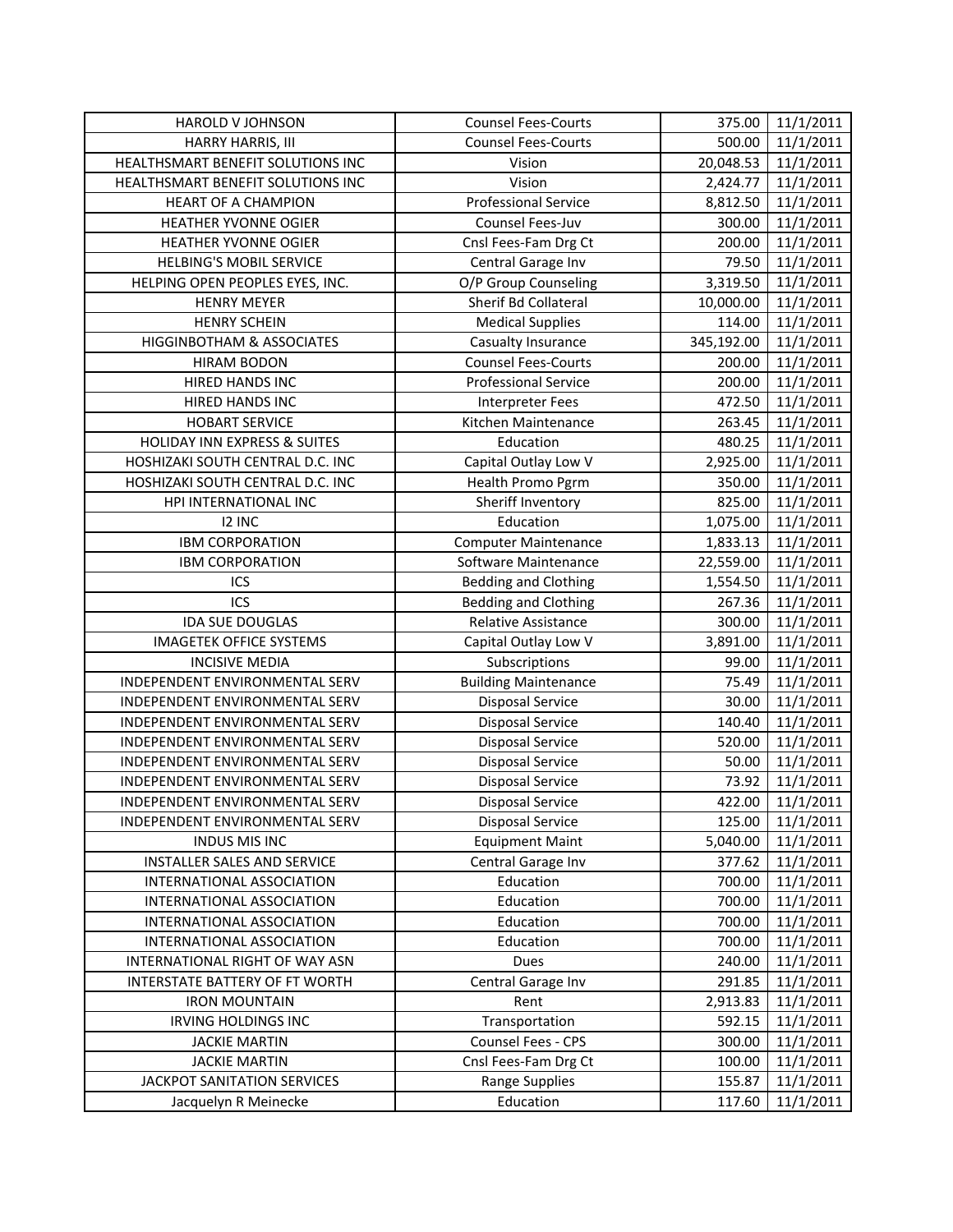| JAMES D RENFORTH II             | <b>Counsel Fees-Courts</b>  | 2,050.00 | 11/1/2011 |
|---------------------------------|-----------------------------|----------|-----------|
| JAMES D RENFORTH II             | <b>Counsel Fees-Courts</b>  | 500.00   | 11/1/2011 |
| JAMES D RENFORTH II             | <b>Counsel Fees-Courts</b>  | 700.00   | 11/1/2011 |
| <b>JAMES D RENFORTH II</b>      | <b>Counsel Fees-Courts</b>  | 850.00   | 11/1/2011 |
| <b>JAMES D RENFORTH II</b>      | <b>Counsel Fees-Courts</b>  | 450.00   | 11/1/2011 |
| <b>JAMES MASEK</b>              | Counsel Fees-Juv            | 305.00   | 11/1/2011 |
| <b>JAMES MASEK</b>              | Counsel Fees - CPS          | 200.00   | 11/1/2011 |
| <b>JAMES MASEK</b>              | Counsel Fees - CPS          | 100.00   | 11/1/2011 |
| <b>JAMES R WILSON</b>           | <b>Counsel Fees-Courts</b>  | 287.50   | 11/1/2011 |
| <b>JANA KAY BRAVO</b>           | <b>Professional Service</b> | 510.84   | 11/1/2011 |
| <b>JANA KAY BRAVO</b>           | <b>Professional Service</b> | 170.28   | 11/1/2011 |
| <b>JANA KAY BRAVO</b>           | Reporter's Records          | 84.00    | 11/1/2011 |
| JANET S O'NEIL                  | Counsel Fees - CPS          | 100.00   | 11/1/2011 |
| <b>JASON SMITH</b>              | Relative Assistance         | 600.00   | 11/1/2011 |
| JASTER-QUINTANILLA DALLAS LLP   | <b>Building Maintenance</b> | 2,500.00 | 11/1/2011 |
| JEANIE LEE REED                 | <b>Restitution Payable</b>  | 12.50    | 11/1/2011 |
| <b>JEANIE MORRIS</b>            | <b>Professional Service</b> | 1,702.80 | 11/1/2011 |
| JEFF EUBANK ROOFING CO INC      | <b>Building Maintenance</b> | 1,275.00 | 11/1/2011 |
| JEFF S HOOVER                   | <b>Counsel Fees-Courts</b>  | 100.00   | 11/1/2011 |
| <b>JEFF S HOOVER</b>            | <b>Counsel Fees-Courts</b>  | 200.00   | 11/1/2011 |
| JEFFERY DAVID BONCEK            | <b>Counsel Fees-Courts</b>  | 450.00   | 11/1/2011 |
| JEFFERY DAVID BONCEK            | <b>Counsel Fees-Courts</b>  | 1,900.00 | 11/1/2011 |
| JEFFERY DAVID BONCEK            | <b>Counsel Fees-Courts</b>  | 700.00   | 11/1/2011 |
| JEFFREY S STEWART PC            | <b>Counsel Fees-Courts</b>  | 600.00   | 11/1/2011 |
| JEFFREY S STEWART PC            | <b>Counsel Fees-Courts</b>  | 550.00   | 11/1/2011 |
| <b>JENIFER PERKINS</b>          | Relative Assistance         | 1,200.00 | 11/1/2011 |
| JENNIE R DUKE                   | Counsel Fees - CPS          | 100.00   | 11/1/2011 |
| <b>JERROD SHAW</b>              | <b>Restitution Payable</b>  | 20.30    | 11/1/2011 |
| <b>JERRY HARTZO</b>             | <b>Restitution Payable</b>  | 86.39    | 11/1/2011 |
| JERRY WALKER                    | <b>Counsel Fees-Courts</b>  | 200.00   | 11/1/2011 |
| <b>JERRY WOOD</b>               | <b>Counsel Fees-Courts</b>  | 600.00   | 11/1/2011 |
| <b>JERRY WOOD</b>               | <b>Counsel Fees-Courts</b>  | 1,500.00 | 11/1/2011 |
| <b>JERRY WOOD</b>               | <b>Counsel Fees-Courts</b>  | 350.00   | 11/1/2011 |
| <b>JESSICA LEWIS</b>            | <b>Restitution Payable</b>  | 734.96   | 11/1/2011 |
| <b>JESUS NEVAREZ</b>            | <b>Counsel Fees - CPS</b>   | 200.00   | 11/1/2011 |
| JIM BEARDEN AND ASSOCIATES PLLC | Cnsl Fees-Fam Drg Ct        | 100.00   | 11/1/2011 |
| <b>JIM C MINTER</b>             | <b>Counsel Fees-Courts</b>  | 300.00   | 11/1/2011 |
| <b>JIM CULBERTSON</b>           | <b>Counsel Fees - CPS</b>   | 100.00   | 11/1/2011 |
| <b>JIM LANE</b>                 | <b>Counsel Fees-Courts</b>  | 400.00   | 11/1/2011 |
| <b>JMP INTEREST LTD</b>         | Law Books                   | 52.00    | 11/1/2011 |
| JOE K MATTHEWS                  | <b>Bonds</b>                | 71.00    | 11/1/2011 |
| <b>JOETTA KEENE</b>             | <b>Counsel Fees-Courts</b>  | 600.00   | 11/1/2011 |
| <b>JOETTA KEENE</b>             | <b>Counsel Fees-Courts</b>  | 500.00   | 11/1/2011 |
| <b>JOETTA KEENE</b>             | <b>Counsel Fees-Courts</b>  | 260.00   | 11/1/2011 |
| <b>JOHN AVERY</b>               | <b>Counsel Fees-Courts</b>  | 400.00   | 11/1/2011 |
| <b>JOHN AVERY</b>               | <b>Counsel Fees-Courts</b>  | 700.00   | 11/1/2011 |
| <b>JOHN AVERY</b>               | <b>Counsel Fees-Courts</b>  | 500.00   | 11/1/2011 |
| <b>JOHN BENOIST</b>             | <b>Counsel Fees-Probate</b> | 680.00   | 11/1/2011 |
| JOHN CARL BEATTY                | <b>Counsel Fees-Courts</b>  | 400.00   | 11/1/2011 |
| JOHN CARL BEATTY                | <b>Counsel Fees-Courts</b>  | 600.00   | 11/1/2011 |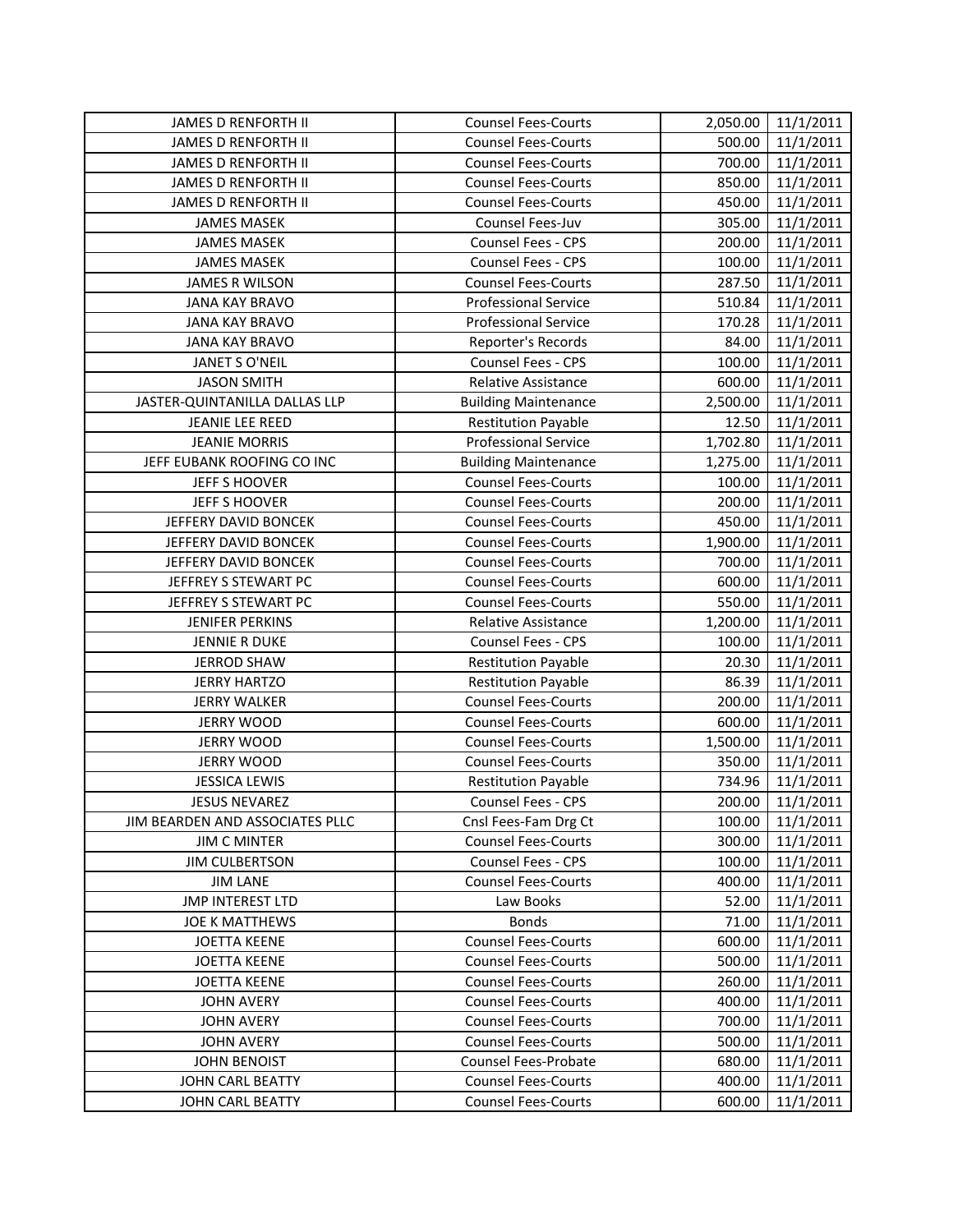| <b>JOHN CARL BEATTY</b>       | <b>Counsel Fees-Courts</b>  | 875.00   | 11/1/2011 |
|-------------------------------|-----------------------------|----------|-----------|
| <b>JOHN CARL BEATTY</b>       | <b>Counsel Fees-Courts</b>  | 650.00   | 11/1/2011 |
| <b>JOHN ECK</b>               | Counsel Fees-Juv            | 150.00   | 11/1/2011 |
| <b>JOHN ECK</b>               | Counsel Fees - CPS          | 100.00   | 11/1/2011 |
| <b>JOHN HARDING</b>           | <b>Counsel Fees-Courts</b>  | 400.00   | 11/1/2011 |
| <b>JOHN LINEBARGER</b>        | <b>Counsel Fees-Courts</b>  | 600.00   | 11/1/2011 |
| JOHN P MCCALL JR              | <b>Counsel Fees-Courts</b>  | 200.00   | 11/1/2011 |
| JOHN P MCCALL JR              | <b>Counsel Fees-Courts</b>  | 300.00   | 11/1/2011 |
| JOHN W STICKELS               | <b>Counsel Fees-Courts</b>  | 100.00   | 11/1/2011 |
| <b>JOHNSON &amp; JOHNSON</b>  | <b>Counsel Fees-Courts</b>  | 350.00   | 11/1/2011 |
| <b>JOHNSON &amp; JOHNSON</b>  | <b>Counsel Fees-Courts</b>  | 750.00   | 11/1/2011 |
| <b>JORDAN WATSON</b>          | <b>Counsel Fees-Courts</b>  | 300.00   | 11/1/2011 |
| <b>JOSE BARRERA</b>           | <b>Restitution Payable</b>  | 1.50     | 11/1/2011 |
| JPMORGAN CHASE BANK NA        | Misc Receivable             | (480.70) | 11/1/2011 |
| JPMORGAN CHASE BANK NA        | Travel                      | 1,133.45 | 11/1/2011 |
| <b>JUDITH VAN HOOF</b>        | <b>Counsel Fees-Courts</b>  | 5,660.00 | 11/1/2011 |
| JUDITH VAN HOOF               | Counsel Fees-Juv            | 100.00   | 11/1/2011 |
| JUDITH VAN HOOF               | Counsel Fees - CPS          | 100.00   | 11/1/2011 |
| JUSTICE OF THE PEACE PCT 7    | Trust - Constable 8         | 250.00   | 11/1/2011 |
| Kanika D Lee                  | Travel                      | 100.00   | 11/1/2011 |
| <b>KARA CARRERAS</b>          | <b>Counsel Fees-Courts</b>  | 125.00   | 11/1/2011 |
| <b>KARMEN JOHNSON</b>         | Counsel Fees-Juv            | 100.00   | 11/1/2011 |
| <b>KARMEN JOHNSON</b>         | <b>Counsel Fees - CPS</b>   | 1,485.19 | 11/1/2011 |
| <b>KARMEN JOHNSON</b>         | Cnsl Fees-Fam Drg Ct        | 100.00   | 11/1/2011 |
| KATHERYN HAYWOOD              | <b>Counsel Fees-Courts</b>  | 800.00   | 11/1/2011 |
| KATHLEEN JEANNE MEGONIGAL     | Counsel Fees-Juv            | 100.00   | 11/1/2011 |
| KATHLEEN JEANNE MEGONIGAL     | Counsel Fees - CPS          | 150.00   | 11/1/2011 |
| <b>KATHRYN CRAVEN</b>         | Cnsl Fees-Fam Drg Ct        | 150.00   | 11/1/2011 |
| KATHY A LOWTHORP              | <b>Counsel Fees-Courts</b>  | 300.00   | 11/1/2011 |
| <b>KATHY A LOWTHORP</b>       | <b>Counsel Fees-Courts</b>  | 300.00   | 11/1/2011 |
| KATHY A LOWTHORP              | <b>Counsel Fees-Courts</b>  | 250.00   | 11/1/2011 |
| KEARNEY/WYNN ATTORNEYS AT LAW | <b>Counsel Fees-Courts</b>  | 300.00   | 11/1/2011 |
| KEARNEY/WYNN ATTORNEYS AT LAW | <b>Counsel Fees-Courts</b>  | 1,200.00 | 11/1/2011 |
| KEARNEY/WYNN ATTORNEYS AT LAW | <b>Counsel Fees-Courts</b>  | 300.00   | 11/1/2011 |
| <b>KEITH A HENDRICKS</b>      | <b>Subrecipient Service</b> | 10.43    | 11/1/2011 |
| <b>KEITH MCKAY</b>            | <b>Counsel Fees-Courts</b>  | 300.00   | 11/1/2011 |
| <b>KEITH MCKAY</b>            | <b>Counsel Fees-Courts</b>  | 300.00   | 11/1/2011 |
| <b>KEITH MCKAY</b>            | <b>Counsel Fees-Courts</b>  | 300.00   | 11/1/2011 |
| <b>KEITH MCKAY</b>            | <b>Counsel Fees-Courts</b>  | 1,550.00 | 11/1/2011 |
| <b>KEITH MCKAY</b>            | <b>Counsel Fees-Courts</b>  | 100.00   | 11/1/2011 |
| KELLY R GOODNESS PHD          | Psych Exam/Testimony        | 1,350.00 | 11/1/2011 |
| <b>KELLY R GOODNESS PHD</b>   | Psych Exam/Testimony        | 450.00   | 11/1/2011 |
| <b>KENNETH CUTRER</b>         | <b>Counsel Fees-Courts</b>  | 350.00   | 11/1/2011 |
| <b>KENNETH CUTRER</b>         | <b>Counsel Fees-Courts</b>  | 225.00   | 11/1/2011 |
| KENNETH R GORDON PC           | <b>Counsel Fees-Courts</b>  | 450.00   | 11/1/2011 |
| KENNETH R GORDON PC           | <b>Counsel Fees-Courts</b>  | 720.00   | 11/1/2011 |
| <b>KENNETH SPIKES</b>         | Relative Assistance         | 600.00   | 11/1/2011 |
| KENNETH W MULLEN              | <b>Counsel Fees-Courts</b>  | 750.00   | 11/1/2011 |
| <b>KERRY OWENS</b>            | Counsel Fees-Juv            | 1,115.58 | 11/1/2011 |
| <b>KERRY OWENS</b>            | Counsel Fees - CPS          | 450.00   | 11/1/2011 |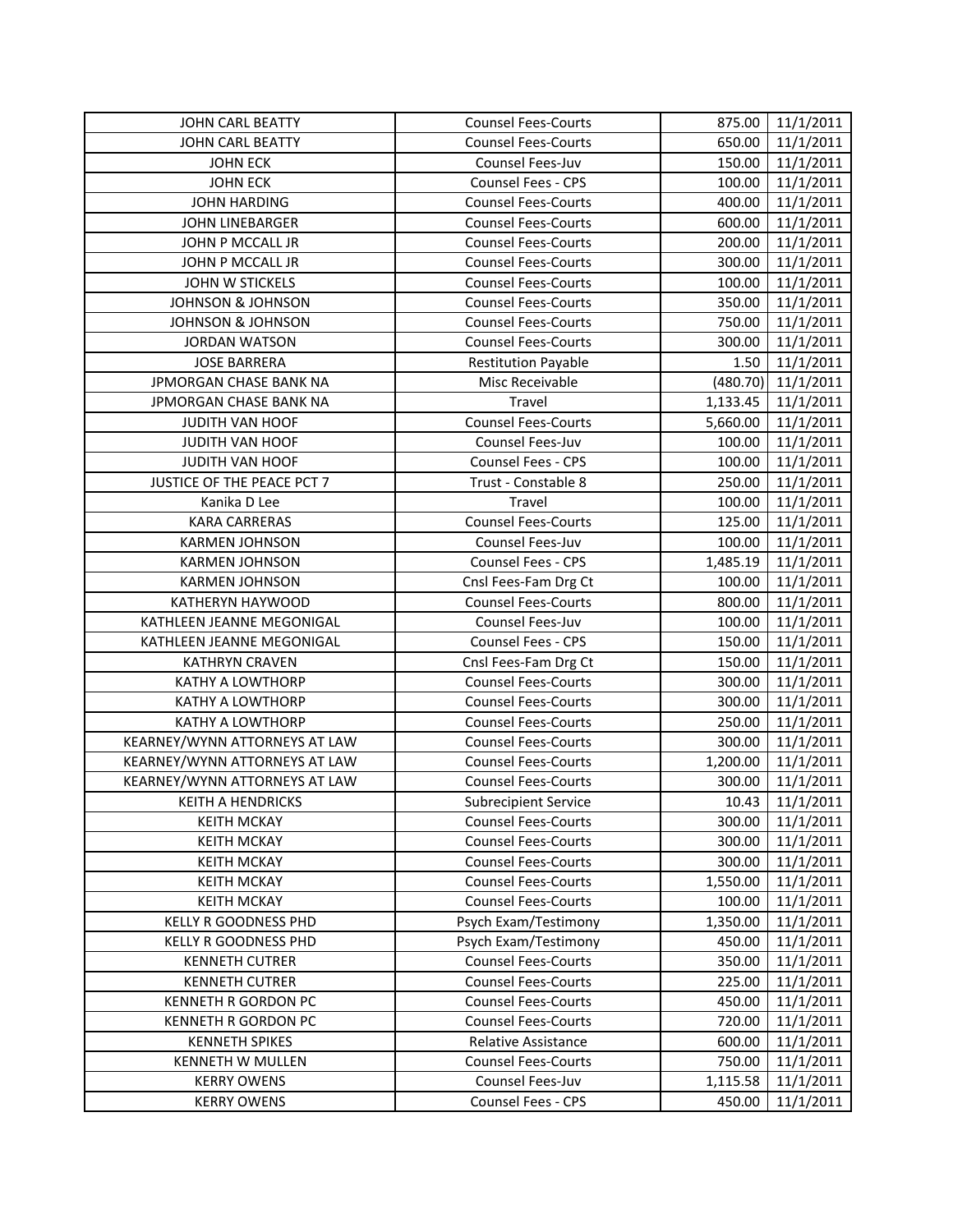| <b>KERRY OWENS</b>                | Counsel Fees - CPS          | 200.00        | 11/1/2011 |
|-----------------------------------|-----------------------------|---------------|-----------|
| <b>KERRY YANEZ</b>                | <b>Counsel Fees-Courts</b>  | 1,600.00      | 11/1/2011 |
| <b>KERRY YANEZ</b>                | <b>Counsel Fees-Courts</b>  | 1,300.00      | 11/1/2011 |
| <b>KERRY YANEZ</b>                | Counsel Fees-Juv            | 400.00        | 11/1/2011 |
| KILPATRICK INSURANCE AGNCY        | <b>Bonds</b>                | 71.00         | 11/1/2011 |
| KILPATRICK INSURANCE AGNCY        | <b>Bonds</b>                | 71.00         | 11/1/2011 |
| KILPATRICK INSURANCE AGNCY        | <b>Bonds</b>                | 71.00         | 11/1/2011 |
| KIMBERLEY CAMPBELL                | <b>Counsel Fees-Courts</b>  | 250.00        | 11/1/2011 |
| KIMBERLEY CAMPBELL                | <b>Counsel Fees-Courts</b>  | 700.00        | 11/1/2011 |
| KIMBERLEY CAMPBELL                | <b>Counsel Fees-Courts</b>  | 500.00        | 11/1/2011 |
| KIMBERLEY CAMPBELL                | <b>Counsel Fees-Courts</b>  | 675.00        | 11/1/2011 |
| KIMBERLY DEWEY                    | Counsel Fees-Juv            | 100.00        | 11/1/2011 |
| KIMLEY-HORN AND ASSOCIATES, INC   | <b>Professional Service</b> | 10,499.30     | 11/1/2011 |
| KLEINFELDER                       | <b>Professional Service</b> | 28,290.50     | 11/1/2011 |
| <b>KOBBY T WARREN</b>             | <b>Counsel Fees-Courts</b>  | 400.00        | 11/1/2011 |
| <b>KOBBY T WARREN</b>             | <b>Counsel Fees-Courts</b>  | 400.00        | 11/1/2011 |
| KONICA MINOLTA BUSINESS SOLUTIONS | <b>Equipment Maint</b>      | 409.50        | 11/1/2011 |
| KONICA MINOLTA BUSINESS SOLUTIONS | <b>Equipment Maint</b>      | 30.40         | 11/1/2011 |
| KONICA MINOLTA BUSINESS SOLUTIONS | <b>Equipment Maint</b>      | 122.48        | 11/1/2011 |
| KONICA MINOLTA BUSINESS SOLUTIONS | <b>Equipment Maint</b>      | 130.23        | 11/1/2011 |
| KONICA MINOLTA BUSINESS SOLUTIONS | <b>Equipment Maint</b>      | 191.26        | 11/1/2011 |
| KONICA MINOLTA BUSINESS SOLUTIONS | <b>Equipment Maint</b>      | 446.00        | 11/1/2011 |
| KONICA MINOLTA BUSINESS SOLUTIONS | <b>Equipment Maint</b>      | 357.00        | 11/1/2011 |
| KONICA MINOLTA BUSINESS SOLUTIONS | <b>Equipment Maint</b>      | 504.50        | 11/1/2011 |
| KONICA MINOLTA BUSINESS SOLUTIONS | <b>Equipment Maint</b>      | 196.80        | 11/1/2011 |
| KONICA MINOLTA BUSINESS SOLUTIONS | <b>Equipment Maint</b>      | 840.00        | 11/1/2011 |
| KONICA MINOLTA BUSINESS SOLUTIONS | <b>Equipment Maint</b>      | 575.00        | 11/1/2011 |
| KONICA MINOLTA BUSINESS SOLUTIONS | <b>Equipment Maint</b>      | 327.25        | 11/1/2011 |
| KONICA MINOLTA BUSINESS SOLUTIONS | <b>Equipment Maint</b>      | 35.00         | 11/1/2011 |
| KONICA MINOLTA BUSINESS SOLUTIONS | <b>Equipment Maint</b>      | 1,041.00      | 11/1/2011 |
| KONICA MINOLTA BUSINESS SOLUTIONS | <b>Equipment Maint</b>      | 975.00        | 11/1/2011 |
| KONICA MINOLTA BUSINESS SOLUTIONS | <b>Equipment Maint</b>      | 945.00        | 11/1/2011 |
| KONICA MINOLTA BUSINESS SOLUTIONS | <b>Equipment Maint</b>      | 320.00        | 11/1/2011 |
| KONICA MINOLTA BUSINESS SOLUTIONS | <b>Equipment Maint</b>      | 811.00        | 11/1/2011 |
| KONICA MINOLTA BUSINESS SOLUTIONS | <b>Equipment Maint</b>      | $\frac{1}{2}$ | 11/1/2011 |
| KONICA MINOLTA BUSINESS SOLUTIONS | Office Equip Maint          | 249.00        | 11/1/2011 |
| KONICA MINOLTA BUSINESS SOLUTIONS | Office Equip Maint          | 402.00        | 11/1/2011 |
| KONICA MINOLTA BUSINESS SOLUTIONS | <b>Equipment Maint</b>      | 117.64        | 11/1/2011 |
| KONICA MINOLTA BUSINESS SOLUTIONS | <b>Equipment Maint</b>      | 1,993.15      | 11/1/2011 |
| KONICA MINOLTA BUSINESS SOLUTIONS | <b>Equipment Maint</b>      | 624.75        | 11/1/2011 |
| KONICA MINOLTA BUSINESS SOLUTIONS | <b>Equipment Maint</b>      | 148.75        | 11/1/2011 |
| KONICA MINOLTA BUSINESS SOLUTIONS | <b>Equipment Rentals</b>    | 420.22        | 11/1/2011 |
| <b>KRISTINA WEST</b>              | Counsel Fees-Juv            | 625.00        | 11/1/2011 |
| KROGER #695                       | <b>Expanded Nutri Pgrm</b>  | 52.65         | 11/1/2011 |
| KSM EXCHANGE LLC                  | Parts and Supplies          | 1,750.00      | 11/1/2011 |
| KSM EXCHANGE LLC                  | Parts and Supplies          | 599.77        | 11/1/2011 |
| <b>KSM EXCHANGE LLC</b>           | Parts and Supplies          | 19.38         | 11/1/2011 |
| LA QUINTA INN AND SUITES          | Education                   | 966.00        | 11/1/2011 |
| <b>LACY BRITTEN</b>               | Counsel Fees - CPS          | 100.00        | 11/1/2011 |
| LANGUAGE LINE SERVICES INC        | Interpreter Fees            | 31.51         | 11/1/2011 |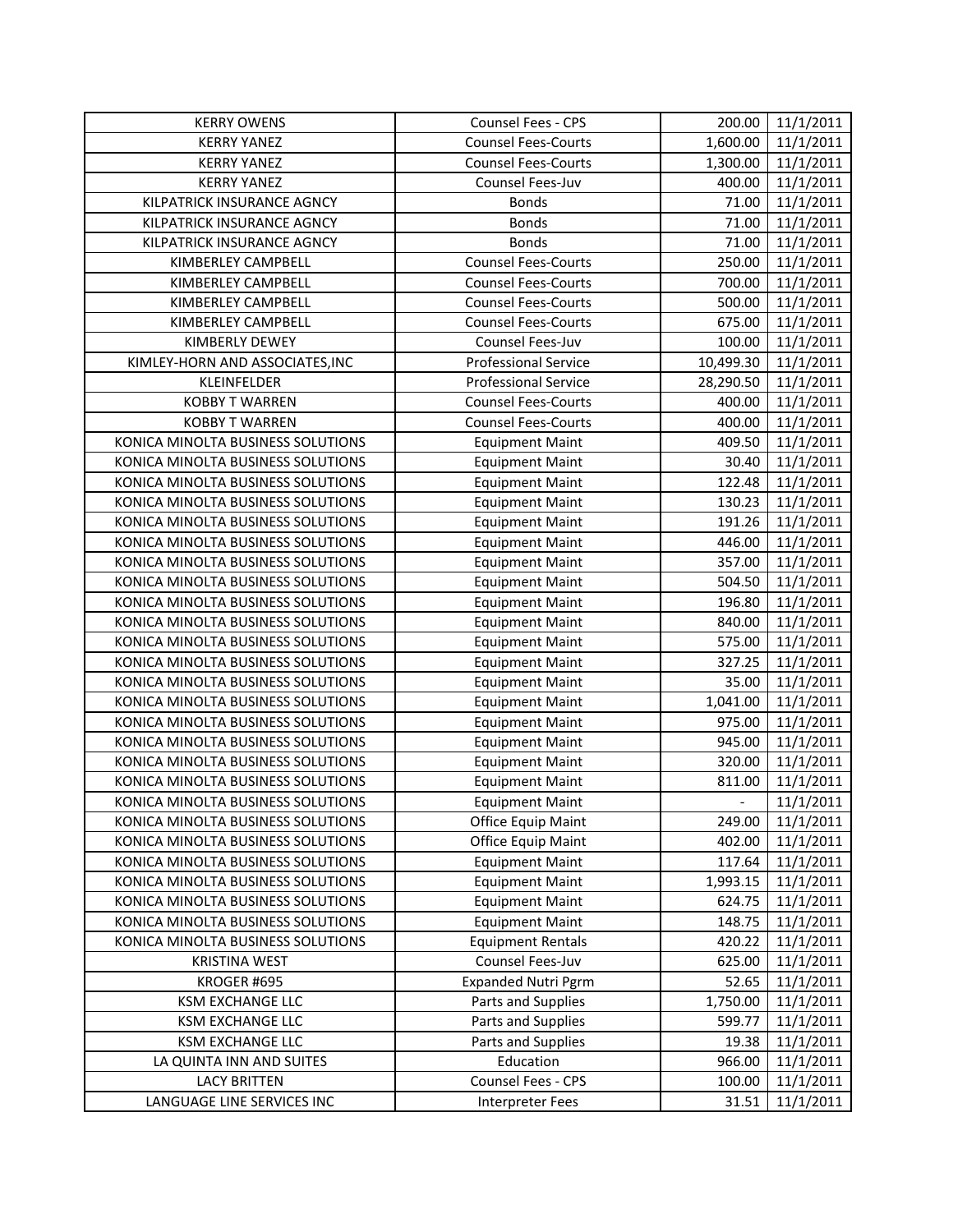| <b>LANTIS G ROBERTS</b>             | Counsel Fees - CPS          | 150.00    | 11/1/2011 |
|-------------------------------------|-----------------------------|-----------|-----------|
| LARRY E REED                        | <b>Counsel Fees-Courts</b>  | 1,000.00  | 11/1/2011 |
| LARRY M MOORE                       | Cnsl Fees-Cap Murder        | 12,737.50 | 11/1/2011 |
| LASERLINK INTERNATIONAL INC         | Supplies                    | 279.00    | 11/1/2011 |
| LASERLINK INTERNATIONAL INC         | Sheriff Inventory           | 474.00    | 11/1/2011 |
| LASERLINK INTERNATIONAL INC         | Supplies                    | 159.00    | 11/1/2011 |
| LASERLINK INTERNATIONAL INC         | Supplies                    | 2,268.00  | 11/1/2011 |
| LATEPH ADENIJI                      | <b>Counsel Fees-Courts</b>  | 750.00    | 11/1/2011 |
| LATEPH ADENIJI                      | <b>Counsel Fees-Courts</b>  | 1,225.00  | 11/1/2011 |
| LATEPH ADENIJI                      | Counsel Fees-Juv            | 400.00    | 11/1/2011 |
| LAURA DENISE TUNNE                  | <b>Restitution Payable</b>  | 202.59    | 11/1/2011 |
| LAURA EDWARDS                       | <b>Restitution Payable</b>  | 200.00    | 11/1/2011 |
| LAURIE PURDY REPORTING SERVICE INC  | <b>Professional Service</b> | 681.12    | 11/1/2011 |
| LAW OFFICE EDWARD E CASTILLO PLLC   | <b>Counsel Fees-Courts</b>  | 475.00    | 11/1/2011 |
| LAW OFFICE OF ALEXANDER KIM         | <b>Counsel Fees-Courts</b>  | 350.00    | 11/1/2011 |
| LAW OFFICE OF BRADLEY L CLARK PC    | <b>Counsel Fees-Courts</b>  | 625.00    | 11/1/2011 |
| LAW OFFICE OF BRADLEY L CLARK PC    | Cnsl Fees-Fam Drg Ct        | 100.00    | 11/1/2011 |
| LAW OFFICE OF GARY L NICKELSON      | <b>Counsel Fees-Courts</b>  | 800.00    | 11/1/2011 |
| LAW OFFICE OF HARMONY M SCHUERMAN P | <b>Counsel Fees-Courts</b>  | 400.00    | 11/1/2011 |
| LAW OFFICE OF HARMONY M SCHUERMAN P | Counsel Fees-Juv            | 300.00    | 11/1/2011 |
| LAW OFFICE OF JULIA A MCENTIRE PLLC | <b>Counsel Fees-Courts</b>  | 400.00    | 11/1/2011 |
| LAW OFFICE OF JULIA A MCENTIRE PLLC | <b>Counsel Fees-Courts</b>  | 450.00    | 11/1/2011 |
| LAW OFFICE OF KEE A ABLES PC        | Counsel Fees-Juv            | 350.00    | 11/1/2011 |
| LAW OFFICE OF KEE A ABLES PC        | Counsel Fees - CPS          | 200.00    | 11/1/2011 |
| LAW OFFICE OF MEDA BOURLAND PLLC    | Counsel Fees - CPS          | 100.00    | 11/1/2011 |
| <b>LAWSON PRODUCTS INC</b>          | Parts and Supplies          | (15.85)   | 11/1/2011 |
| <b>LAWSON PRODUCTS INC</b>          | Parts and Supplies          | 62.08     | 11/1/2011 |
| <b>LEIGH DAVIS</b>                  | <b>Counsel Fees-Courts</b>  | 400.00    | 11/1/2011 |
| LENA POPE HOME INC                  | <b>Professional Service</b> | 54,010.83 | 11/1/2011 |
| LENA POPE HOME INC                  | <b>Subrecipient Service</b> | 2,875.00  | 11/1/2011 |
| LEON REED JR                        | <b>Counsel Fees-Courts</b>  | 300.00    | 11/1/2011 |
| LEON REED JR                        | <b>Counsel Fees-Courts</b>  | 350.00    | 11/1/2011 |
| <b>LEON REED JR</b>                 | <b>Counsel Fees-Courts</b>  | 250.00    | 11/1/2011 |
| LEON REED JR                        | <b>Counsel Fees-Courts</b>  | 700.00    | 11/1/2011 |
| <b>LESLIE JOHNS</b>                 | <b>Counsel Fees-Courts</b>  | 1,250.00  | 11/1/2011 |
| <b>LESLIE JOHNS</b>                 | <b>Counsel Fees-Courts</b>  | 1,000.00  | 11/1/2011 |
| <b>LEX JOHNSTON</b>                 | <b>Counsel Fees-Courts</b>  | 525.00    | 11/1/2011 |
| LEXISNEXIS RISK DATA MANAGEMENT INC | Cert Copies/Trans           | 597.40    | 11/1/2011 |
| LILIA ESCOBEDO                      | <b>Relative Assistance</b>  | 300.00    | 11/1/2011 |
| LISA HOOBLER                        | <b>Counsel Fees-Courts</b>  | 3,190.00  | 11/1/2011 |
| LISA HOOBLER                        | <b>Counsel Fees-Courts</b>  | 100.00    | 11/1/2011 |
| LISA HOOBLER                        | <b>Counsel Fees-Courts</b>  | 200.00    | 11/1/2011 |
| Lisa McKamie-Muttiah                | Travel                      | 225.96    | 11/1/2011 |
| <b>LISA MORTON</b>                  | Reporter's Records          | 839.90    | 11/1/2011 |
| LISA MULLEN                         | <b>Counsel Fees-Courts</b>  | 950.00    | 11/1/2011 |
| LITTLE ELEMENTARY                   | <b>Restitution Payable</b>  | 46.31     | 11/1/2011 |
| LLOYD GOSSELINK ROCHELLE & TOWNSEND | <b>Litigation Expense</b>   | 1,715.50  | 11/1/2011 |
| LOCK TIGHT SECURITY INC             | <b>Building Maintenance</b> | 67.95     | 11/1/2011 |
| LOCK TIGHT SECURITY INC             | <b>Building Maintenance</b> | 83.00     | 11/1/2011 |
| LOCK TIGHT SECURITY INC             | <b>Equipment Maint</b>      | 69.00     | 11/1/2011 |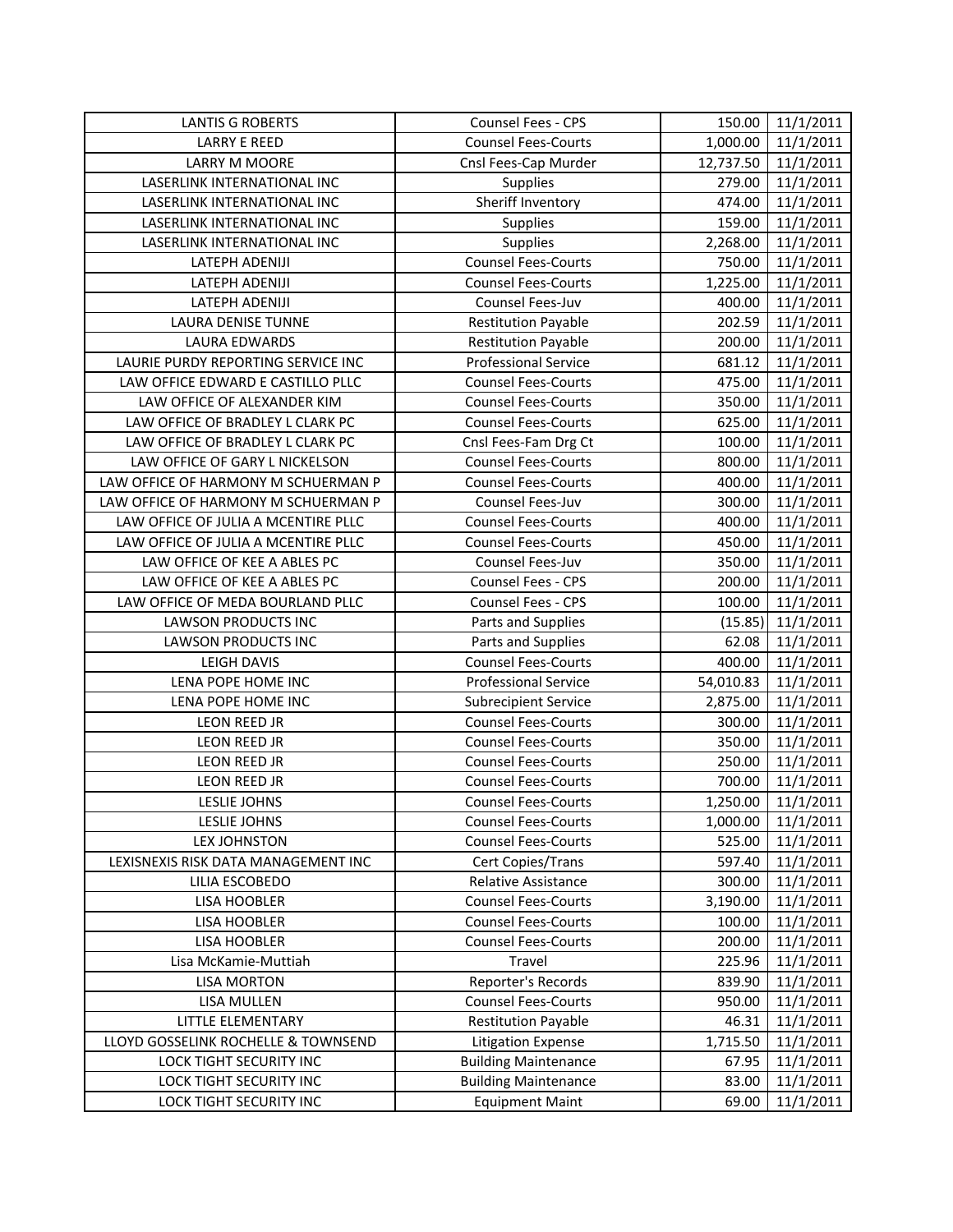| LOCK TIGHT SECURITY INC        | <b>Building Maintenance</b> | 40.50    | 11/1/2011 |
|--------------------------------|-----------------------------|----------|-----------|
| LOCK TIGHT SECURITY INC        | <b>Building Maintenance</b> | 52.90    | 11/1/2011 |
| LOCK TIGHT SECURITY INC        | <b>Building Maintenance</b> | 139.50   | 11/1/2011 |
| LOCK TIGHT SECURITY INC        | <b>Building Maintenance</b> | 95.50    | 11/1/2011 |
| LOREN C GREEN PC               | <b>Counsel Fees-Courts</b>  | 1,000.00 | 11/1/2011 |
| <b>LYNDA S TARWATER</b>        | <b>Counsel Fees-Courts</b>  | 125.00   | 11/1/2011 |
| LYNN KELLY LAW FIRM PC         | Counsel Fees-Probate        | 2,200.00 | 11/1/2011 |
| LYNN S OLINGER                 | Cnsl Fees-Fam Drg Ct        | 100.00   | 11/1/2011 |
| M & S TECHNOLOGIES INC         | Software Maintenance        | 8,143.91 | 11/1/2011 |
| M F PENDERGRAF                 | Investigative               | 177.50   | 11/1/2011 |
| M SUZANNE FROSSARD PC          | Counsel Fees-Juv            | 100.00   | 11/1/2011 |
| M TRENT LOFTIN                 | Counsel Fees-Juv            | 300.00   | 11/1/2011 |
| M TRENT LOFTIN                 | <b>Counsel Fees-Courts</b>  | 450.00   | 11/1/2011 |
| M TRENT LOFTIN                 | <b>Counsel Fees-Courts</b>  | 200.00   | 11/1/2011 |
| MAMIE BUSH JOHNSON             | <b>Counsel Fees-Courts</b>  | 2,700.00 | 11/1/2011 |
| MAMIE BUSH JOHNSON             | <b>Counsel Fees-Courts</b>  | 2,300.00 | 11/1/2011 |
| MANER FIRE EQUIPMENT, INC      | <b>Building Maintenance</b> | 131.20   | 11/1/2011 |
| MANSFIELD POLICE DEPARTMENT    | Education                   | 99.00    | 11/1/2011 |
| <b>MARC GAULT</b>              | Counsel Fees-Juv            | 300.00   | 11/1/2011 |
| <b>MARC GAULT</b>              | <b>Counsel Fees - CPS</b>   | 1,340.00 | 11/1/2011 |
| <b>MARC GAULT</b>              | Cnsl Fees-Fam Drg Ct        | 100.00   | 11/1/2011 |
| <b>MARGARITA CERVANTES</b>     | <b>Restitution Payable</b>  | 30.00    | 11/1/2011 |
| MARGIE ALEXANDER               | <b>Restitution Payable</b>  | 200.00   | 11/1/2011 |
| <b>MARJORIE PEDERSON</b>       | <b>Restitution Payable</b>  | 274.64   | 11/1/2011 |
| MARK D SCOTT & ASSOCIATES PLLC | <b>Counsel Fees-Courts</b>  | 125.00   | 11/1/2011 |
| <b>MARK KIRKLAND</b>           | Clothing                    | 400.00   | 11/1/2011 |
| <b>MARK ROSTEET</b>            | Counsel Fees-Courts         | 300.00   | 11/1/2011 |
| <b>MARK ROSTEET</b>            | <b>Counsel Fees-Courts</b>  | 300.00   | 11/1/2011 |
| <b>MARK ROSTEET</b>            | <b>Counsel Fees-Courts</b>  | 500.00   | 11/1/2011 |
| MARRIOTT INTERNATIONAL INC     | Travel                      | 775.00   | 11/1/2011 |
| <b>MARY B THORNTON</b>         | <b>Counsel Fees-Courts</b>  | 300.00   | 11/1/2011 |
| <b>MARY R THOMSEN</b>          | <b>Counsel Fees-Courts</b>  | 200.00   | 11/1/2011 |
| <b>MARY R THOMSEN</b>          | Counsel Fees-Juv            | 3,657.00 | 11/1/2011 |
| <b>MARY R THOMSEN</b>          | Counsel Fees - CPS          | 100.00   | 11/1/2011 |
| <b>MARY R THOMSEN</b>          | <b>Litigation Expense</b>   | 48.80    | 11/1/2011 |
| <b>MARY RUDY</b>               | <b>Restitution Payable</b>  | 756.61   | 11/1/2011 |
| <b>MARY TONEY</b>              | Relative Assistance         | 900.00   | 11/1/2011 |
| MASSIE'S LOCKSMITH             | <b>Building Maintenance</b> | 52.50    | 11/1/2011 |
| MATTHEW BENDER & COMPANY INC   | Supplies                    | 50.47    | 11/1/2011 |
| MATTHEW BENDER & COMPANY INC   | Law Books                   | 2,236.10 | 11/1/2011 |
| MATTHEW BENDER & COMPANY INC   | Law Books                   | 514.84   | 11/1/2011 |
| MATTHEW BENDER & COMPANY INC   | Law Books                   | 1,063.88 | 11/1/2011 |
| MATTHEW BENDER & COMPANY INC   | Law Books                   | 211.52   | 11/1/2011 |
| MATTHEW BENDER & COMPANY INC   | Law Books                   | 323.34   | 11/1/2011 |
| MATTHEW BENDER & COMPANY INC   | Law Books                   | 180.52   | 11/1/2011 |
| MATTHEW BENDER & COMPANY INC   | Law Books                   | 142.46   | 11/1/2011 |
| MATTHEW BENDER & COMPANY INC   | Law Books                   | 127.76   | 11/1/2011 |
| MATTHEW BENDER & COMPANY INC   | Law Books                   | 261.52   | 11/1/2011 |
| MATTHEW BENDER & COMPANY INC   | Law Books                   | 374.84   | 11/1/2011 |
| MATTHEW BENDER & COMPANY INC   | Law Books                   | 328.74   | 11/1/2011 |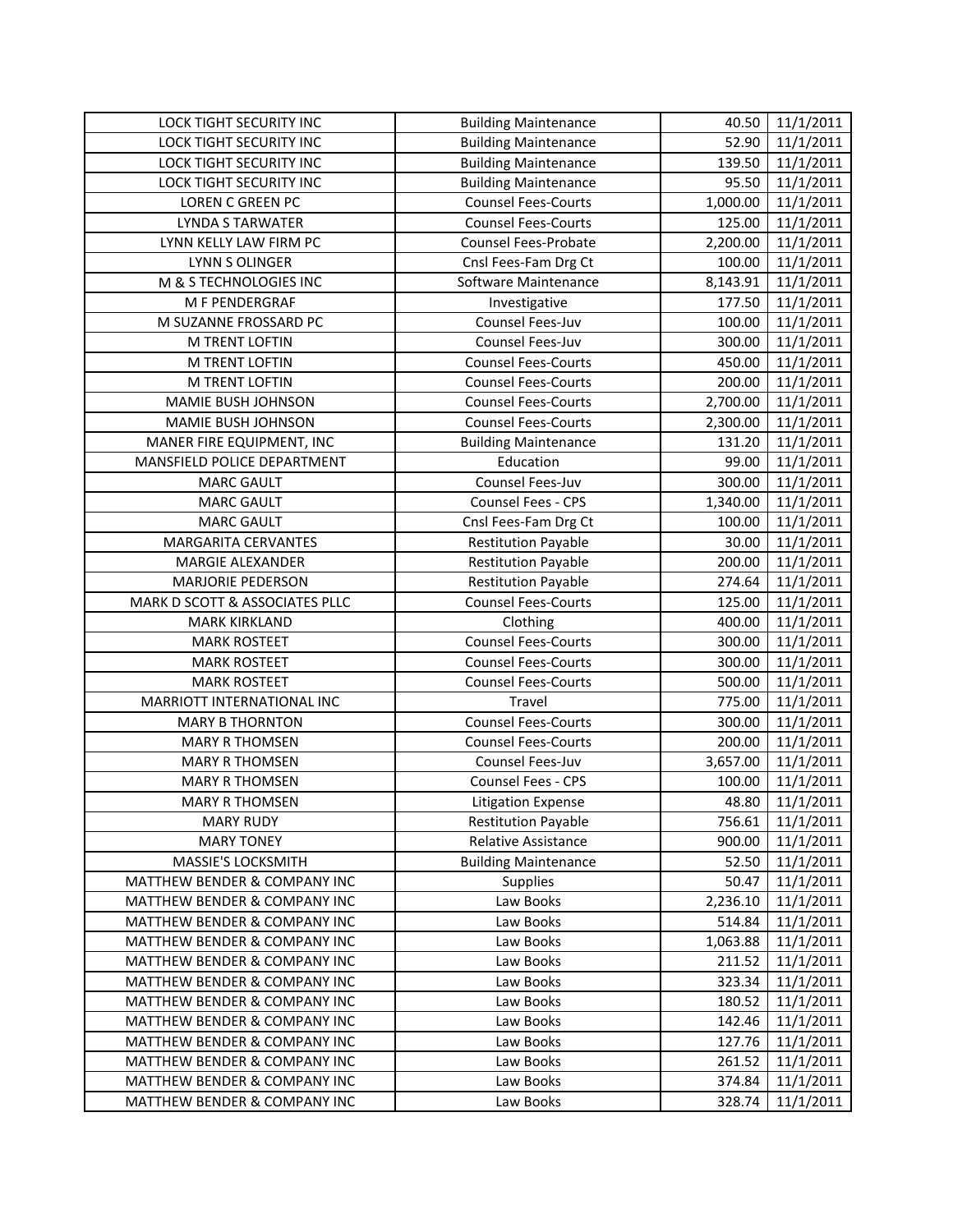| MATTHEW BENDER & COMPANY INC      | Law Books                   | 131.36    | 11/1/2011 |
|-----------------------------------|-----------------------------|-----------|-----------|
| <b>MATTHEW JUSKO</b>              | <b>Restitution Payable</b>  | 6.00      | 11/1/2011 |
| MATTHEW RODRIGUEZ                 | <b>Restitution Payable</b>  | 51.06     | 11/1/2011 |
| MAXIM HEALTHCARE SERVICES INC     | <b>Professional Service</b> | 2,672.00  | 11/1/2011 |
| MEDINA & MEDINA INC               | Central Garage Inv          | 128.00    | 11/1/2011 |
| <b>MELANIE F WEBB</b>             | Psych Exam/Testimony        | 800.00    | 11/1/2011 |
| MELISSA L HAMRICK                 | <b>Counsel Fees-Courts</b>  | 175.00    | 11/1/2011 |
| <b>MELODY HARRIS</b>              | Relative Assistance         | 600.00    | 11/1/2011 |
| MEMBER'S BUILDING MAINTENANCE LTD | <b>Custodian Services</b>   | 5,885.59  | 11/1/2011 |
| MEMBER'S BUILDING MAINTENANCE LTD | <b>Building Maintenance</b> | 640.00    | 11/1/2011 |
| MEMBER'S BUILDING MAINTENANCE LTD | <b>Building Maintenance</b> | 2,367.00  | 11/1/2011 |
| MEMBER'S BUILDING MAINTENANCE LTD | <b>Building Maintenance</b> | 379.50    | 11/1/2011 |
| MEMBER'S BUILDING MAINTENANCE LTD | <b>Building Maintenance</b> | 931.75    | 11/1/2011 |
| MEMBER'S BUILDING MAINTENANCE LTD | <b>Building Maintenance</b> | 1,050.00  | 11/1/2011 |
| MEMBER'S BUILDING MAINTENANCE LTD | <b>Building Maintenance</b> | 1,736.75  | 11/1/2011 |
| MEMBER'S BUILDING MAINTENANCE LTD | <b>Building Maintenance</b> | 111.00    | 11/1/2011 |
| MEMBER'S BUILDING MAINTENANCE LTD | <b>Building Maintenance</b> | 656.25    | 11/1/2011 |
| MEMBER'S BUILDING MAINTENANCE LTD | <b>Building Maintenance</b> | 1,232.25  | 11/1/2011 |
| MEMBER'S BUILDING MAINTENANCE LTD | <b>Building Maintenance</b> | 1,125.00  | 11/1/2011 |
| MEMBER'S BUILDING MAINTENANCE LTD | <b>Building Maintenance</b> | 1,568.50  | 11/1/2011 |
| MEMBER'S BUILDING MAINTENANCE LTD | <b>Custodian Services</b>   | 1,851.96  | 11/1/2011 |
| MEMBER'S BUILDING MAINTENANCE LTD | <b>Custodian Services</b>   | 1,311.81  | 11/1/2011 |
| MEMBER'S BUILDING MAINTENANCE LTD | <b>Custodian Services</b>   | 1,234.64  | 11/1/2011 |
| MEMBER'S BUILDING MAINTENANCE LTD | <b>Custodian Services</b>   | 561.20    | 11/1/2011 |
| MEMBER'S BUILDING MAINTENANCE LTD | <b>Custodian Services</b>   | 533.14    | 11/1/2011 |
| MEMBER'S BUILDING MAINTENANCE LTD | <b>Custodian Services</b>   | 1,290.76  | 11/1/2011 |
| MEMBER'S BUILDING MAINTENANCE LTD | <b>Custodian Services</b>   | 2,258.83  | 11/1/2011 |
| MEMBER'S BUILDING MAINTENANCE LTD | <b>Custodian Services</b>   | 56.12     | 11/1/2011 |
| MEMBER'S BUILDING MAINTENANCE LTD | <b>Custodian Services</b>   | 1,066.28  | 11/1/2011 |
| MEMBER'S BUILDING MAINTENANCE LTD | <b>Custodian Services</b>   | 645.38    | 11/1/2011 |
| MEMBER'S BUILDING MAINTENANCE LTD | <b>Custodian Services</b>   | 533.14    | 11/1/2011 |
| MEMBER'S BUILDING MAINTENANCE LTD | <b>Custodian Services</b>   | 1,066.28  | 11/1/2011 |
| MEMBER'S BUILDING MAINTENANCE LTD | <b>Custodian Services</b>   | 1,936.14  | 11/1/2011 |
| MEMBER'S BUILDING MAINTENANCE LTD | <b>Custodian Services</b>   | 757.62    | 11/1/2011 |
| MEMBER'S BUILDING MAINTENANCE LTD | <b>Custodian Services</b>   | 3,921.39  | 11/1/2011 |
| MEMBER'S BUILDING MAINTENANCE LTD | <b>Custodian Services</b>   | 1,220.61  | 11/1/2011 |
| MEMBER'S BUILDING MAINTENANCE LTD | <b>Custodian Services</b>   | 1,978.23  | 11/1/2011 |
| MEMBER'S BUILDING MAINTENANCE LTD | <b>Custodian Services</b>   | 7,653.37  | 11/1/2011 |
| MEMBER'S BUILDING MAINTENANCE LTD | <b>Custodian Services</b>   | 3,114.66  | 11/1/2011 |
| MEMBER'S BUILDING MAINTENANCE LTD | <b>Custodian Services</b>   | 7,148.29  | 11/1/2011 |
| MEMBER'S BUILDING MAINTENANCE LTD | <b>Custodian Services</b>   | 505.08    | 11/1/2011 |
| MEMBER'S BUILDING MAINTENANCE LTD | <b>Custodian Services</b>   | 1,959.25  | 11/1/2011 |
| MEMBER'S BUILDING MAINTENANCE LTD | <b>Custodian Services</b>   | 6,074.99  | 11/1/2011 |
| MEMBER'S BUILDING MAINTENANCE LTD | <b>Custodian Services</b>   | 20,525.89 | 11/1/2011 |
| MEMBER'S BUILDING MAINTENANCE LTD | <b>Custodian Services</b>   | 1,220.61  | 11/1/2011 |
| MEMBER'S BUILDING MAINTENANCE LTD | <b>Custodian Services</b>   | 1,388.97  | 11/1/2011 |
| MEMBER'S BUILDING MAINTENANCE LTD | <b>Custodian Services</b>   | 996.13    | 11/1/2011 |
| MEMBER'S BUILDING MAINTENANCE LTD | <b>Custodian Services</b>   | 662.92    | 11/1/2011 |
| MEMBER'S BUILDING MAINTENANCE LTD | Contract Labor              | 2,414.16  | 11/1/2011 |
| MEMBER'S BUILDING MAINTENANCE LTD | Contract Labor              | 2,414.16  | 11/1/2011 |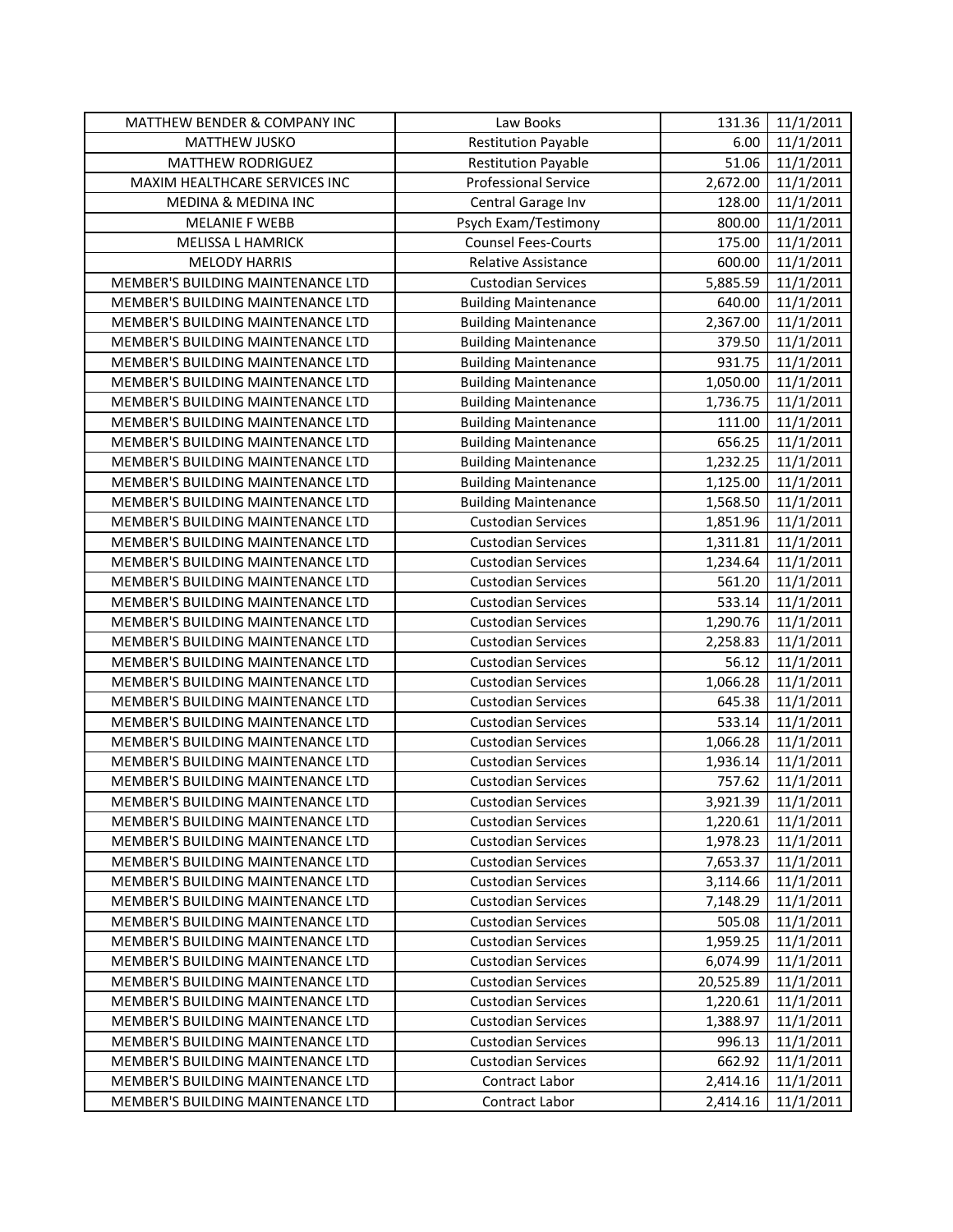| MEMBER'S BUILDING MAINTENANCE LTD | Contract Labor              | 1,340.00  | 11/1/2011 |
|-----------------------------------|-----------------------------|-----------|-----------|
| <b>MENTAL HEALTH ASSOCIATION</b>  | <b>Counseling Services</b>  | 1,248.00  | 11/1/2011 |
| MENTAL HEALTH MENTAL RETARDATION  | <b>Counseling Services</b>  | 1,800.00  | 11/1/2011 |
| MERCEDES MEDICAL INC              | <b>Medical Supplies</b>     | 131.76    | 11/1/2011 |
| MERCEDES MEDICAL INC              | <b>Medical Supplies</b>     | 658.78    | 11/1/2011 |
| MERCEDES MEDICAL INC              | <b>Medical Supplies</b>     | 263.51    | 11/1/2011 |
| METROPLEX SERVICE WELDING         | Lab Equip Mainten           | 125.00    | 11/1/2011 |
| METROPLEX SERVICE WELDING         | Fuel                        | 44.00     | 11/1/2011 |
| MHMR OF TARRANT COUNTY            | <b>Subrecipient Service</b> | 1,975.33  | 11/1/2011 |
| MHMR OF TARRANT COUNTY            | <b>Subrecipient Service</b> | 1,488.40  | 11/1/2011 |
| MHMR OF TARRANT COUNTY            | <b>MHMR</b>                 | 4,537.73  | 11/1/2011 |
| MHMR OF TARRANT COUNTY            | <b>MHMR</b>                 | 5,397.67  | 11/1/2011 |
| MHMR OF TARRANT COUNTY            | <b>MHMR</b>                 | 2,628.44  | 11/1/2011 |
| MHMR OF TARRANT COUNTY            | <b>Professional Service</b> | 36,224.58 | 11/1/2011 |
| MICHAEL ANDREW MUNOZ              | <b>Counsel Fees-Courts</b>  | 400.00    | 11/1/2011 |
| MICHAEL ANDREW MUNOZ              | <b>Counsel Fees-Courts</b>  | 300.00    | 11/1/2011 |
| MICHAEL ANDREW MUNOZ              | <b>Counsel Fees-Courts</b>  | 600.00    | 11/1/2011 |
| MICHAEL BERGER                    | Counsel Fees-Juv            | 200.00    | 11/1/2011 |
| MICHAEL DEEGAN                    | <b>Counsel Fees-Courts</b>  | 650.00    | 11/1/2011 |
| MICHAEL DEEGAN                    | <b>Counsel Fees-Courts</b>  | 100.00    | 11/1/2011 |
| MICHAEL LOGAN WARE                | <b>Counsel Fees-Courts</b>  | 610.00    | 11/1/2011 |
| MICHAEL LOGAN WARE                | <b>Counsel Fees-Courts</b>  | 300.00    | 11/1/2011 |
| MICHAEL LOGAN WARE                | <b>Counsel Fees-Courts</b>  | 1,000.00  | 11/1/2011 |
| MICHAEL LOGAN WARE                | <b>Counsel Fees-Courts</b>  | 162.50    | 11/1/2011 |
| MIDWEST MEDICAL SUPPLY CO, LLC    | <b>Medical Supplies</b>     | 258.48    | 11/1/2011 |
| MIDWEST MEDICAL SUPPLY CO, LLC    | <b>Medical Supplies</b>     | 86.16     | 11/1/2011 |
| MIDWEST MEDICAL SUPPLY CO, LLC    | <b>Medical Supplies</b>     | 43.08     | 11/1/2011 |
| MIDWEST MEDICAL SUPPLY CO, LLC    | <b>Medical Supplies</b>     | 91.20     | 11/1/2011 |
| MINERVA WOTJKUN                   | <b>Witness Travel</b>       | 26.25     | 11/1/2011 |
| MINICK LAW PC                     | <b>Counsel Fees-Courts</b>  | 400.00    | 11/1/2011 |
| MINICK LAW PC                     | <b>Counsel Fees-Courts</b>  | 200.00    | 11/1/2011 |
| MOORE MEDICAL LLC                 | Lab Supplies                | 160.00    | 11/1/2011 |
| MOORE MEDICAL LLC                 | <b>Medical Supplies</b>     | 94.05     | 11/1/2011 |
| MOORE MEDICAL LLC                 | <b>Medical Supplies</b>     | 137.40    | 11/1/2011 |
| <b>MOORE MEDICAL LLC</b>          | Personal Hygiene            | 440.00    | 11/1/2011 |
| MOORE MEDICAL LLC                 | Personal Hygiene            | 569.80    | 11/1/2011 |
| Mr Bradley S Gatewood             | Transportation              | 27.37     | 11/1/2011 |
| Mr Brian A Barron                 | Travel                      | 92.00     | 11/1/2011 |
| Mr Carnelius L Carey              | Transportation              | 27.24     | 11/1/2011 |
| Mr Christopher J Dearing          | Education                   | 140.00    | 11/1/2011 |
| Mr Darrell D Davila               | Education                   | 414.00    | 11/1/2011 |
| Mr Ernest J Vanderleest           | Education                   | 165.00    | 11/1/2011 |
| Mr John T Thompson                | Education                   | 57.96     | 11/1/2011 |
| Mr Kurt A Buchert                 | Education                   | 36.30     | 11/1/2011 |
| Mr Michael D White                | Transportation              | 14.98     | 11/1/2011 |
| Mr Michael D White                | Transportation              | 16.02     | 11/1/2011 |
| MRS BAIRD'S BAKERIES INC          | Food                        | 187.66    | 11/1/2011 |
| Ms Alana K Minton                 | Education                   | 150.00    | 11/1/2011 |
| Ms Kimberly D Cunningham          | Mileage Allowance           | 215.34    | 11/1/2011 |
| Ms Kimberly D Cunningham          | Travel                      | 60.00     | 11/1/2011 |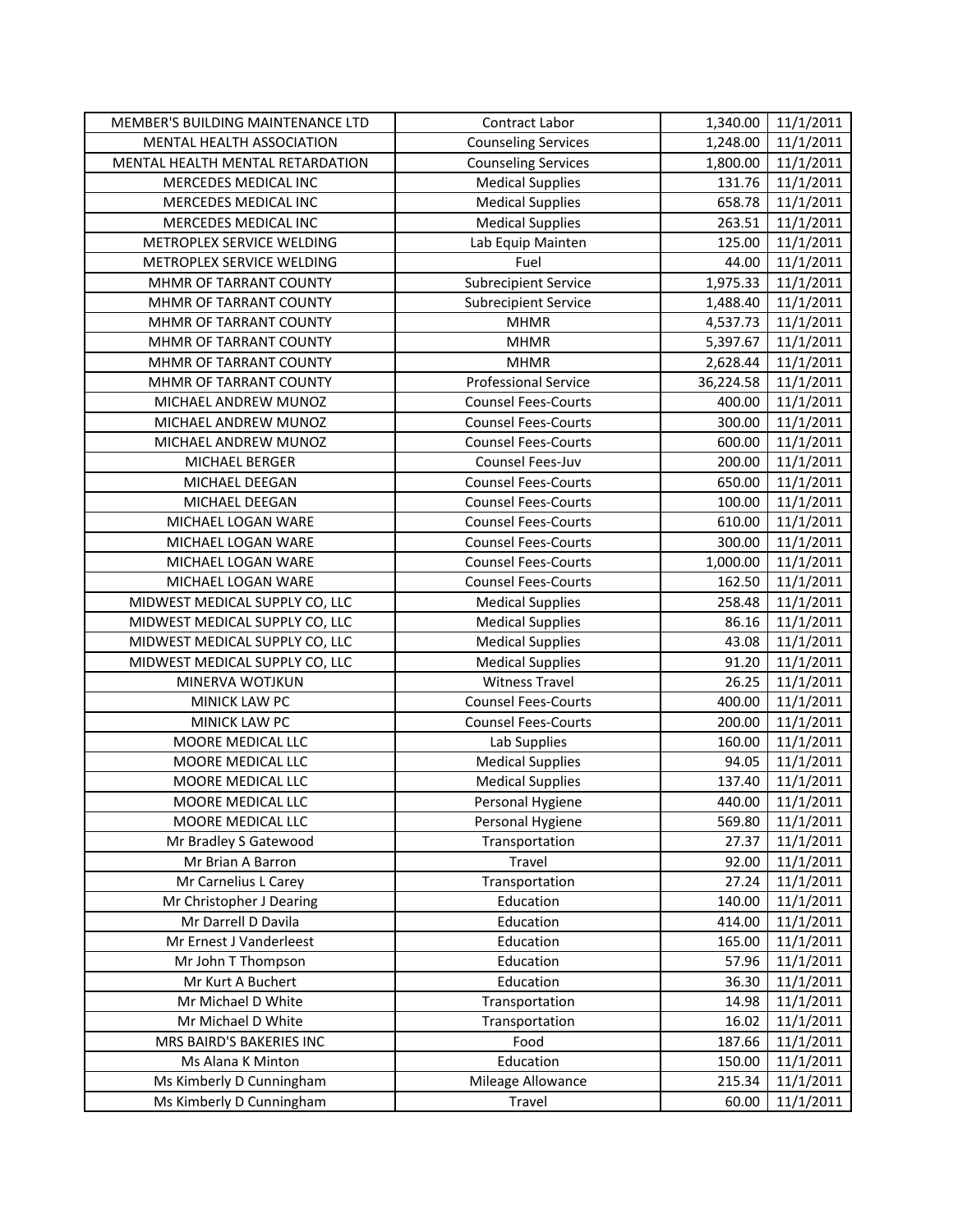| Ms Leslie H Johnston                  | Education                   | 299.70    | 11/1/2011              |
|---------------------------------------|-----------------------------|-----------|------------------------|
| Ms Lyn C Willis                       | Travel                      | 882.48    | 11/1/2011              |
| Ms Lyn C Willis                       | Travel                      | 435.40    | 11/1/2011              |
| Ms Marquetta E Westmoreland           | Mileage Allowance           | 324.12    | 11/1/2011              |
| Ms Marquetta E Westmoreland           | Travel                      | 60.00     | 11/1/2011              |
| Ms Michelle R Brown                   | Education                   | 459.08    | 11/1/2011              |
| Ms Robin Nino                         | Education                   | 92.00     | 11/1/2011              |
| Ms Sheila E McDougall                 | Education                   | 295.60    | 11/1/2011              |
| NACO - NATIONAL ASSOC OF COUNTIES     | Education                   | 100.00    | 11/1/2011              |
| <b>NAFA INC</b>                       | Parts and Supplies          | 101.02    | 11/1/2011              |
| <b>NAFA INC</b>                       | Parts and Supplies          | 21.96     | 11/1/2011              |
| <b>NANCY GORDON</b>                   | Counsel Fees-Juv            | 150.00    | 11/1/2011              |
| <b>NANCY GORDON</b>                   | Counsel Fees - CPS          | 200.00    | 11/1/2011              |
| <b>NANCY GORDON</b>                   | Cnsl Fees-Fam Drg Ct        | 100.00    | $\overline{11}/1/2011$ |
| NATIONAL COURT REPORTERS ASSOC        | Dues                        | 250.00    | 11/1/2011              |
| NAVID ALBAND                          | <b>Counsel Fees-Courts</b>  | 400.00    | 11/1/2011              |
| NAVID ALBAND                          | <b>Counsel Fees-Courts</b>  | 475.00    | 11/1/2011              |
| NAVID ALBAND                          | <b>Counsel Fees-Courts</b>  | 175.00    | 11/1/2011              |
| <b>NAVID ALBAND</b>                   | <b>Counsel Fees-Courts</b>  | 800.00    | 11/1/2011              |
| NCTCOG - NORTH CENTRAL TEXAS          | NCT Council of Govt.        | 18,178.00 | 11/1/2011              |
| NEBRASKA DEPT OF MOTOR VEHICLES       | Cert Copies/Trans           | 3.00      | 11/1/2011              |
| NEVILL BUSINESS MACHINES INC          | <b>Equipment Maint</b>      | 182.55    | 11/1/2011              |
| NEVILL BUSINESS MACHINES INC          | <b>Equipment Maint</b>      | 439.37    | 11/1/2011              |
| NEVILL BUSINESS MACHINES INC          | <b>Equipment Maint</b>      | 1,900.00  | 11/1/2011              |
| NEW BREED CHRISTIAN CENTER            | <b>Restitution Payable</b>  | 100.00    | 11/1/2011              |
| NFPA-NATIONAL FIRE PROTECTION ASSOC   | Law Books                   | 173.50    | 11/1/2011              |
| NICHOLAS GREGORY DAVIS                | <b>Counsel Fees-Courts</b>  | 600.00    | 11/1/2011              |
| NORCHEM DRUG TESTING                  | Laboratory Costs            | 280.00    | 11/1/2011              |
| NORTH TEXAS ADDICTION COUNSELING      | <b>Counseling Services</b>  | 1,377.00  | 11/1/2011              |
| OAK FARMS DAIRY                       | Food                        | 766.83    | 11/1/2011              |
| <b>OCUTURE</b>                        | Shrff Commissary Inv        | 2,480.00  | 11/1/2011              |
| OFFICE OF THE GOVERNOR                | Fed Grant Revenue           | 8,356.85  | 11/1/2011              |
| OLD DOMINION FREIGHT LINE INC         | Trust - Constable 8         | 5,720.00  | 11/1/2011              |
| OLD DOMINION FREIGHT LINE INC         | Trust - Constable 8         | 2,700.00  | 11/1/2011              |
| <b>OMNI SOUTHPARK HOTEL</b>           | Education                   | 246.10    | 11/1/2011              |
| ONE STOP BUS STOP INC                 | Capital Outlay - Veh        | 2,825.00  | 11/1/2011              |
| ORCHID CELLMARK                       | Investigative               | 1,245.00  | 11/1/2011              |
| O'REILLY AUTO PARTS                   | Central Garage Inv          | 48.31     | 11/1/2011              |
| ORION HEALTHCARE TECHNOLOGY           | Software Maintenance        | 720.00    | 11/1/2011              |
| <b>OSCAR G SETTLE</b>                 | <b>Counsel Fees-Courts</b>  | 700.00    | 11/1/2011              |
| <b>OWENS &amp; OWENS</b>              | Counsel Fees - CPS          | 150.00    | 11/1/2011              |
| <b>OWENS &amp; OWENS</b>              | <b>Counsel Fees-Probate</b> | 600.00    | 11/1/2011              |
| OZARKA DRINKING WATER                 | Water                       | 76.27     | 11/1/2011              |
| P MICHAEL SCHNEIDER LAW FIRM PC       | Counsel Fees-Juv            | 200.00    | 11/1/2011              |
| P.I.E. MANAGEMENT LLC                 | Contract Labor              | 1,355.85  | 11/1/2011              |
| PACER SERVICE CENTER                  | Subscriptions               | 305.76    | 11/1/2011              |
| PAMELA POSEY                          | Education                   | 75.00     | 11/1/2011              |
| PAMELA S FERNANDEZ                    | <b>Counsel Fees-Courts</b>  | 900.00    | 11/1/2011              |
| PAMELA S FERNANDEZ<br>PARKER ELECTRIC | <b>Counsel Fees-Courts</b>  | 225.00    | 11/1/2011              |
|                                       | <b>Building Maintenance</b> | 1,683.20  | 11/1/2011              |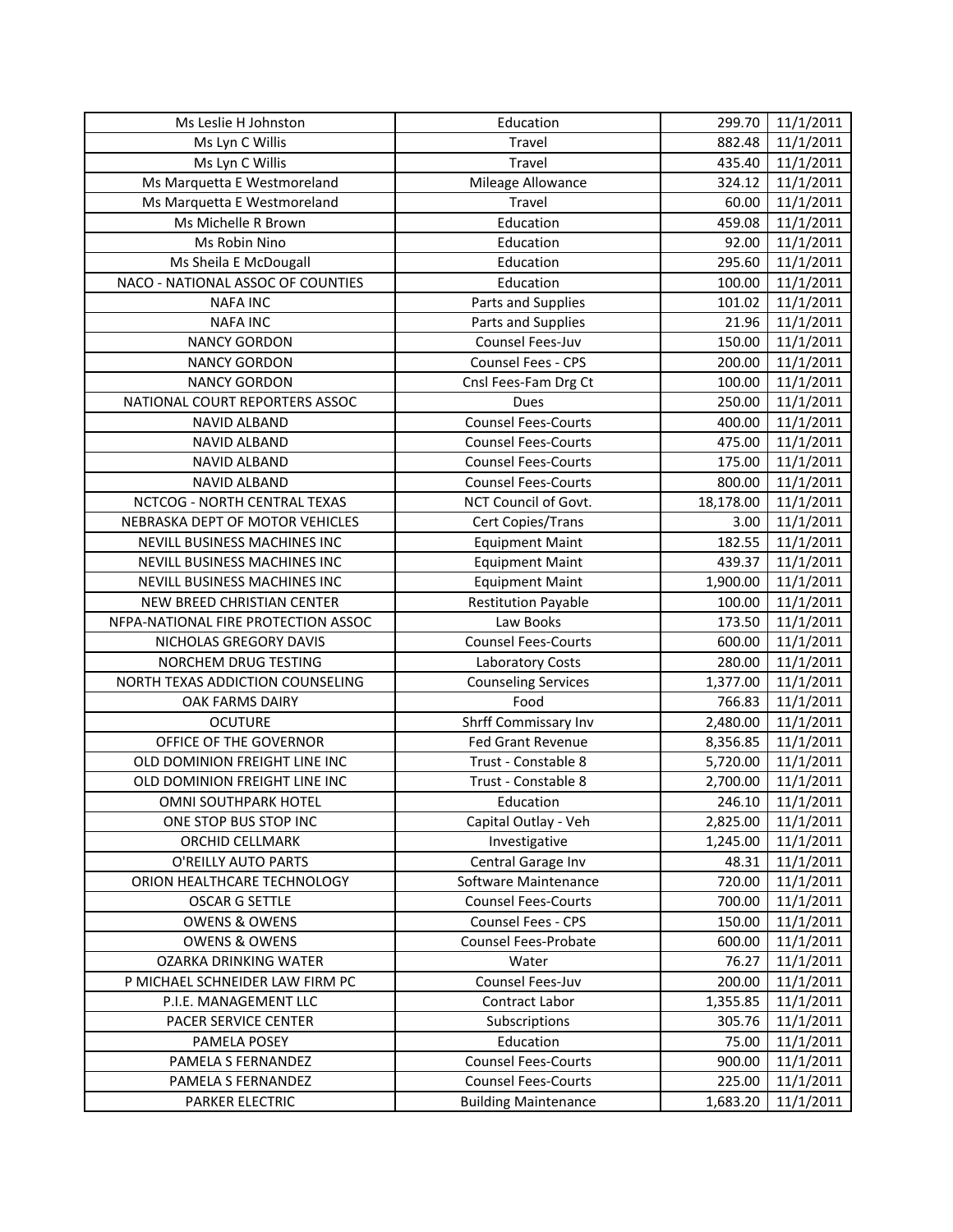| PARKER ELECTRIC                                                 | <b>Building Maintenance</b>     | 251.28          | 11/1/2011              |
|-----------------------------------------------------------------|---------------------------------|-----------------|------------------------|
| PARKER ELECTRIC                                                 | <b>Building Maintenance</b>     | 116.00          | 11/1/2011              |
| PARKER ELECTRIC                                                 | <b>Building Maintenance</b>     | 981.69          | 11/1/2011              |
| PARKER ELECTRIC                                                 | <b>Building Maintenance</b>     | 574.03          | 11/1/2011              |
| PATRICIA L SUMMERS                                              | Counsel Fees-Juv                | 100.00          | 11/1/2011              |
| PATRICIA MARGARET MCBRIDE                                       | <b>Counsel Fees-Courts</b>      | 300.00          | 11/1/2011              |
| PATRICIA THOMAS                                                 | Relative Assistance             | 300.00          | 11/1/2011              |
| PATRICK CURRAN                                                  | <b>Counsel Fees-Courts</b>      | 660.00          | 11/1/2011              |
| PATRICK CURRAN                                                  | <b>Counsel Fees-Courts</b>      | 1,910.00        | 11/1/2011              |
| PATRICK CURRAN                                                  | <b>Counsel Fees-Courts</b>      | 700.00          | 11/1/2011              |
| PATRICK CURRAN                                                  | <b>Counsel Fees-Courts</b>      | 125.00          | 11/1/2011              |
| PATRICK R MCCARTY                                               | <b>Counsel Fees-Courts</b>      | 500.00          | 11/1/2011              |
| PATRICK S DOHONEY & ASSOCIATES PLLC                             | <b>Counsel Fees-Courts</b>      | 175.00          | 11/1/2011              |
| PATRICK S DOHONEY & ASSOCIATES PLLC                             | <b>Counsel Fees-Courts</b>      | 150.00          | 11/1/2011              |
| PATTY TILLMAN                                                   | <b>Counsel Fees-Courts</b>      | 1,230.00        | 11/1/2011              |
| PATTY TILLMAN                                                   | <b>Counsel Fees-Courts</b>      | 900.00          | 11/1/2011              |
| PATTY TILLMAN                                                   | Counsel Fees-Juv                | 200.00          | 11/1/2011              |
| PATTY TILLMAN                                                   | Counsel Fees - CPS              | 100.00          | 11/1/2011              |
| PAUL CONNER                                                     | <b>Counsel Fees-Courts</b>      | 880.00          | 11/1/2011              |
| PAUL CONNER                                                     | <b>Counsel Fees-Courts</b>      | 3,600.00        | 11/1/2011              |
| PAUL V PREVITE                                                  | <b>Counsel Fees-Courts</b>      | 350.00          | 11/1/2011              |
| PEDRO CISNEROS                                                  | Counsel Fees-Juv                | 550.00          | 11/1/2011              |
| PEGGY MOORE                                                     | Clothing                        | 449.00          | 11/1/2011              |
| PENGAD INC                                                      | Supplies                        | 45.08           | 11/1/2011              |
| PETER A VAN DALEN                                               | <b>Building Maintenance</b>     | 8.00            | 11/1/2011              |
| PETER A VAN DALEN                                               | <b>Building Maintenance</b>     | 350.00          | 11/1/2011              |
| PETER A VAN DALEN                                               | A/C Maint Contract              | 2,250.00        | 11/1/2011              |
| PETER A VAN DALEN                                               | Pest Control Service            | 15.00           | 11/1/2011              |
| PFS DISTRIBUTION CORPORATION                                    | Food                            | 164.70          | 11/1/2011              |
| PHENOMENEX, INC.                                                | Lab Supplies                    | 3,589.86        | 11/1/2011              |
| PHILIP W LONG                                                   | <b>Professional Service</b>     | 1,564.83        | 11/1/2011              |
| PHILLIP S BARKER                                                | Travel                          | 282.00          | 11/1/2011              |
| PHILPOTT FORD                                                   | Vehicles (Mod)                  | 91,396.50       | 11/1/2011              |
| PIA R. RODRIGUEZ                                                | <b>Counsel Fees-Courts</b>      | 950.00          | 11/1/2011              |
| PIA R. RODRIGUEZ                                                | <b>Counsel Fees-Courts</b>      | 100.00          | 11/1/2011              |
| PIA R. RODRIGUEZ                                                | <b>Counsel Fees-Courts</b>      | 1,000.00        | 11/1/2011              |
| PIA R. RODRIGUEZ                                                | <b>Counsel Fees-Courts</b>      | 300.00          | 11/1/2011              |
| PIA R. RODRIGUEZ                                                | <b>Counsel Fees-Courts</b>      | 300.00          | 11/1/2011              |
| PIA R. RODRIGUEZ                                                | <b>Counsel Fees-Courts</b>      | 500.00          | 11/1/2011              |
| PIA R. RODRIGUEZ                                                | <b>Counsel Fees-Courts</b>      | 100.00          | 11/1/2011              |
| PIA R. RODRIGUEZ                                                | <b>Counsel Fees-Courts</b>      | 100.00          | 11/1/2011              |
| PIA R. RODRIGUEZ                                                | <b>Counsel Fees-Courts</b>      | 500.00          | 11/1/2011              |
| PIA R. RODRIGUEZ                                                | <b>Counsel Fees-Courts</b>      | 100.00          | 11/1/2011              |
| PITNEY BOWES INC                                                | <b>Equipment Maint</b>          | 1,937.00        | 11/1/2011              |
| PITNEY BOWES INC                                                | <b>Equipment Maint</b>          | 2,170.00        | 11/1/2011              |
| PITNEY BOWES INC                                                | <b>Equipment Maint</b>          | 255.00          | 11/1/2011              |
| POLLOCK PAPER DISTRIBUTORS                                      | Supplies                        | 34.68           | 11/1/2011              |
| PORT CITY MEDICAL                                               |                                 |                 |                        |
|                                                                 | <b>Medical Supplies</b>         | 194.00          | 11/1/2011              |
| PPANCT - PUBLIC PURCHASING ASSOC<br>PRACTICAL A/R SOLUTIONS INC | Dues<br><b>Medical Supplies</b> | 50.00<br>136.80 | 11/1/2011<br>11/1/2011 |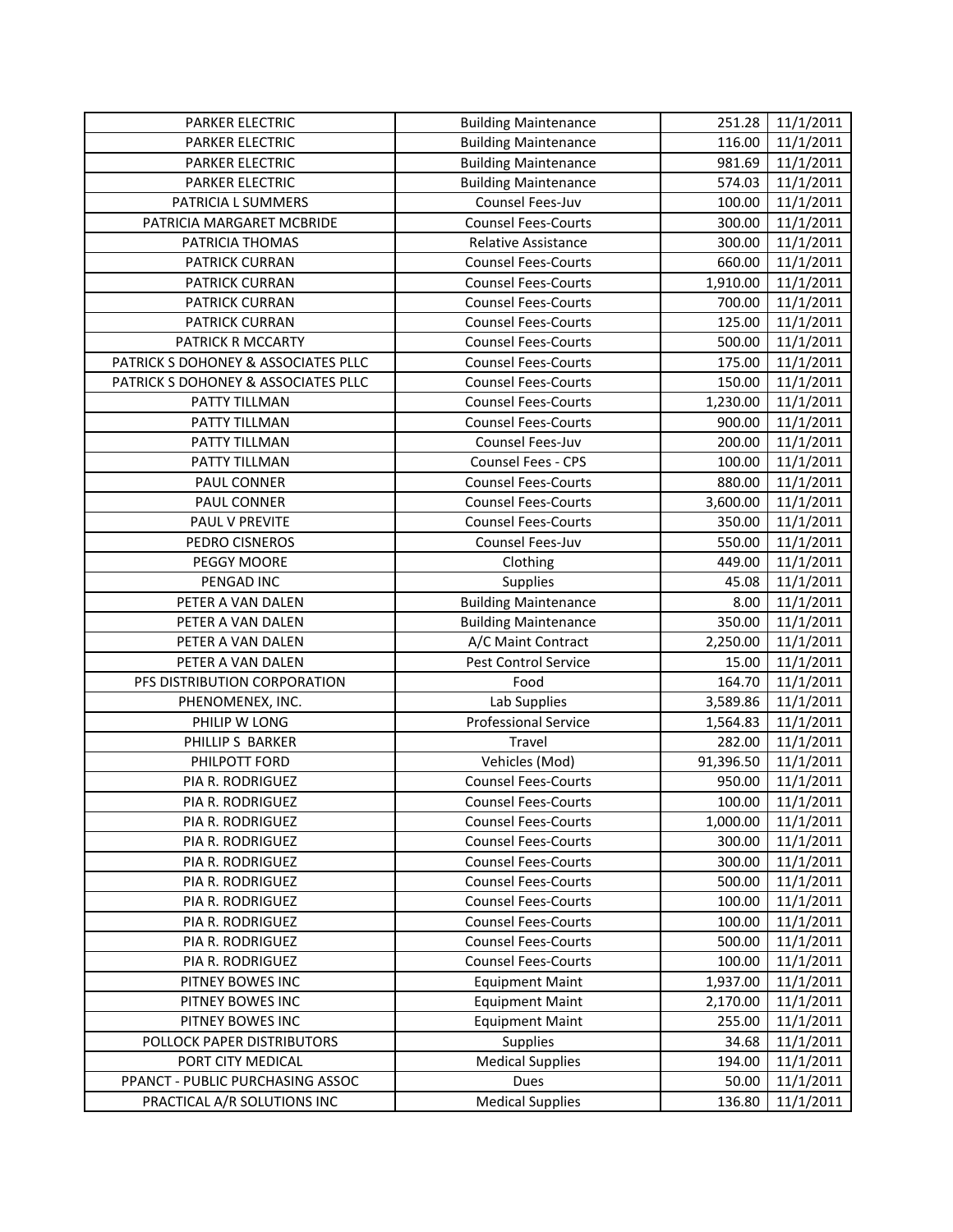| PRACTICAL A/R SOLUTIONS INC      | <b>Medical Supplies</b>     | 136.80    | 11/1/2011              |
|----------------------------------|-----------------------------|-----------|------------------------|
| PRACTICAL A/R SOLUTIONS INC      | <b>Medical Supplies</b>     | 410.40    | 11/1/2011              |
| PRACTICAL A/R SOLUTIONS INC      | <b>Medical Supplies</b>     | 136.80    | 11/1/2011              |
| PRACTICAL A/R SOLUTIONS INC      | <b>Medical Supplies</b>     | 100.87    | 11/1/2011              |
| PRAETORIAN OPERATING INC         | Sheriff Inventory           | 1,164.80  | 11/1/2011              |
| PRESSTEK INC                     | <b>Graphics Inventory</b>   | 988.72    | 11/1/2011              |
| PRICE PROCTOR AND ASSOCIATES LLP | <b>Professional Service</b> | 1,312.50  | 11/1/2011              |
| PRICE PROCTOR AND ASSOCIATES LLP | <b>Professional Service</b> | 375.00    | 11/1/2011              |
| PROJECT MANAGEMENT INSTITUTE     | <b>Dues</b>                 | 144.00    | 11/1/2011              |
| PTS OF AMERICA LLC               | <b>Professional Service</b> | 2,093.55  | 11/1/2011              |
| QIAGEN                           | <b>Moving Costs</b>         | 1,328.00  | 11/1/2011              |
| QUANTUM MECHANICAL SERVICES INC  | A/C Maint Contract          | 957.50    | 11/1/2011              |
| <b>QUEST DIAGNOSTICS INC</b>     | Laboratory Costs            | 229.25    | 11/1/2011              |
| <b>QUEST DIAGNOSTICS INC</b>     | <b>Professional Service</b> | 8,021.89  | 11/1/2011              |
| <b>QUINN FLAGS</b>               | <b>Building Maintenance</b> | 60.68     | 11/1/2011              |
| R D SHEET METAL INC              | <b>Building Maintenance</b> | 1,750.00  | 11/1/2011              |
| R D SHEET METAL INC              | <b>Building Maintenance</b> | 1,850.00  | 11/1/2011              |
| R MAUREEN TOLBERT                | <b>Counsel Fees-Courts</b>  | 765.00    | 11/1/2011              |
| R MAUREEN TOLBERT                | <b>Counsel Fees-Courts</b>  | 725.00    | 11/1/2011              |
| R MAUREEN TOLBERT                | <b>Counsel Fees-Courts</b>  | 9,500.00  | 11/1/2011              |
| R MAUREEN TOLBERT                | <b>Counsel Fees-Courts</b>  | 350.00    | 11/1/2011              |
| <b>R&amp;B ROOFING LLC</b>       | <b>Building Maintenance</b> | 701.20    | 11/1/2011              |
| Ralph D. Swearingin Jr           | Education                   | 193.14    | 11/1/2011              |
| Ralph D. Swearingin Jr           | Travel                      | 209.79    | 11/1/2011              |
| RANDALL B MILLER                 | <b>Counsel Fees-Courts</b>  | 200.00    | 11/1/2011              |
|                                  |                             |           |                        |
| <b>RANDY W BOWERS</b>            | <b>Counsel Fees-Courts</b>  | 1,400.00  | 11/1/2011              |
| RASIX COMPUTER CENTER INC        | Supplies                    | 116.26    | 11/1/2011              |
| RATTIKIN TITLE COMPANY           | State Right of Way          | 17,100.00 | 11/1/2011              |
| RAUL NEVAREZ                     | Counsel Fees-Juv            | 100.00    | 11/1/2011              |
| RAY HALL JR                      | <b>Counsel Fees-Courts</b>  | 1,260.00  | 11/1/2011              |
| RAY HALL JR                      | <b>Counsel Fees-Courts</b>  | 1,400.00  | 11/1/2011              |
| RAY HALL JR                      | <b>Counsel Fees-Courts</b>  | 140.00    | 11/1/2011              |
| <b>RAY HALL JR</b>               | Counsel Fees-Juv            | 1,050.00  | 11/1/2011              |
| RAY HALL JR                      | Counsel Fees - CPS          | 2,105.00  | 11/1/2011              |
| RAY HALL JR                      | Cnsl Fees-Fam Drg Ct        | 150.00    | 11/1/2011              |
| RAYMOND DANIEL PC                | Counsel Fees - CPS          | 200.00    | 11/1/2011              |
| RAYMOND DANIEL PC                | Cnsl Fees-Fam Drg Ct        | 150.00    | 11/1/2011              |
| RAYMOND DANIEL PC                | Counsel Fees - CPS          | 100.00    | 11/1/2011              |
| RED DOG STUDIOS                  | <b>Educational Material</b> | 18.09     | 11/1/2011              |
| REDWOOD TOXICOLOGY               | <b>Medical Supplies</b>     | 625.00    | 11/1/2011              |
| REGAL PLASTIC SUPPLY COMPANY INC | Sign Shop Inventory         | 43.05     | 11/1/2011              |
| RENAISSANCE HOTEL OPERATING CO   | Education                   | 236.00    | 11/1/2011              |
| RENEE A SANCHEZ                  | Counsel Fees-Juv            | 1,470.00  | 11/1/2011              |
| RENEE A SANCHEZ                  | Counsel Fees - CPS          | 745.00    | 11/1/2011              |
| REPUBLIC SERVICES OF TEXAS LTD   | <b>Disposal Service</b>     | 120.57    | 11/1/2011              |
| REPUBLIC SERVICES OF TEXAS LTD   | <b>Building Maintenance</b> | 61.62     | 11/1/2011              |
| <b>RESTEK</b>                    | Lab Supplies                | 366.95    | 11/1/2011              |
| <b>RESTEK</b>                    | Lab Supplies                | 271.34    | 11/1/2011              |
| <b>REXEL SUMMERS</b>             | <b>Building Maintenance</b> | 137.07    | 11/1/2011<br>11/1/2011 |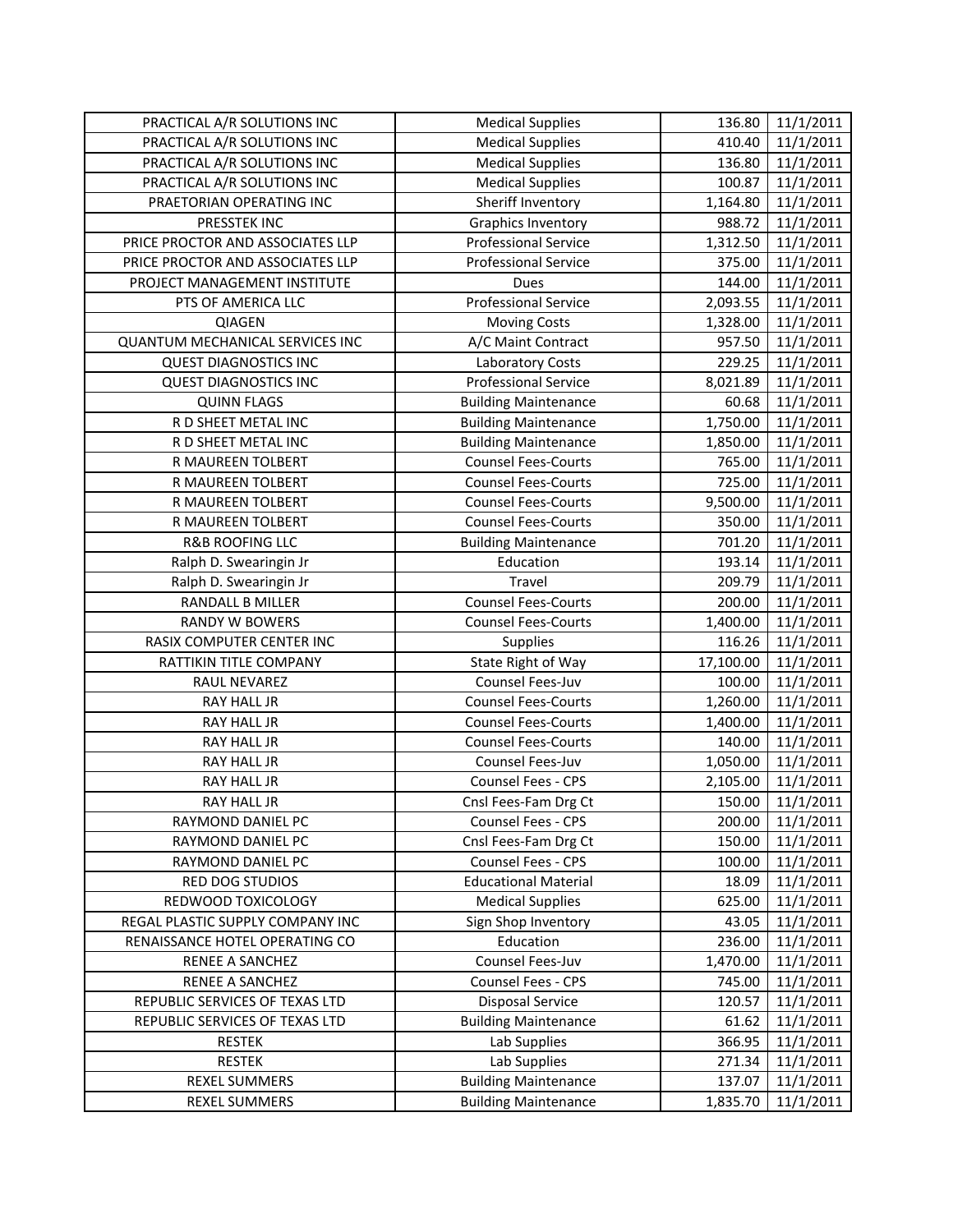| REYNOLDS ASPHALT               | Asphalt-Rock/Hot Mix        | 34,271.03 | 11/1/2011 |
|--------------------------------|-----------------------------|-----------|-----------|
| REYNOLDS ASPHALT               | Asphalt-Rock/Hot Mix        | 2,645.33  | 11/1/2011 |
| RICHARD A HENDERSON PC         | <b>Counsel Fees-Courts</b>  | 300.00    | 11/1/2011 |
| RICHARD A HENDERSON PC         | <b>Counsel Fees-Courts</b>  | 5,350.00  | 11/1/2011 |
| RICHARD A HENDERSON PC         | <b>Counsel Fees-Courts</b>  | 350.00    | 11/1/2011 |
| RICHARD A HENDERSON PC         | <b>Counsel Fees-Courts</b>  | 180.00    | 11/1/2011 |
| RICHARD ALLEY                  | <b>Counsel Fees-Courts</b>  | 125.00    | 11/1/2011 |
| RICHARD ALLEY                  | Cnsl Fees-Crim Appls        | 230.00    | 11/1/2011 |
| RICHARD D MINCHER              | <b>Professional Service</b> | 1,647.66  | 11/1/2011 |
| RICHARD GLADSTONE              | Counsel Fees-Juv            | 250.00    | 11/1/2011 |
| RICHARD KLINE                  | <b>Counsel Fees-Courts</b>  | 700.00    | 11/1/2011 |
| RICHARD KLINE                  | <b>Counsel Fees-Courts</b>  | 450.00    | 11/1/2011 |
| RICHARD KLINE                  | <b>Counsel Fees-Courts</b>  | 525.00    | 11/1/2011 |
| <b>RICKY GILL</b>              | <b>Restitution Payable</b>  | 30.00     | 11/1/2011 |
| <b>RICOH</b>                   | <b>Equipment Maint</b>      | 21.29     | 11/1/2011 |
| <b>RICOH</b>                   | <b>Equipment Maint</b>      | 162.00    | 11/1/2011 |
| <b>RICOH</b>                   | <b>Equipment Rentals</b>    | 369.45    | 11/1/2011 |
| RICOH AMERICAS CORPORATION     | <b>Equipment Maint</b>      | 326.76    | 11/1/2011 |
| RICOH AMERICAS CORPORATION     | <b>Equipment Maint</b>      | 300.00    | 11/1/2011 |
| RITA UZOWIHE LAW FIRM          | Counsel Fees-Juv            | 200.00    | 11/1/2011 |
| Robb Catalano                  | Dues                        | 105.00    | 11/1/2011 |
| Robert D Black                 | Education                   | 187.30    | 11/1/2011 |
| <b>ROBERT FORD</b>             | <b>Counsel Fees-Courts</b>  | 600.00    | 11/1/2011 |
| <b>ROBERT FORD</b>             | <b>Counsel Fees-Courts</b>  | 500.00    | 11/1/2011 |
| <b>ROBERT FORD</b>             | Cnsl Fees-Cap Murder        | 42,125.00 | 11/1/2011 |
| <b>ROBERT FORD</b>             | Cnsl Fees-Crim Appls        | 1,875.00  | 11/1/2011 |
| ROBERT JOHNSON                 | <b>Restitution Payable</b>  | 11.00     | 11/1/2011 |
| ROBERTA WALKER                 | Counsel Fees-Juv            | 112.50    | 11/1/2011 |
| <b>ROBINSON &amp; SMART PC</b> | <b>Counsel Fees-Courts</b>  | 4,285.00  | 11/1/2011 |
| <b>ROBINSON &amp; SMART PC</b> | <b>Counsel Fees - CPS</b>   | 2,290.00  | 11/1/2011 |
| ROBYN S ACCIPITER LAW FIRM PC  | <b>Counsel Fees-Probate</b> | 428.53    | 11/1/2011 |
| ROCHE DIAGNOSTICS CORPORATION  | Lab Supplies                | 588.50    | 11/1/2011 |
| RODNEY M PATTERSON             | Counsel Fees-Juv            | 100.00    | 11/1/2011 |
| ROMCO INC                      | Parts and Supplies          | 306.30    | 11/1/2011 |
| RONALD COUCH                   | <b>Counsel Fees-Courts</b>  | 300.00    | 11/1/2011 |
| RONALD J KOVACH PC             | Cnsl Fees-Fam Drg Ct        | 100.00    | 11/1/2011 |
| ROSE ANNA SALINAS              | <b>Counsel Fees-Courts</b>  | 2,170.00  | 11/1/2011 |
| ROSE ANNA SALINAS              | <b>Counsel Fees-Courts</b>  | 400.00    | 11/1/2011 |
| ROSE ANNA SALINAS              | <b>Counsel Fees-Courts</b>  | 350.00    | 11/1/2011 |
| ROSSI CALLENDER                | <b>Restitution Payable</b>  | 600.00    | 11/1/2011 |
| ROXANNE ROBINSON               | <b>Counsel Fees-Courts</b>  | 475.00    | 11/1/2011 |
| ROXANNE ROBINSON               | <b>Counsel Fees-Courts</b>  | 675.00    | 11/1/2011 |
| ROXANNE ROBINSON               | <b>Counsel Fees-Courts</b>  | 375.00    | 11/1/2011 |
| <b>ROYER &amp; SCHUTTS</b>     | Misc Receivable             | 6,213.01  | 11/1/2011 |
| <b>ROYER &amp; SCHUTTS</b>     | Non-Track Equipment         | 3,426.39  | 11/1/2011 |
| SAMANTHA K HILL                | <b>Counsel Fees-Courts</b>  | 400.00    | 11/1/2011 |
| SAMANTHA K HILL                | <b>Counsel Fees-Courts</b>  | 500.00    | 11/1/2011 |
| SAMANTHA K HILL                | <b>Counsel Fees-Courts</b>  | 250.00    | 11/1/2011 |
| SAMUEL M SANCHEZ               | Counsel Fees - CPS          | 100.00    | 11/1/2011 |
| SANOFI PASTEUR INC             | <b>Medical Supplies</b>     | 3,613.80  | 11/1/2011 |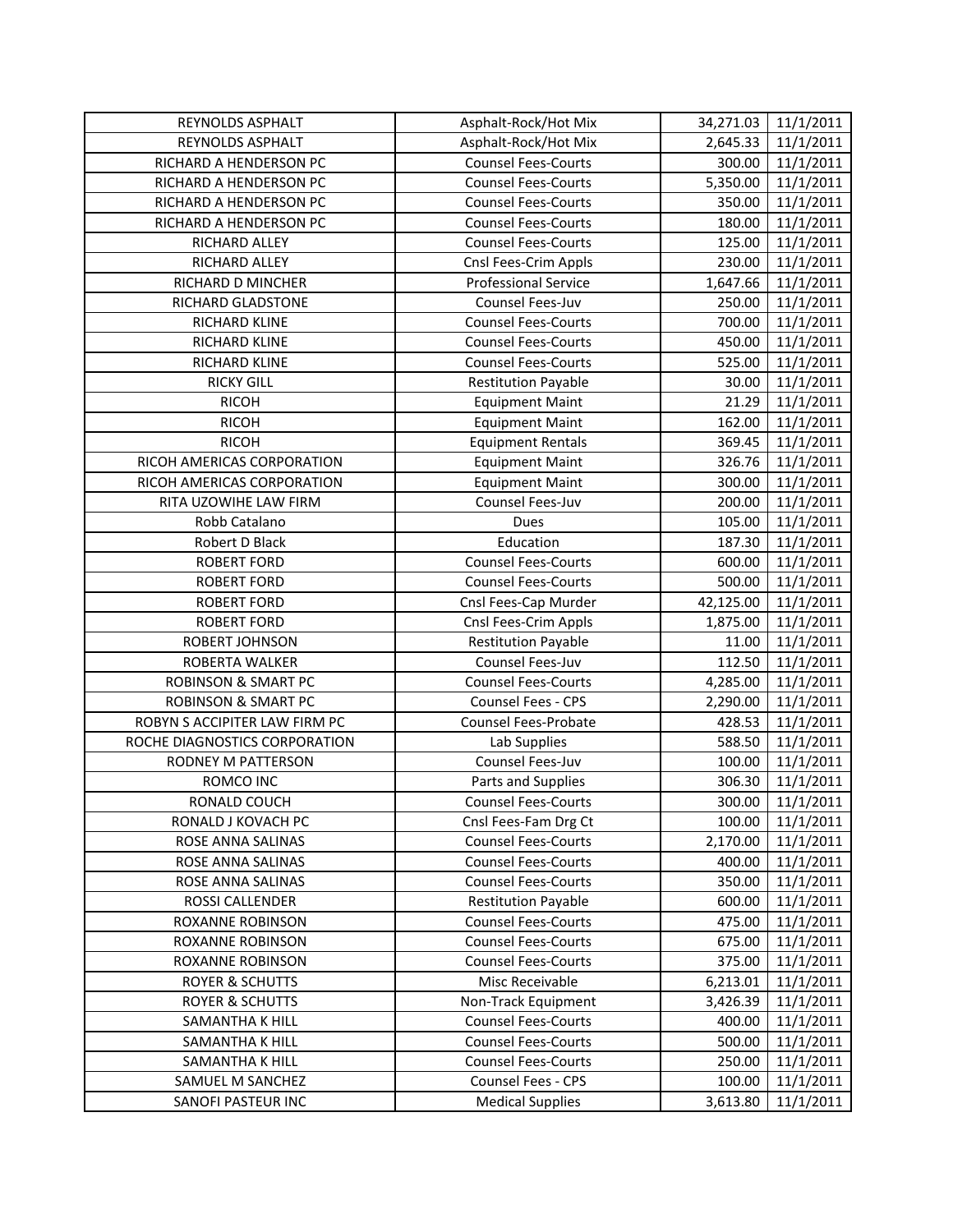| SANTA FE ADOLESCENT SERVICES           | <b>Professional Service</b> | 12,800.00                | 11/1/2011 |
|----------------------------------------|-----------------------------|--------------------------|-----------|
| SANTA FE ADOLESCENT SERVICES           | <b>Professional Service</b> | 1,666.63                 | 11/1/2011 |
| SANTIAGO SALINAS                       | <b>Counsel Fees-Courts</b>  | 1,345.00                 | 11/1/2011 |
| SANTIAGO SALINAS                       | <b>Counsel Fees-Courts</b>  | 700.00                   | 11/1/2011 |
| SANTIAGO SALINAS                       | <b>Counsel Fees-Courts</b>  | 700.00                   | 11/1/2011 |
| SANTIAGO SALINAS                       | <b>Counsel Fees-Courts</b>  | 275.00                   | 11/1/2011 |
| SATESH LIMITED                         | Education                   | 261.03                   | 11/1/2011 |
| SCIENCE TEACHERS ASSOC OF TEXAS        | Education                   | 145.00                   | 11/1/2011 |
| <b>SCOTT ROLOFF</b>                    | Clothing                    | 100.00                   | 11/1/2011 |
| SETANTA PUBLISHING LLC                 | Subscriptions               | 164.00                   | 11/1/2011 |
| SHANNON GRACEY RATLIFF & MILLER LLP    | <b>Counsel Fees-Probate</b> | 400.00                   | 11/1/2011 |
| SHEILA RANDOLPH                        | <b>Counsel Fees-Courts</b>  | 250.00                   | 11/1/2011 |
| SHEILA WALKER                          | Reporter's Records          | 19.50                    | 11/1/2011 |
| SHELIA J FOX                           | <b>Counsel Fees-Courts</b>  | 400.00                   | 11/1/2011 |
| SHELL FLEET MANAGEMENT                 | Travel                      | 95.15                    | 11/1/2011 |
| SHERWIN WILLIAMS PAINT                 | <b>Support Serv Supply</b>  | 1,086.20                 | 11/1/2011 |
| SHERWIN WILLIAMS PAINT                 | Parts and Supplies          | 1,622.34                 | 11/1/2011 |
| SHERWIN WILLIAMS PAINT                 | <b>Building Maintenance</b> | 235.76                   | 11/1/2011 |
| SHERWIN WILLIAMS PAINT                 | <b>Building Maintenance</b> | 144.45                   | 11/1/2011 |
| SHI GOVERNMENT SOLUTIONS               | Software Maintenance        | 8,610.00                 | 11/1/2011 |
| <b>SID W SHAPIRO</b>                   | Counsel Fees-Juv            | 450.00                   | 11/1/2011 |
| SID W SHAPIRO                          | Counsel Fees - CPS          | 100.00                   | 11/1/2011 |
| SIEMENS INDUSTRY INC                   | <b>Building Maintenance</b> | 2,820.00                 | 11/1/2011 |
| SIGMA ALDRICH INC                      | Lab Supplies                | 115.52                   | 11/1/2011 |
| SIGN AND AWNING SERVICES INC           | Non-Track Const/Bldg        | 7,968.00                 | 11/1/2011 |
| <b>SIGNTX SIGNS &amp; GRAPHICS INC</b> | <b>Building Maintenance</b> | 1,200.00                 | 11/1/2011 |
| SMITH TEMPORARIES INC                  | Contract Labor              | 869.33                   | 11/1/2011 |
| SOUTHERN TIRE MART LLC                 | Parts and Supplies          | 188.64                   | 11/1/2011 |
| SOUTHERN TIRE MART LLC                 | <b>Tires and Tubes</b>      | 84.00                    | 11/1/2011 |
| SOUTHWASTE DISPOSAL LLC                | Kitchen Maintenance         | 400.00                   | 11/1/2011 |
| SOUTHWASTE DISPOSAL LLC                | Kitchen Maintenance         | 180.00                   | 11/1/2011 |
| SOUTHWEST INTERNATIONAL TRUCKS INC     | Parts and Supplies          | 300.00                   | 11/1/2011 |
| SOUTHWEST INTERNATIONAL TRUCKS INC     | Parts and Supplies          | 276.92                   | 11/1/2011 |
| SOUTHWEST SOLUTIONS GROUP INC          | <b>Equipment Maint</b>      | 838.46                   | 11/1/2011 |
| <b>SPECTRO INC</b>                     | Parts and Supplies          | 367.50                   | 11/1/2011 |
| <b>STACY ALFORD</b>                    | Counsel Fees-Juv            | 200.00                   | 11/1/2011 |
| <b>STACY ALFORD</b>                    | Counsel Fees - CPS          | 730.00                   | 11/1/2011 |
| <b>STAPLES ADVANTAGE</b>               | Supplies                    | 309.94                   | 11/1/2011 |
| STAPLES ADVANTAGE                      | Supplies                    | 46.54                    | 11/1/2011 |
| STAPLES ADVANTAGE                      | Supplies                    | 197.16                   | 11/1/2011 |
| <b>STAPLES ADVANTAGE</b>               | Supplies                    | 191.21                   | 11/1/2011 |
| <b>STAPLES ADVANTAGE</b>               | Supplies                    | 15.80                    | 11/1/2011 |
| <b>STAPLES ADVANTAGE</b>               | Supplies                    | 5.70                     | 11/1/2011 |
| STAPLES ADVANTAGE                      | Supplies                    | 480.93                   | 11/1/2011 |
| STAPLES ADVANTAGE                      | <b>Supplies</b>             | 518.60                   | 11/1/2011 |
| STAPLES ADVANTAGE                      | <b>Supplies</b>             | 16.73                    | 11/1/2011 |
| STAPLES ADVANTAGE                      | Supplies                    | 505.49                   | 11/1/2011 |
| <b>STAPLES ADVANTAGE</b>               | Supplies                    | $\overline{\phantom{0}}$ | 11/1/2011 |
| STAPLES ADVANTAGE                      | Sheriff Inventory           | 928.42                   | 11/1/2011 |
| <b>STAPLES ADVANTAGE</b>               | <b>Supplies</b>             | 87.12                    | 11/1/2011 |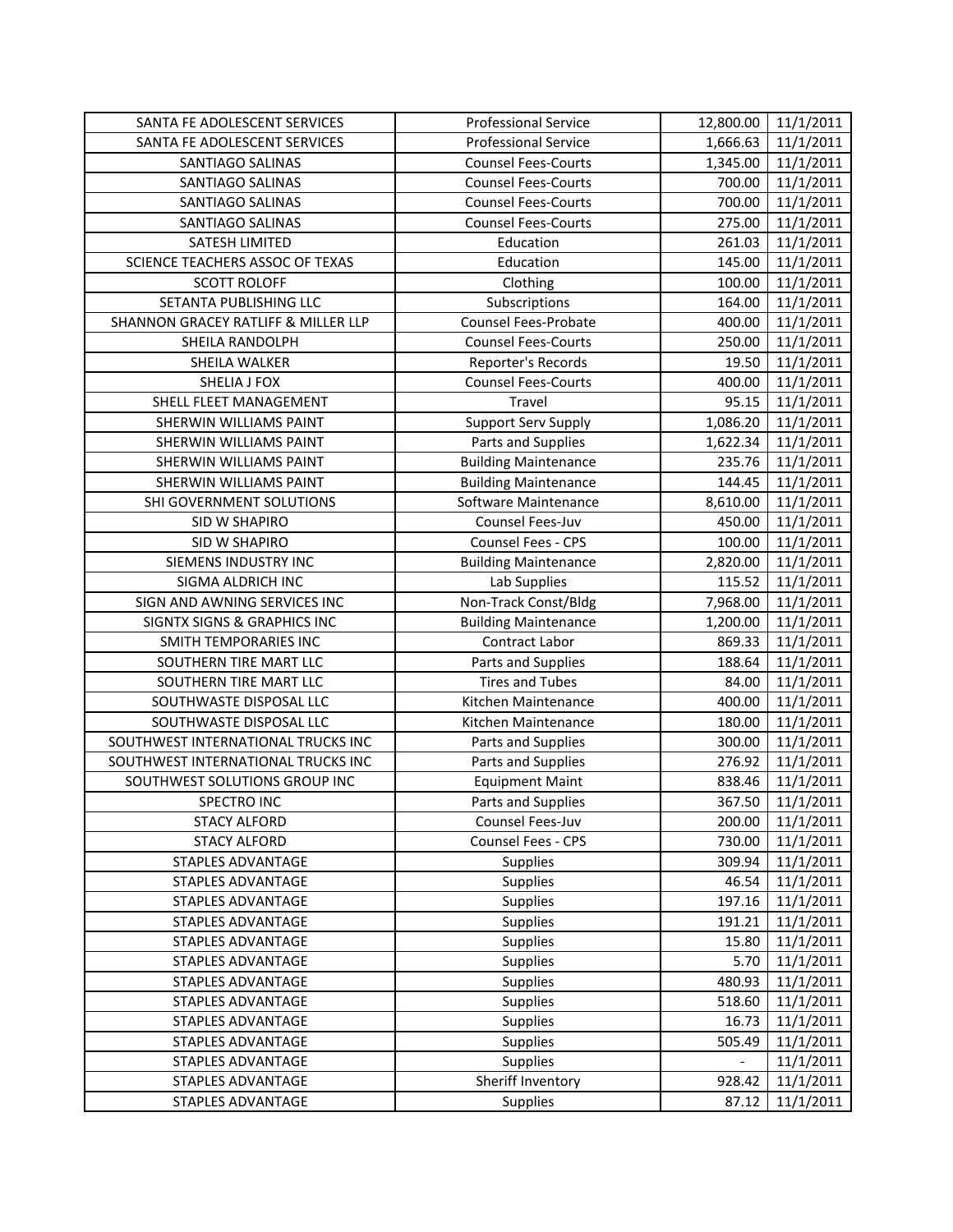| STAPLES ADVANTAGE             | Supplies                   | 96.00  | 11/1/2011 |
|-------------------------------|----------------------------|--------|-----------|
| <b>STAPLES ADVANTAGE</b>      | Supplies                   | 63.32  | 11/1/2011 |
| <b>STAPLES ADVANTAGE</b>      | Supplies                   | 170.64 | 11/1/2011 |
| STAPLES ADVANTAGE             | Supplies                   | 88.63  | 11/1/2011 |
| <b>STAPLES ADVANTAGE</b>      | <b>Supplies</b>            | 26.85  | 11/1/2011 |
| STAPLES ADVANTAGE             | <b>Supplies</b>            | 433.69 | 11/1/2011 |
| STAPLES ADVANTAGE             | Supplies                   | 53.71  | 11/1/2011 |
| STAPLES ADVANTAGE             | <b>Supplies</b>            | 20.55  | 11/1/2011 |
| STAPLES ADVANTAGE             | Supplies                   | 120.72 | 11/1/2011 |
| <b>STAPLES ADVANTAGE</b>      | <b>Supplies</b>            | 21.36  | 11/1/2011 |
| <b>STAPLES ADVANTAGE</b>      | Supplies                   | 27.75  | 11/1/2011 |
| STAPLES ADVANTAGE             | <b>Supplies</b>            | 48.10  | 11/1/2011 |
| STAPLES ADVANTAGE             | <b>Supplies</b>            | 493.66 | 11/1/2011 |
| <b>STAPLES ADVANTAGE</b>      | Supplies                   | 276.00 | 11/1/2011 |
| <b>STAPLES ADVANTAGE</b>      | Supplies                   | 233.93 | 11/1/2011 |
| STAPLES ADVANTAGE             | Supplies                   | 10.79  | 11/1/2011 |
| <b>STAPLES ADVANTAGE</b>      | Supplies                   | 55.74  | 11/1/2011 |
| STAPLES ADVANTAGE             | Supplies                   | 82.80  | 11/1/2011 |
| <b>STAPLES ADVANTAGE</b>      | Supplies                   | 53.26  | 11/1/2011 |
| STAPLES ADVANTAGE             | Supplies                   | 361.61 | 11/1/2011 |
| <b>STAPLES ADVANTAGE</b>      | <b>Supplies</b>            | 378.89 | 11/1/2011 |
| STAPLES ADVANTAGE             | Supplies                   | 56.59  | 11/1/2011 |
| STAPLES ADVANTAGE             | Supplies                   | 33.46  | 11/1/2011 |
| STAPLES ADVANTAGE             | Supplies                   | 67.83  | 11/1/2011 |
| STAPLES ADVANTAGE             | Supplies                   | 59.52  | 11/1/2011 |
| STAPLES ADVANTAGE             | Supplies                   | 35.92  | 11/1/2011 |
| STAPLES ADVANTAGE             | Supplies                   | 467.19 | 11/1/2011 |
| <b>STAPLES ADVANTAGE</b>      | Supplies                   | 140.58 | 11/1/2011 |
| STAPLES ADVANTAGE             | <b>Supplies</b>            | 26.94  | 11/1/2011 |
| STAPLES ADVANTAGE             | Supplies                   | 24.72  | 11/1/2011 |
| STAPLES ADVANTAGE             | Supplies                   | 11.99  | 11/1/2011 |
| <b>STAPLES ADVANTAGE</b>      | Supplies                   | 63.12  | 11/1/2011 |
| <b>STAPLES ADVANTAGE</b>      | Supplies                   | 283.34 | 11/1/2011 |
| STAPLES ADVANTAGE             | Supplies                   | 75.02  | 11/1/2011 |
| STAPLES ADVANTAGE             | Supplies                   | 155.82 | 11/1/2011 |
| STAPLES ADVANTAGE             | <b>Supplies</b>            | 67.50  | 11/1/2011 |
| STAPLES ADVANTAGE             | <b>Supplies</b>            | 89.75  | 11/1/2011 |
| <b>STAPLES ADVANTAGE</b>      | Supplies                   | 271.84 | 11/1/2011 |
| STAPLES ADVANTAGE             | <b>Supplies</b>            | 73.75  | 11/1/2011 |
| STAPLES ADVANTAGE             | Supplies                   | 84.73  | 11/1/2011 |
| STAPLES ADVANTAGE             | Lab Supplies               | 400.06 | 11/1/2011 |
| STAPLES ADVANTAGE             | Supplies                   | 205.59 | 11/1/2011 |
| <b>STAPLES ADVANTAGE</b>      | Supplies                   | 117.35 | 11/1/2011 |
| STAPLES ADVANTAGE             | Supplies                   | 202.17 | 11/1/2011 |
| STAPLES ADVANTAGE             | Supplies                   | 111.20 | 11/1/2011 |
| STAPLES ADVANTAGE             | <b>Supplies</b>            | 3.60   | 11/1/2011 |
| STAPLES ADVANTAGE             | Supplies                   | 266.02 | 11/1/2011 |
| STAPLES ADVANTAGE             | <b>Supplies</b>            | 180.44 | 11/1/2011 |
| <b>STATON &amp; TAYLOR PC</b> | <b>Counsel Fees-Courts</b> | 750.00 | 11/1/2011 |
| <b>STATON &amp; TAYLOR PC</b> | Counsel Fees-Juv           | 325.00 | 11/1/2011 |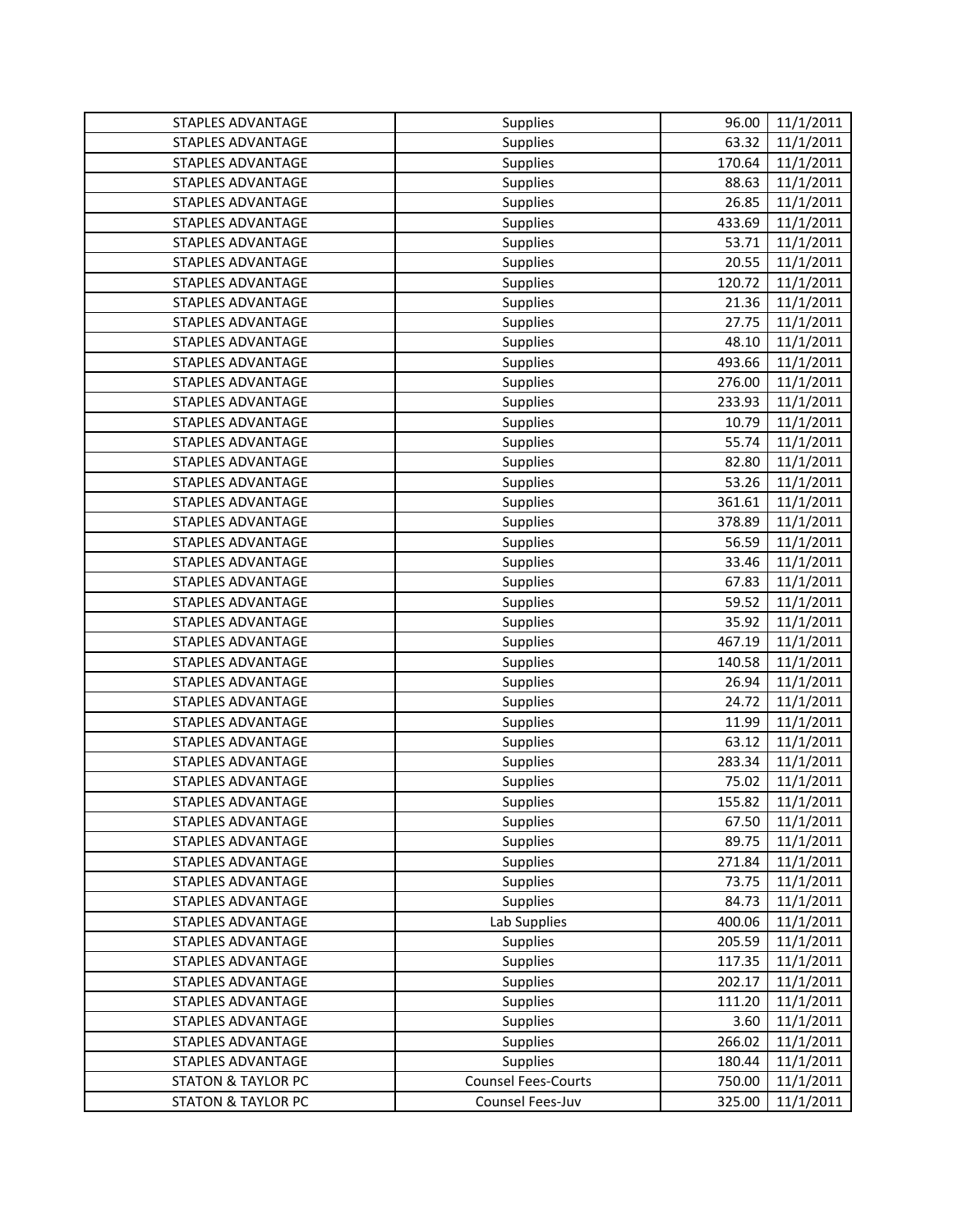| STEELE & FREEMAN INC                     | <b>Restitution Payable</b>  | 25.00     | 11/1/2011 |
|------------------------------------------|-----------------------------|-----------|-----------|
| STEPHANIE GONZALEZ                       | <b>Counsel Fees-Courts</b>  | 650.00    | 11/1/2011 |
| STEPHANIE GONZALEZ                       | <b>Counsel Fees-Courts</b>  | 600.00    | 11/1/2011 |
| STEPHANIE PATTEN                         | <b>Counsel Fees-Courts</b>  | 900.00    | 11/1/2011 |
| STEPHANIE PATTEN                         | <b>Counsel Fees-Courts</b>  | 1,800.00  | 11/1/2011 |
| <b>STEPHANIE PATTEN</b>                  | Cnsl Fees-Juv Det&Tr        | 100.00    | 11/1/2011 |
| <b>STEPHANIE TURNER</b>                  | Relative Assistance         | 300.00    | 11/1/2011 |
| <b>STEPHEN A THORNE</b>                  | <b>Professional Service</b> | 3,187.50  | 11/1/2011 |
| Stephen R Turner                         | Travel                      | 557.87    | 11/1/2011 |
| <b>STEVE GORDON &amp; ASSOCIATES</b>     | <b>Counsel Fees-Courts</b>  | 875.00    | 11/1/2011 |
| <b>STEVE GORDON &amp; ASSOCIATES</b>     | <b>Counsel Fees-Courts</b>  | 950.00    | 11/1/2011 |
| STEVE GORDON & ASSOCIATES                | <b>Counsel Fees-Courts</b>  | 150.00    | 11/1/2011 |
| Steven B Townsend                        | Liaison Expense             | 19.35     | 11/1/2011 |
| <b>SUE S BROWNING</b>                    | <b>Counsel Fees-Courts</b>  | 400.00    | 11/1/2011 |
| SUPERVISED VISITATION NETWORK INC        | Dues                        | 150.00    | 11/1/2011 |
| <b>SUSAN WRIGHT</b>                      | <b>Restitution Payable</b>  | 6.50      | 11/1/2011 |
| SWISSRAY AMERICA                         | <b>Equipment Maint</b>      | 8,640.00  | 11/1/2011 |
| <b>TAI NGUYEN</b>                        | <b>Restitution Payable</b>  | 100.00    | 11/1/2011 |
| <b>TARA V KERSH</b>                      | Counsel Fees-Juv            | 100.00    | 11/1/2011 |
| <b>TARGET BANK</b>                       | <b>Meeting Expenses</b>     | 81.68     | 11/1/2011 |
| <b>TARGET BANK</b>                       | Health Promo Pgrm           | 2,040.00  | 11/1/2011 |
| <b>TARGET BANK</b>                       | <b>Meeting Expenses</b>     | 27.32     | 11/1/2011 |
| TARRANT CO CHALLENGE INC                 | <b>Professional Service</b> | 855.03    | 11/1/2011 |
| <b>TARRANT COUNTY</b>                    | <b>Professional Service</b> | 1,234.00  | 11/1/2011 |
| <b>TARRANT COUNTY COLLEGE</b>            | <b>Professional Service</b> | 940.00    | 11/1/2011 |
| TARRANT COUNTY DISTRICT ATTORNEY         | <b>Counsel Fees-Courts</b>  | 700.00    | 11/1/2011 |
| TARRANT COUNTY DISTRICT ATTORNEY         | <b>Counsel Fees-Courts</b>  | 500.00    | 11/1/2011 |
| TARRANT COUNTY DISTRICT ATTORNEY         | <b>Counsel Fees-Courts</b>  | 400.00    | 11/1/2011 |
| TARRANT COUNTY HOSPITAL DISTRICT         | <b>Subrecipient Service</b> | 2,480.05  | 11/1/2011 |
| TARRANT COUNTY HOSPITAL DISTRICT         | <b>Subrecipient Service</b> | 7,654.01  | 11/1/2011 |
| TARRANT COUNTY HOSPITAL DISTRICT         | <b>Subrecipient Service</b> | 10,081.68 | 11/1/2011 |
| TARRANT COUNTY HOSPITAL DISTRICT         | <b>Subrecipient Service</b> | 3,911.32  | 11/1/2011 |
| TARRANT COUNTY HOSPITAL DISTRICT         | <b>Subrecipient Service</b> | 22,588.17 | 11/1/2011 |
| <b>TARRANT COUNTY NARCOTICS UNIT</b>     | <b>Confidential Funds</b>   | 8,937.00  | 11/1/2011 |
| TARRANT COUNTY SAMARITAN                 | <b>Subrecipient Service</b> | 21,913.10 | 11/1/2011 |
| <b>TARRANT COUNTY SHERIFF</b>            | Travel                      | 410.08    | 11/1/2011 |
| <b>TDCAA-TEXAS DISTRICT &amp; COUNTY</b> | Law Books                   | 587.00    | 11/1/2011 |
| TDCAA-TEXAS DISTRICT & COUNTY            | Education                   | 300.00    | 11/1/2011 |
| TDCAA-TEXAS DISTRICT & COUNTY            | Education                   | 11,925.00 | 11/1/2011 |
| TDCAA-TEXAS DISTRICT & COUNTY            | Dues                        | 60.00     | 11/1/2011 |
| TDCAA-TEXAS DISTRICT & COUNTY            | <b>Dues</b>                 | 50.00     | 11/1/2011 |
| <b>TDCAA-TEXAS DISTRICT &amp; COUNTY</b> | Dues                        | 50.00     | 11/1/2011 |
| TDCAA-TEXAS DISTRICT & COUNTY            | Dues                        | 55.00     | 11/1/2011 |
| TDCAA-TEXAS DISTRICT & COUNTY            | Dues                        | 55.00     | 11/1/2011 |
| TDCAA-TEXAS DISTRICT & COUNTY            | Dues                        | 55.00     | 11/1/2011 |
| TDCAA-TEXAS DISTRICT & COUNTY            | <b>Dues</b>                 | 60.00     | 11/1/2011 |
| TDCAA-TEXAS DISTRICT & COUNTY            | Dues                        | 60.00     | 11/1/2011 |
| TDCAA-TEXAS DISTRICT & COUNTY            | Dues                        | 60.00     | 11/1/2011 |
| TDCAA-TEXAS DISTRICT & COUNTY            | Dues                        | 60.00     | 11/1/2011 |
| <b>TDCAA-TEXAS DISTRICT &amp; COUNTY</b> | Dues                        | 60.00     | 11/1/2011 |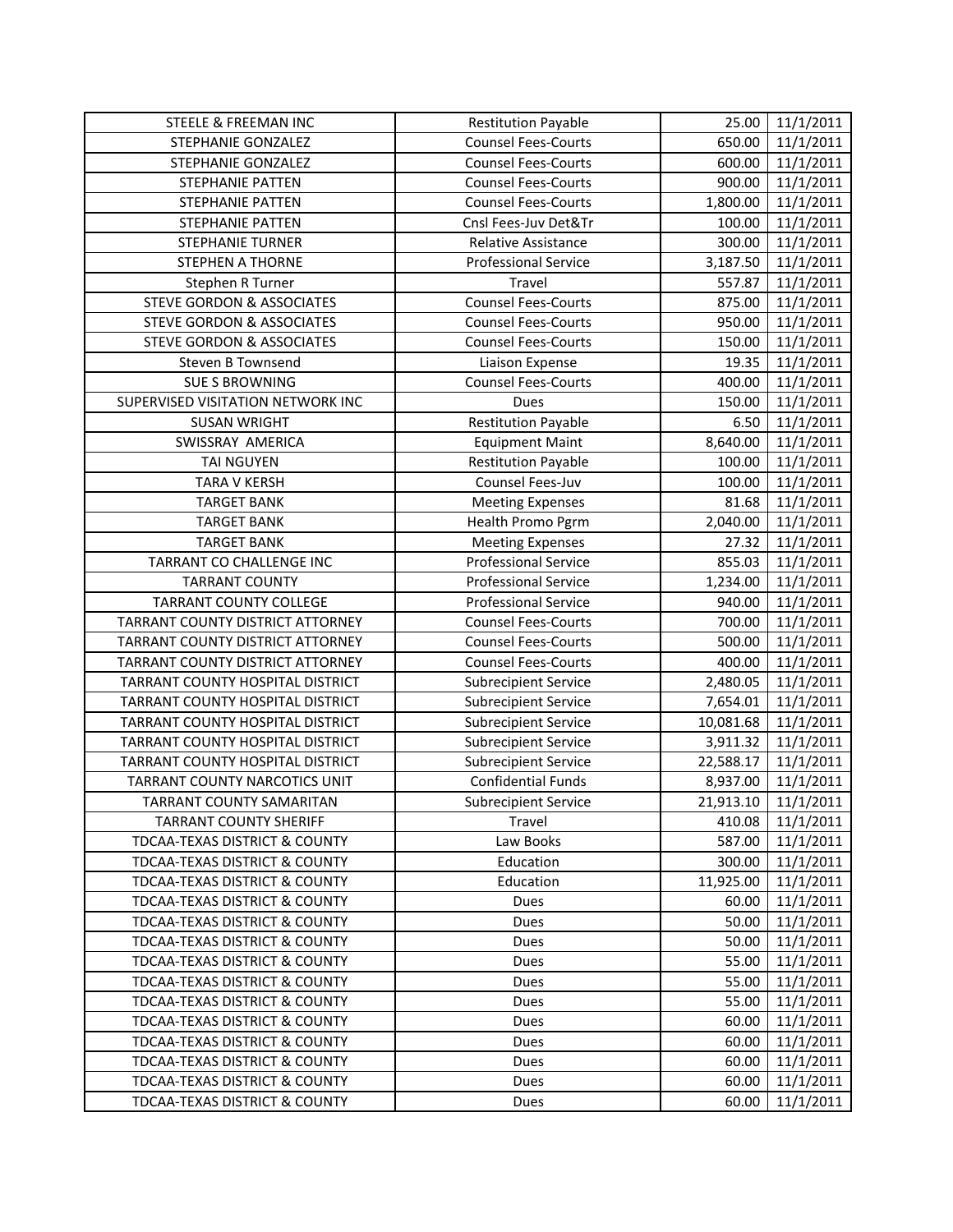| TDCAA-TEXAS DISTRICT & COUNTY            | Dues                        | 60.00      | 11/1/2011 |
|------------------------------------------|-----------------------------|------------|-----------|
| <b>TDCAA-TEXAS DISTRICT &amp; COUNTY</b> | Dues                        | 60.00      | 11/1/2011 |
| TDCAA-TEXAS DISTRICT & COUNTY            | Dues                        | 60.00      | 11/1/2011 |
| TDCAA-TEXAS DISTRICT & COUNTY            | Dues                        | 60.00      | 11/1/2011 |
| TDCAA-TEXAS DISTRICT & COUNTY            | Dues                        | 60.00      | 11/1/2011 |
| TDCAA-TEXAS DISTRICT & COUNTY            | Dues                        | 60.00      | 11/1/2011 |
| TDCAA-TEXAS DISTRICT & COUNTY            | Dues                        | 60.00      | 11/1/2011 |
| TDCAA-TEXAS DISTRICT & COUNTY            | Dues                        | 60.00      | 11/1/2011 |
| TDCAA-TEXAS DISTRICT & COUNTY            | Dues                        | 60.00      | 11/1/2011 |
| TDCAA-TEXAS DISTRICT & COUNTY            | Dues                        | 60.00      | 11/1/2011 |
| TDCAA-TEXAS DISTRICT & COUNTY            | Dues                        | 60.00      | 11/1/2011 |
| <b>TEAGUE LUMBER</b>                     | Supplies                    | 529.35     | 11/1/2011 |
| <b>TEDDYE PEARCY</b>                     | <b>Meeting Expenses</b>     | 466.47     | 11/1/2011 |
| TELETOUCH COMMUNICATIONS INC             | Pager / Blackberry          | 89.63      | 11/1/2011 |
| TELETOUCH COMMUNICATIONS INC             | Telephone - Mobile          | 158.78     | 11/1/2011 |
| TELETOUCH COMMUNICATIONS INC             | Telephone - Mobile          | 160.87     | 11/1/2011 |
| TELETOUCH COMMUNICATIONS INC             | Telephone - Mobile          | 1,060.40   | 11/1/2011 |
| TELETOUCH COMMUNICATIONS INC             | Telephone - Mobile          | 91.98      | 11/1/2011 |
| TELETOUCH COMMUNICATIONS INC             | Telephone - Mobile          | 911.02     | 11/1/2011 |
| TELETOUCH COMMUNICATIONS INC             | Pager / Blackberry          | 30.01      | 11/1/2011 |
| TELETOUCH COMMUNICATIONS INC             | Telephone - Mobile          | 214.90     | 11/1/2011 |
| TELETOUCH COMMUNICATIONS INC             | Telephone - Mobile          | 191.49     | 11/1/2011 |
| TELETOUCH COMMUNICATIONS INC             | Telephone - Mobile          | 1,165.40   | 11/1/2011 |
| TELETOUCH COMMUNICATIONS INC             | Telephone - Mobile          | 275.60     | 11/1/2011 |
| TELETOUCH COMMUNICATIONS INC             | Telephone - Mobile          | 411.91     | 11/1/2011 |
| TELETOUCH COMMUNICATIONS INC             | Telephone - Mobile          | (9.99)     | 11/1/2011 |
| TELETOUCH COMMUNICATIONS INC             | Telephone - Mobile          | (44.97)    | 11/1/2011 |
| <b>TERESEA ADCOCK</b>                    | Reporter's Records          | 64.00      | 11/1/2011 |
| <b>TERRESHA D STEVENS</b>                | Counsel Fees - CPS          | 100.00     | 11/1/2011 |
| <b>TERRI MOORE</b>                       | <b>Counsel Fees-Courts</b>  | 400.00     | 11/1/2011 |
| <b>TERRY BARLOW</b>                      | <b>Counsel Fees-Courts</b>  | 550.00     | 11/1/2011 |
| <b>TERRY BARLOW</b>                      | <b>Counsel Fees-Courts</b>  | 250.00     | 11/1/2011 |
| TEXAS COMMUNITY SERVICE ASSOC            | Education                   | 125.00     | 11/1/2011 |
| TEXAS COMMUNITY SERVICE ASSOC            | Education                   | 125.00     | 11/1/2011 |
| TEXAS COMMUNITY SERVICE ASSOC            | Education                   | 125.00     | 11/1/2011 |
| <b>TEXAS CONFERENCE OF</b>               | Education                   | 390.00     | 11/1/2011 |
| TEXAS CONFERENCE OF URBAN COUNTIES       | Software Maintenance        | 335,092.00 | 11/1/2011 |
| TEXAS CONFERENCE OF URBAN COUNTIES       | <b>Professional Service</b> | 363,936.00 | 11/1/2011 |
| TEXAS COURT REPORTERS ASSOC              | Dues                        | 125.00     | 11/1/2011 |
| TEXAS ENVIRONMENTAL HEALTH ASSOC         | Education                   | 25.00      | 11/1/2011 |
| TEXAS ENVIRONMENTAL HEALTH ASSOC         | Education                   | 25.00      | 11/1/2011 |
| TEXAS ENVIRONMENTAL HEALTH ASSOC         | Education                   | 25.00      | 11/1/2011 |
| TEXAS ENVIRONMENTAL HEALTH ASSOC         | Education                   | 25.00      | 11/1/2011 |
| TEXAS ENVIRONMENTAL HEALTH ASSOC         | Education                   | 25.00      | 11/1/2011 |
| TEXAS ENVIRONMENTAL HEALTH ASSOC         | Education                   | 25.00      | 11/1/2011 |
| TEXAS ENVIRONMENTAL HEALTH ASSOC         | Education                   | 25.00      | 11/1/2011 |
| TEXAS FIRE PROTECTION SPECL'ST           | <b>Building Maintenance</b> | 600.00     | 11/1/2011 |
| TEXAS FURNITURE SOURCE INC               | Non-Track Equipment         | 341.93     | 11/1/2011 |
| <b>TEXAS STATE UNIVERSITY</b>            | Education                   | 100.00     | 11/1/2011 |
| <b>TEXAS STATE UNIVERSITY</b>            | Education                   | 100.00     | 11/1/2011 |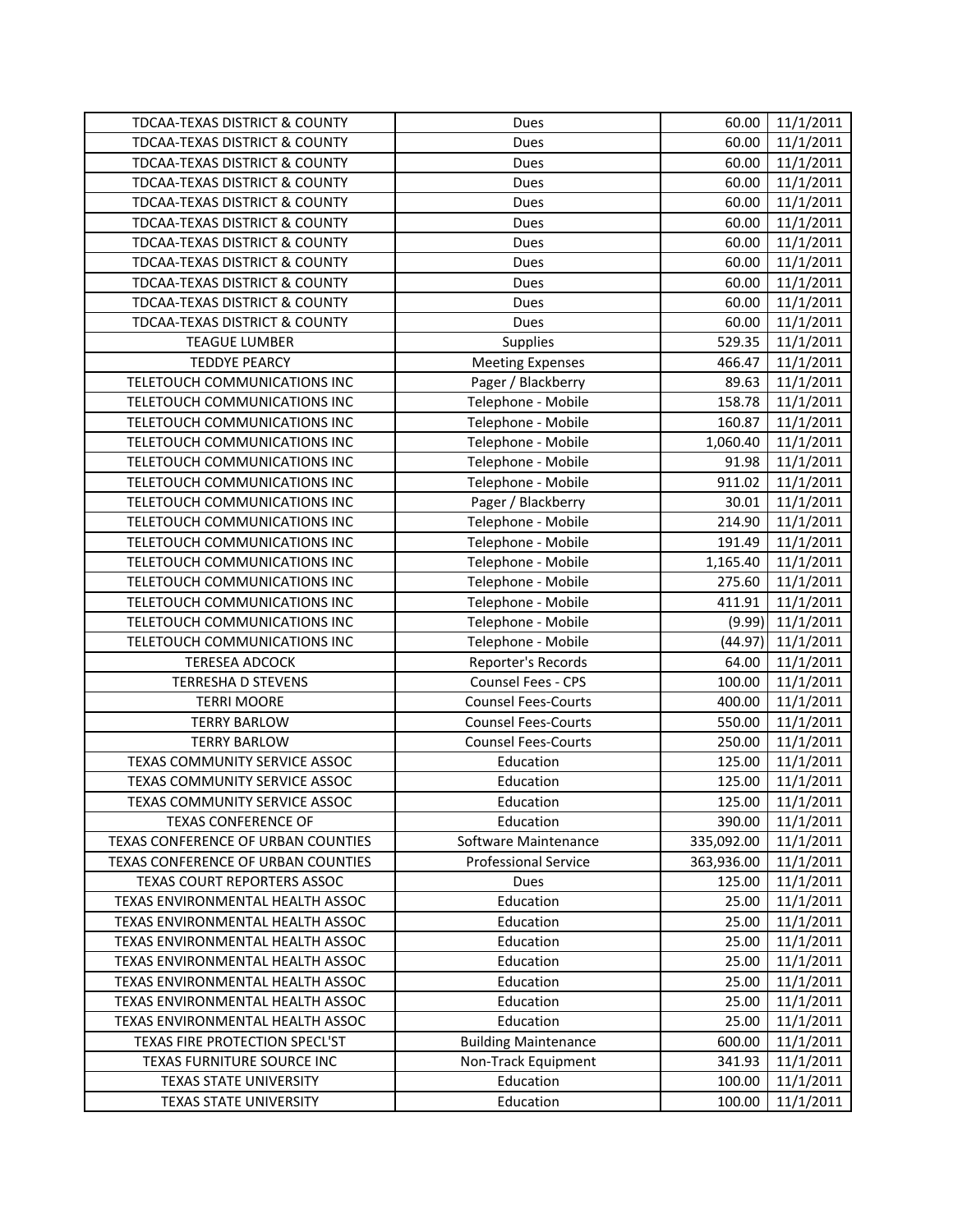| TEXAS TACTICAL POLICE OFFICERS    | Education                  | 500.00   | 11/1/2011 |
|-----------------------------------|----------------------------|----------|-----------|
| THE DECKER LAW FIRM PC            | Counsel Fees - CPS         | 200.00   | 11/1/2011 |
| THE GREEN CHEMICAL STORE INC      | <b>Custodian Supplies</b>  | 293.00   | 11/1/2011 |
| THE HUSTON FIRM PC                | <b>Counsel Fees-Courts</b> | 200.00   | 11/1/2011 |
| THE HUSTON FIRM PC                | <b>Counsel Fees-Courts</b> | 225.00   | 11/1/2011 |
| THE LAW OFFICE OF ANGELA DOSKOCIL | Cnsl Fees-Fam Drg Ct       | 100.00   | 11/1/2011 |
| THE MULHOLLAND CO                 | Supplies                   | 26.99    | 11/1/2011 |
| THE MULHOLLAND CO                 | Supplies                   | 29.00    | 11/1/2011 |
| THE MULHOLLAND CO                 | Supplies                   | 211.00   | 11/1/2011 |
| THE MULHOLLAND CO                 | Supplies                   | 18.00    | 11/1/2011 |
| THE SPOKEN WORD LLC               | <b>Interpreter Fees</b>    | 150.00   | 11/1/2011 |
| THE SPOKEN WORD LLC               | <b>Interpreter Fees</b>    | 120.00   | 11/1/2011 |
| THE SPOKEN WORD LLC               | <b>Interpreter Fees</b>    | 100.00   | 11/1/2011 |
| THE SPOKEN WORD LLC               | <b>Interpreter Fees</b>    | 100.00   | 11/1/2011 |
| THE SPOKEN WORD LLC               | <b>Interpreter Fees</b>    | 240.00   | 11/1/2011 |
| THE WALL STREET JOURNAL           | Subscriptions              | 213.72   | 11/1/2011 |
| Theresa L Butler                  | Travel                     | 100.00   | 11/1/2011 |
| THERESA YOKO COPELAND             | Counsel Fees - CPS         | 100.00   | 11/1/2011 |
| THERMO ELECTRON NORTH AMERICA LLC | Lab Supplies               | 124.20   | 11/1/2011 |
| THERMO ELECTRON NORTH AMERICA LLC | <b>Moving Costs</b>        | 2,075.00 | 11/1/2011 |
| THERMO ELECTRON NORTH AMERICA LLC | <b>Moving Costs</b>        | 8,724.00 | 11/1/2011 |
| THOMAS FRANK ENRIGHT              | Investigative              | 56.00    | 11/1/2011 |
| TIC EXPRESS LLC                   | Supplies                   | 417.98   | 11/1/2011 |
| <b>TODD A DURDEN</b>              | Counsel Fees-Courts        | 750.00   | 11/1/2011 |
| TOG HOTEL PROPERTIES              | <b>Witness Travel</b>      | 114.77   | 11/1/2011 |
| TOG HOTEL PROPERTIES              | <b>Witness Travel</b>      | 97.75    | 11/1/2011 |
| TOG HOTEL PROPERTIES              | <b>Witness Travel</b>      | 306.02   | 11/1/2011 |
| TRACEY USHERWOOD                  | <b>Restitution Payable</b> | 1.50     | 11/1/2011 |
| TRACI D WILKINSON PC              | Counsel Fees - CPS         | 100.00   | 11/1/2011 |
| TRACI D WILKINSON PC              | Counsel Fees - CPS         | 1,200.00 | 11/1/2011 |
| <b>TRACIE HARPER</b>              | <b>Meeting Expenses</b>    | 83.47    | 11/1/2011 |
| <b>TRACIE KENAN</b>               | <b>Counsel Fees-Courts</b> | 500.00   | 11/1/2011 |
| <b>TRACIE KENAN</b>               | <b>Counsel Fees-Courts</b> | 100.00   | 11/1/2011 |
| <b>TRAINING STRATEGIES INC</b>    | Tuition C/room Train       | 1,000.00 | 11/1/2011 |
| <b>TRAVIS YOUNG</b>               | <b>Counsel Fees-Courts</b> | 200.00   | 11/1/2011 |
| <b>TRAVIS YOUNG</b>               | <b>Counsel Fees-Courts</b> | 280.00   | 11/1/2011 |
| TRI TECH FORENSICS INC            | Supplies                   | 60.98    | 11/1/2011 |
| TRIPLENET PRICING LLC             | Supplies                   | 28.00    | 11/1/2011 |
| TRIPLENET PRICING LLC             | Supplies                   | 380.65   | 11/1/2011 |
| TRIPLENET PRICING LLC             | Supplies                   | 494.85   | 11/1/2011 |
| TRIPLENET PRICING LLC             | Supplies                   | 1,217.52 | 11/1/2011 |
| TRIPLENET PRICING LLC             | Supplies                   | 373.00   | 11/1/2011 |
| TRIPLENET PRICING LLC             | Supplies                   | 789.60   | 11/1/2011 |
| TRIPLENET PRICING LLC             | <b>Computer Supplies</b>   | 1,219.50 | 11/1/2011 |
| TRIPLENET PRICING LLC             | Sheriff Inventory          | 975.60   | 11/1/2011 |
| TRIPLENET PRICING LLC             | <b>Supplies</b>            | 1,281.40 | 11/1/2011 |
| TRIPLENET PRICING LLC             | Supplies                   | 1,484.40 | 11/1/2011 |
| TRUGREEN CHEMLAWN                 | Landscaping Expense        | 1,050.00 | 11/1/2011 |
| TRUGREEN LANDCARE LLC             | Landscaping Expense        | 258.00   | 11/1/2011 |
| ULINE INC                         | Lab Supplies               | 506.90   | 11/1/2011 |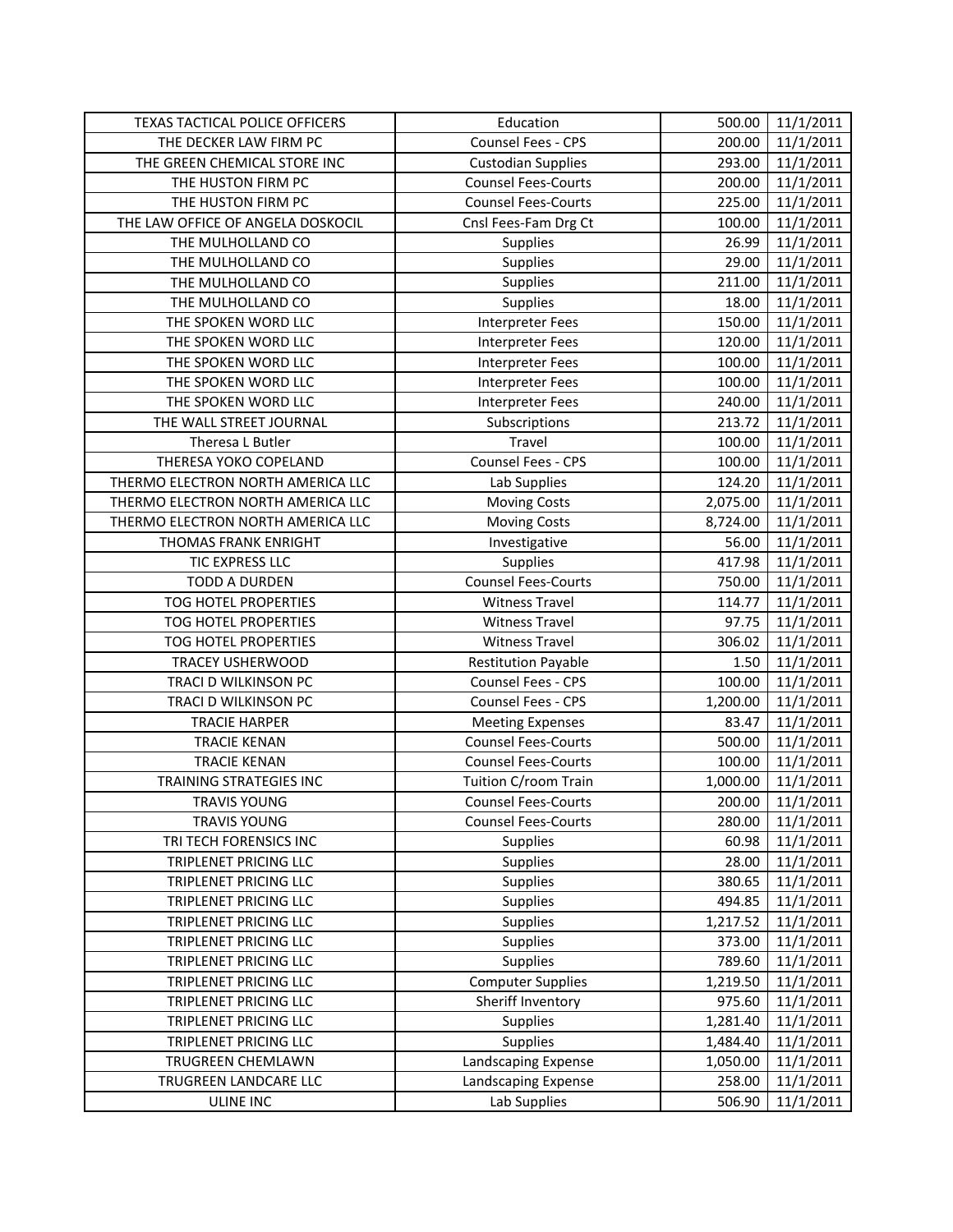| <b>UNISYS CORP</b>                   | <b>Computer Maintenance</b> | 1,790.34  | 11/1/2011 |
|--------------------------------------|-----------------------------|-----------|-----------|
| UNITED DENTAL CARE OF TEXAS INC      | <b>DMO Premiums</b>         | 41,510.02 | 11/1/2011 |
| UNITED DENTAL CARE OF TEXAS INC      | <b>DMO Premiums</b>         | 4,758.25  | 11/1/2011 |
| UNIVERSITY OF N TX HEALTH SCIENCE    | <b>Professional Service</b> | 644.00    | 11/1/2011 |
| UNIVERSITY OF N TX HEALTH SCIENCE    | <b>Professional Service</b> | 644.00    | 11/1/2011 |
| UNIVERSITY OF N TX HEALTH SCIENCE    | <b>Professional Service</b> | 552.00    | 11/1/2011 |
| UNIVERSITY TX ARL-SOCIAL WORK        | Education                   | 85.00     | 11/1/2011 |
| UPS/UNITED PARCEL SERVICE            | Postage                     | 93.36     | 11/1/2011 |
| UPS/UNITED PARCEL SERVICE            | Postage                     | 2.83      | 11/1/2011 |
| UPS/UNITED PARCEL SERVICE            | Postage                     | 4.35      | 11/1/2011 |
| USI SOUTHWEST FORT WORTH             | <b>Bonds</b>                | 155.00    | 11/1/2011 |
| VERIZON WIRELESS SERVICES LLC        | <b>Wireless Data Access</b> | 37.99     | 11/1/2011 |
| VERIZON WIRELESS SERVICES LLC        | <b>Wireless Data Access</b> | 37.99     | 11/1/2011 |
| VERIZON WIRELESS SERVICES LLC        | <b>Wireless Data Access</b> | 37.99     | 11/1/2011 |
| VERIZON WIRELESS SERVICES LLC        | <b>Wireless Data Access</b> | 152.21    | 11/1/2011 |
| VERIZON WIRELESS SERVICES LLC        | <b>Wireless Data Access</b> | 37.99     | 11/1/2011 |
| VERIZON WIRELESS SERVICES LLC        | <b>Wireless Data Access</b> | 37.99     | 11/1/2011 |
| VERIZON WIRELESS SERVICES LLC        | <b>Wireless Data Access</b> | 37.99     | 11/1/2011 |
| VERIZON WIRELESS SERVICES LLC        | <b>Wireless Data Access</b> | 37.99     | 11/1/2011 |
| VERIZON WIRELESS SERVICES LLC        | <b>Wireless Data Access</b> | 75.98     | 11/1/2011 |
| VERIZON WIRELESS SERVICES LLC        | <b>Wireless Data Access</b> | 146.70    | 11/1/2011 |
| VERIZON WIRELESS SERVICES LLC        | <b>Wireless Data Access</b> | 36.21     | 11/1/2011 |
| <b>VERIZON WIRELESS SERVICES LLC</b> | <b>Wireless Data Access</b> | 75.98     | 11/1/2011 |
| VERIZON WIRELESS SERVICES LLC        | <b>Wireless Data Access</b> | 37.99     | 11/1/2011 |
| VERIZON WIRELESS SERVICES LLC        | <b>Wireless Data Access</b> | 37.99     | 11/1/2011 |
| VERIZON WIRELESS SERVICES LLC        | <b>Wireless Data Access</b> | 37.99     | 11/1/2011 |
| VERIZON WIRELESS SERVICES LLC        | <b>Wireless Data Access</b> | 151.98    | 11/1/2011 |
| VERIZON WIRELESS SERVICES LLC        | <b>Wireless Data Access</b> | 37.99     | 11/1/2011 |
| VERIZON WIRELESS SERVICES LLC        | <b>Wireless Data Access</b> | 113.97    | 11/1/2011 |
| VERIZON WIRELESS SERVICES LLC        | <b>Wireless Data Access</b> | 113.97    | 11/1/2011 |
| <b>VERIZON WIRELESS SERVICES LLC</b> | <b>Wireless Data Access</b> | 37.99     | 11/1/2011 |
| VERIZON WIRELESS SERVICES LLC        | <b>Wireless Data Access</b> | 113.97    | 11/1/2011 |
| <b>VERIZON WIRELESS SERVICES LLC</b> | <b>Wireless Data Access</b> | 75.98     | 11/1/2011 |
| VERIZON WIRELESS SERVICES LLC        | <b>Wireless Data Access</b> | 113.97    | 11/1/2011 |
| VERIZON WIRELESS SERVICES LLC        | <b>Wireless Data Access</b> | 37.99     | 11/1/2011 |
| VERIZON WIRELESS SERVICES LLC        | <b>Wireless Data Access</b> | 113.97    | 11/1/2011 |
| VERIZON WIRELESS SERVICES LLC        | <b>Wireless Data Access</b> | 1,291.66  | 11/1/2011 |
| VERIZON WIRELESS SERVICES LLC        | <b>Wireless Data Access</b> | 2,133.48  | 11/1/2011 |
| VERIZON WIRELESS SERVICES LLC        | <b>Wireless Data Access</b> | 68.76     | 11/1/2011 |
| VERIZON WIRELESS SERVICES LLC        | <b>Wireless Data Access</b> | 151.96    | 11/1/2011 |
| VIENSONG MINO PHANYANOOVONG          | <b>Restitution Payable</b>  | 12.50     | 11/1/2011 |
| <b>VIRGINIA CARTER</b>               | <b>Counsel Fees-Courts</b>  | 600.00    | 11/1/2011 |
| <b>VIRGINIA CARTER</b>               | Counsel Fees-Juv            | 650.00    | 11/1/2011 |
| <b>VOLUNTEERS OF AMERICA</b>         | <b>Subrecipient Service</b> | 7,660.25  | 11/1/2011 |
| VULCAN ALUMINUM VULCAN SIGNS         | Sign Shop Inventory         | 241.80    | 11/1/2011 |
| <b>VWR SCIENTIFIC PRODUCTS</b>       | Lab Supplies                | 693.83    | 11/1/2011 |
| WALDEN'S                             | Parts and Supplies          | 40.50     | 11/1/2011 |
| WALDEN'S                             | <b>Professional Service</b> | 9.66      | 11/1/2011 |
| WALNUT CREEK COUNTRY CLUB            | <b>Restitution Payable</b>  | 100.00    | 11/1/2011 |
| WARES GIANT TIRE SERVICE LLC         | Central Garage Inv          | 45.00     | 11/1/2011 |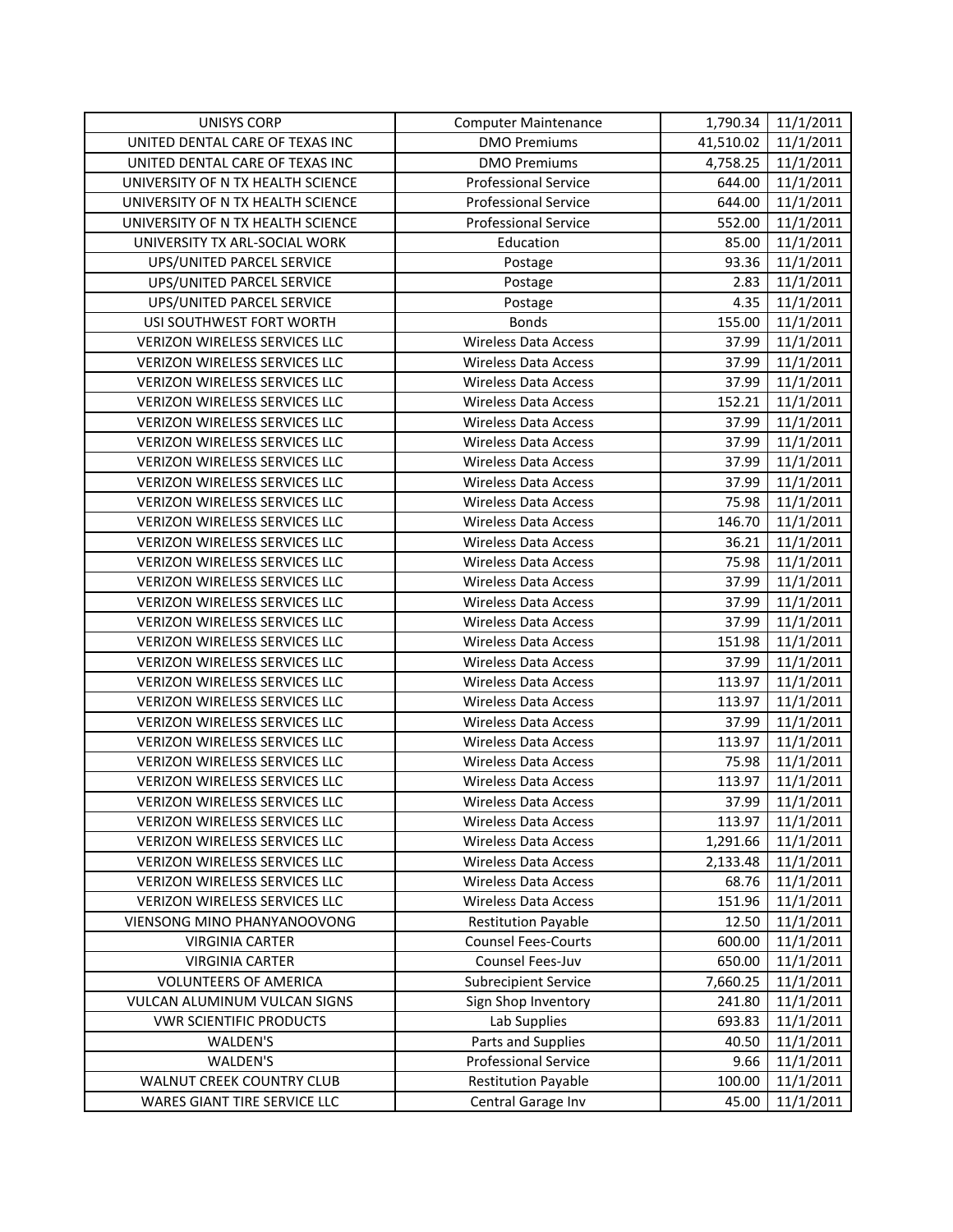| <b>WARREN ST JOHN</b>               | <b>Counsel Fees-Courts</b>  | 700.00    | 11/1/2011 |
|-------------------------------------|-----------------------------|-----------|-----------|
| <b>WARREN ST JOHN</b>               | <b>Counsel Fees-Courts</b>  | 100.00    | 11/1/2011 |
| <b>WENDY COVEY</b>                  | <b>Restitution Payable</b>  | 1.50      | 11/1/2011 |
| <b>WENDY HACKLER</b>                | Counsel Fees - CPS          | 100.00    | 11/1/2011 |
| <b>WEST GROUP</b>                   | Law Books                   | 820.00    | 11/1/2011 |
| <b>WEST GROUP</b>                   | On-Line Service             | 14,058.68 | 11/1/2011 |
| <b>WEST GROUP</b>                   | Law Books                   | 35,385.29 | 11/1/2011 |
| <b>WEST GROUP</b>                   | Law Books                   | 422.46    | 11/1/2011 |
| <b>WEST GROUP</b>                   | On-Line Service             | 260.00    | 11/1/2011 |
| WEST SIDE LANDFILL WM               | <b>Disposal Service</b>     | 109.02    | 11/1/2011 |
| WESTERN-BRW PAPER CO INC            | Supplies                    | 365.00    | 11/1/2011 |
| WESTERN-BRW PAPER CO INC            | <b>Graphics Inventory</b>   | 5,737.20  | 11/1/2011 |
| WESTERN-BRW PAPER CO INC            | Supplies                    | 580.00    | 11/1/2011 |
| WESTERN-BRW PAPER CO INC            | Supplies                    | 290.00    | 11/1/2011 |
| WESTERN-BRW PAPER CO INC            | <b>Supplies</b>             | 435.00    | 11/1/2011 |
| WESTERN-BRW PAPER CO INC            | <b>Supplies</b>             | 219.00    | 11/1/2011 |
| WESTERN-BRW PAPER CO INC            | Supplies                    | 182.50    | 11/1/2011 |
| WESTERN-BRW PAPER CO INC            | <b>Supplies</b>             | 182.50    | 11/1/2011 |
| WESTERN-BRW PAPER CO INC            | <b>Supplies</b>             | 547.50    | 11/1/2011 |
| <b>WHARRY ENGINEERING</b>           | <b>Professional Service</b> | 13,750.00 | 11/1/2011 |
| <b>WHARRY ENGINEERING</b>           | <b>Professional Service</b> | 9,600.00  | 11/1/2011 |
| <b>WILBARGER COUNTY CLERK</b>       | <b>Crim Crt Mental Comp</b> | 685.00    | 11/1/2011 |
| WILLIAM BARRY NORMAN                | Psych Exam/Testimony        | 400.00    | 11/1/2011 |
| WILLIAM BARRY NORMAN                | Psych Exam/Testimony        | 400.00    | 11/1/2011 |
| WILLIAM H BILL RAY PC               | <b>Counsel Fees-Courts</b>  | 1,850.00  | 11/1/2011 |
| WILLIAM H BILL RAY PC               | <b>Counsel Fees-Courts</b>  | 300.00    | 11/1/2011 |
| WILLIAM H BILL RAY PC               | <b>Counsel Fees-Courts</b>  | 800.00    | 11/1/2011 |
| WILLIAM H BILL RAY PC               | Cnsl Fees-Crim Appls        | 500.00    | 11/1/2011 |
| <b>WILLIAM S HARRIS</b>             | <b>Counsel Fees-Courts</b>  | 620.00    | 11/1/2011 |
| <b>WILLIAM S HARRIS</b>             | <b>Counsel Fees-Courts</b>  | 200.00    | 11/1/2011 |
| WOOD & ASSOCIATES POLYGRAPH SERVICE | Polygraph                   | 650.00    | 11/1/2011 |
| <b>XEROX CORPORATION SERVICE</b>    | <b>Equipment Maint</b>      | 129.68    | 11/1/2011 |
| YELLOW CAB CO                       | Transportation              | 211.50    | 11/1/2011 |
| YELLOW CAB CO                       | Transportation              | 94.85     | 11/1/2011 |
| ZEP MFG                             | Kitchen Supplies            | 2,874.46  | 11/1/2011 |
| <b>ZEP MFG</b>                      | <b>Laundry Services</b>     | 794.81    | 11/1/2011 |
| <b>ZUYAPA ARZV</b>                  | <b>Relative Assistance</b>  | 300.00    | 11/1/2011 |

| <b>COMMISSIONERS' REPORT OF CLAIMS - Addendum</b> |                                 |                    |                   |
|---------------------------------------------------|---------------------------------|--------------------|-------------------|
| FOR THE WEEK ENDING - November 1, 2011            |                                 |                    |                   |
|                                                   |                                 |                    |                   |
| <b>Vendor Name</b>                                | <b>Item Description</b>         | <b>Paid Amount</b> | <b>Check Date</b> |
| 1859 Historic Hotels Ltd                          | Education                       | 170.00             | 11/1/2011         |
| AB Sciex LLC                                      | Capital Outlay-Furni            | 360,560.50         | 11/1/2011         |
| Alice Whitten                                     | 5006 Chapter 13 Levy            | 4,271.71           | 11/1/2011         |
| American General Life Ins                         | Lifestyle, American General Co. | 80.00              | 11/1/2011         |
| Anthem Life Insurance Co                          | PGL/Anthem Life                 | 40.00              | 11/1/2011         |
| ARC/ Austin Ribbon & Computer                     | Capital Outlay-Compu            | 307,215.37         | 11/1/2011         |
| Arkansas Office of Child                          | Child Support                   | 201.23             | 11/1/2011         |
| <b>Automated Collection Serv</b>                  | 5002 Student Loan Levy          | 231.80             | 11/1/2011         |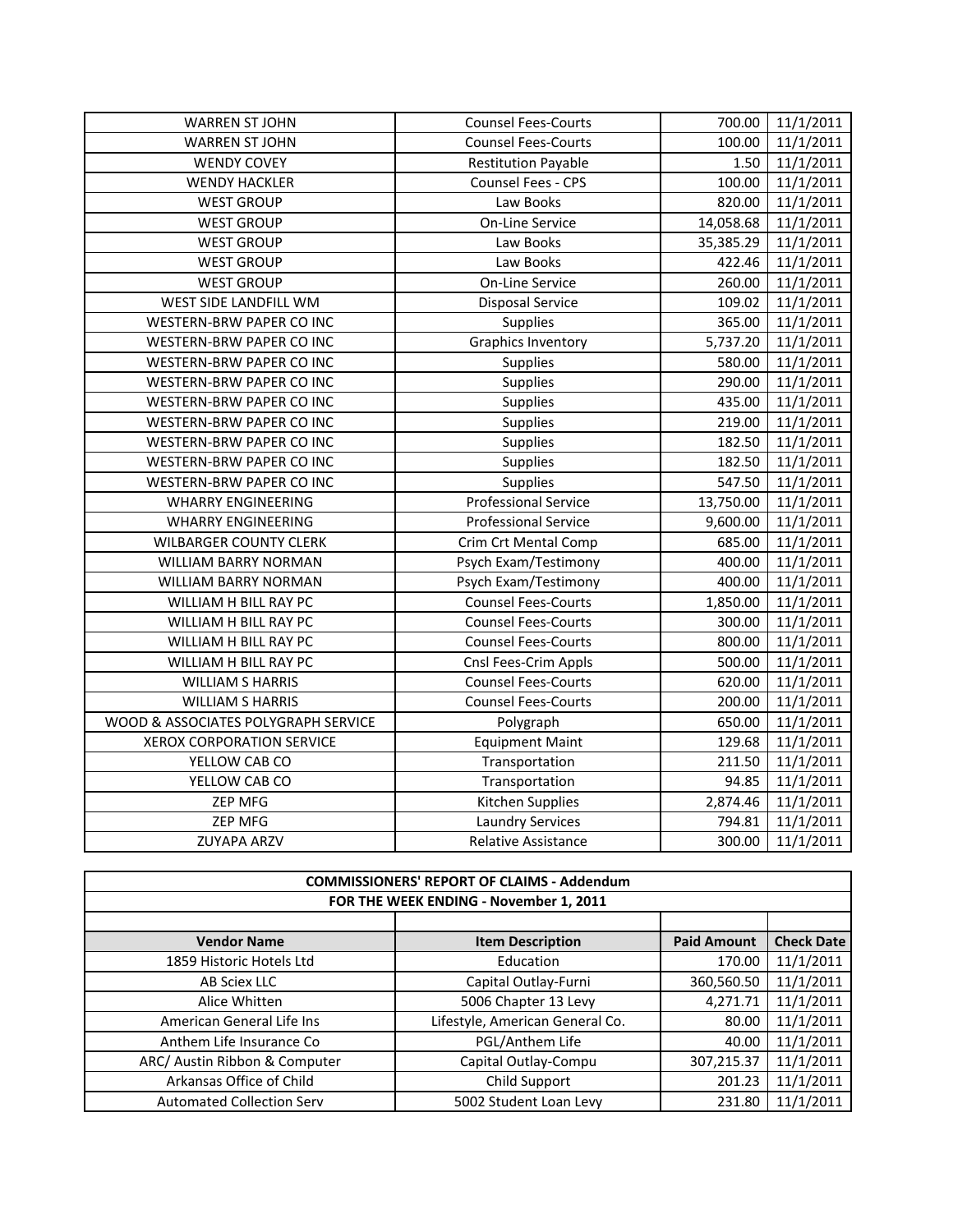| <b>Basecom Inc</b>                                                         | Non-Track Equipment                | 7,917.25              | 11/1/2011              |
|----------------------------------------------------------------------------|------------------------------------|-----------------------|------------------------|
| CLEAT                                                                      | <b>Union Dues</b>                  | 5,769.00              | 11/1/2011              |
| California Sdu                                                             | Child Support                      | 119.07                | 11/1/2011              |
| Cash-Payroll                                                               | Off-Cycle Payroll Funding-Oct 2011 | 2,571.64              | 11/1/2011              |
| Catholic Charities Diocese of                                              | <b>Professional Service</b>        | 948.75                | 11/1/2011              |
| Catholic Charities Diocese of                                              | <b>Professional Service</b>        | 2,983.75              | 11/1/2011              |
| Central Poly Corp                                                          | Sheriff Inventory                  | 3,450.78              | 11/1/2011              |
| Chapter 13 Trustee                                                         | 5006 Chapter 13 Levy               | 534.25                | 11/1/2011              |
| Delta Dental Insurance Co                                                  | <b>Dental Claims</b>               | 15,973.85             | 11/1/2011              |
| Delta Dental Insurance Co                                                  | <b>Dental Claims</b>               | 4,320.30              | 11/1/2011              |
| Delta Management Associat                                                  | 5002 Student Loan Levy             | 128.03                | 11/1/2011              |
| Edgar L and Patricia A Cox                                                 | Trust - Constable 8                | 1,630.22              | 11/1/2011              |
| Ellis County District Cle                                                  | Child Support                      | 369.23                | 11/1/2011              |
| <b>Executive Forms &amp; Supplies</b>                                      | Supplies                           | 3,133.00              | 11/1/2011              |
| Florida, State of, Disbur                                                  | Child Support                      | 64.38                 | 11/1/2011              |
| <b>Fraternal Order of Police</b>                                           | <b>Union Dues</b>                  | 1,812.50              | 11/1/2011              |
| <b>GC Services LP</b>                                                      | 5002 Student Loan Levy             | 241.15                | 11/1/2011              |
| Healthsmart                                                                | Medical Claims - AC & CO           | 514.40                | 11/1/2011              |
| HUD, US Dept of                                                            | HUD 5007 Garnishment               | 75.00                 | 11/1/2011              |
| Infinity Contractors International                                         | Retainage                          | 37,802.00             | 11/1/2011              |
| <b>Internal Revenue Service</b>                                            | 5001 Tax Levy                      | 2,386.21              | 11/1/2011              |
| <b>IRS FICA EE</b>                                                         | FICA-Employee                      | 331,823.30            | 11/1/2011              |
| <b>IRS FICA ER</b>                                                         | FICA-Employer                      | 489,834.83            | 11/1/2011              |
| <b>IRS FIT</b>                                                             | FIT Withholding                    | 919,376.20            | 11/1/2011              |
| IRS MED EE                                                                 | Medicare-Employee                  | 117,394.34            | 11/1/2011              |
|                                                                            |                                    |                       |                        |
| IRS MED ER                                                                 | Medicare-Employer                  | 117,394.34            | 11/1/2011              |
| JPMorgan Chase Bank Na                                                     | Travel                             | 1,050.30              | 11/1/2011              |
| <b>Jury Services</b>                                                       | Cash-Jury                          | 100,000.00            | 11/1/2011              |
| <b>Lincoln Financial Group</b>                                             | Deferred Comp                      | 12,826.97             | 11/1/2011              |
| Lone Star Banners and Flags                                                | <b>Building Maintenance</b>        | 438.90                | 11/1/2011              |
| Louisiana Department of S                                                  | Child Support                      | 79.48                 | 11/1/2011              |
| Mental Health Connection of                                                | Education                          | 75.00                 | 11/1/2011              |
| Metropolitan Life                                                          | Metlife                            | 17,000.37             | 11/1/2011              |
| Michigan State Disburseme                                                  | Child Support                      | 278.39                | 11/1/2011              |
| Missouri Family Support P                                                  | Child Support                      | 367.84                | 11/1/2011              |
| Nationwide Retirement Sol                                                  | Deferred Comp                      | 90,910.90             | 11/1/2011              |
| <b>NCO Financial Systems Inc</b>                                           | 5002 Student Loan Levy             | 676.86                | 11/1/2011              |
| North Dakota Sdu                                                           | Child Support                      | 281.54                | 11/1/2011              |
| Paulette Williams                                                          | Williams 5007 Garnishment          | 303.54                | 11/1/2011              |
| PayFlex                                                                    | Dependent Care                     | 3,995.85              | 11/1/2011              |
| PayFlex                                                                    | Medical                            | 30,638.91             | 11/1/2011              |
| Pennsylvania-HEAA                                                          | 5002 Student Loan Levy             | 501.09                | 11/1/2011              |
| Perkin-Elmer Health Sciences                                               | Lab Supplies                       | 1,017.50              | 11/1/2011              |
| Perkin-Elmer Health Sciences                                               | Lab Equip Mainten                  | (1,044.00)            | 11/1/2011              |
| Perkin-Elmer Health Sciences                                               | <b>Professional Service</b>        | 7,500.00              | 11/1/2011              |
| Pioneer Credit Recovery I                                                  | 5002 Student Loan Levy             | 216.82                | 11/1/2011              |
| Police & Firefighters Ins                                                  | <b>Union Dues</b>                  | 17,668.38             | 11/1/2011              |
| <b>Prepaid Legal Services</b>                                              | Prepaid Attorney                   | 4,000.00              | 11/1/2011              |
| <b>Reliant Energy Solutions LLC</b><br><b>Reliant Energy Solutions LLC</b> | Electricity<br>Electricity         | 1,845.34<br>26,753.37 | 11/1/2011<br>11/1/2011 |